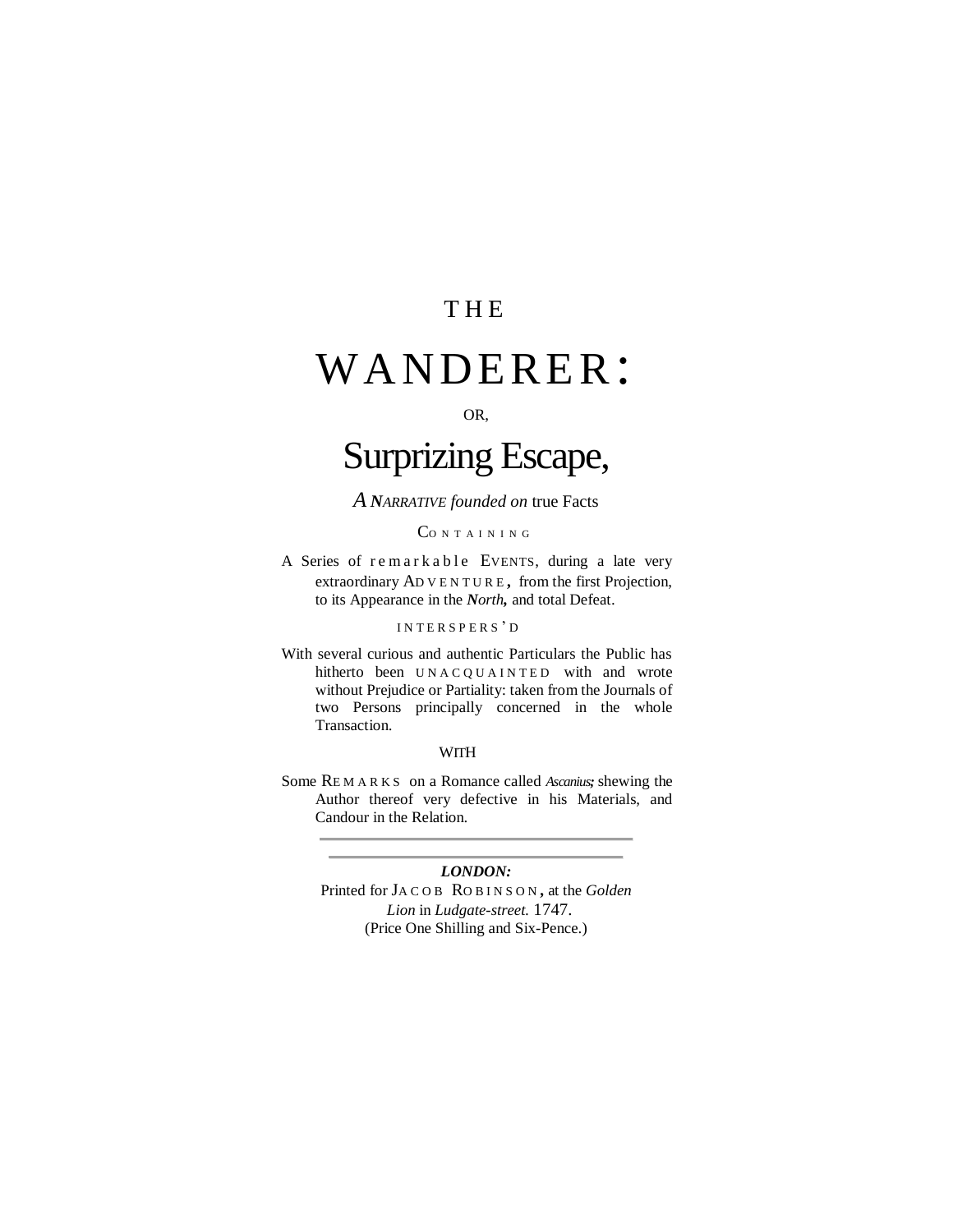

THE

# WANDERER:

O R,

## Surprizing Escape.

HEN I first read the pamphlet which had such a prodigious run, under the title of *Ascanius,* it was in a very cursory manner, having before been tired with almost daily accounts of the *young adventurer's* travels and hardships, after the battle *of Culloden.* Though I could not but be affected by the rapidity with which he proceeded, at his first setting out; yet, when I found all his hopes blasted by a total defeat, which put an end to my alarms, I must acknowledge, notwithstanding I am well known to be a zealous friend to the present happy establishment, that I both admired and pitied the unfortunate youth, nay, wished him safe on the continent, as did many others, who would be among the foremost to prevent his return. It was with indignation I observed the news-writers affronting a brave and generous people, by thinking low and scurrilous invectives against the person of the *wanderer,* was a method to gain their favour. I don"t know what effect this might have on the dregs of the people, but I am a witness, that such papers have been treated, with visible contempt, by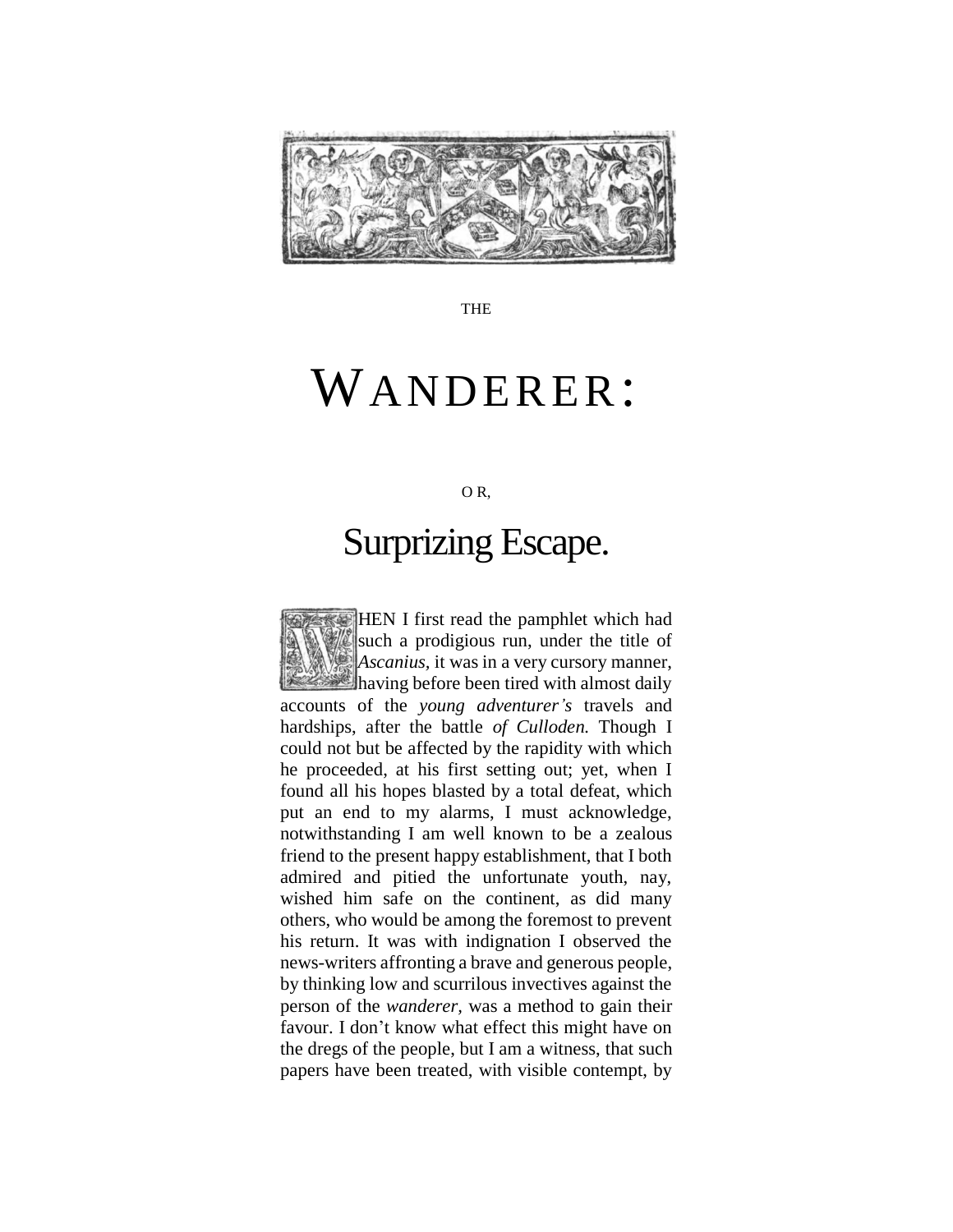many of those gallant officers, who contributed to his entire overthrow.

I say, I ran over the pamphlet carelesly enough, looking upon it as calculated to get a penny, without any other view and thought it, by the turgid stile, the performance of a certain female author, till I had gone through the whole; but then, as I found it contained no *smutt*, I altered my opinion, and throwing aside, troubled rny head about neither ths work, nor the author, till I read in the news, that the bookseller of it was taken up. This awakened my curiosity to give it a second, more attentive reading, to discover what there was in it could possibly give the government offence: but this, I own, was more than I could do; for, on the contrary, if vilifying the unfortunate youth, deserves a reward, he has a juster claim to it than the most scurrilous of the news-writers. I am really, apt to think, the bookseller informed against himself, that he might be taken up, as all the public paper, would, by that method, advertise his work for nothing, which, by raising people"s curiosity, might carry off another edition: and, that a warrant was granted, on the strength of that information, without examining the pamphlet which is a very wretched, inconsistent composition.

I was speaking of it to a gentleman, who was of my opinion, and he attributed the success it had to the title *Ascanius.* I think the author might with greater propriety, have given his adventurer the name of *Bellerophontés,* considering the final 1 succour the *French* gave him. It is possible they did not design his definition, as *Iobates* did that of the prince of *Ephyra,* which, however, when I reflect how far forward that nation looks, I should be loth to swear; but it is certain, they sent him to encounter as great dangers, and, I believe, were little concerned what became of him, as their views never extend beyond their own interests; wherefore we may more properly apply to him the proverb, and say,

#### *Bellerophontis literas attulisset*,

than the author of *Ascanius* can draw a parallel, from what we have learnt of that *Trojan* prince, whose name he has given him. They are not alike in any one particular, as I remember, and consequently he has been guilty of an absurdity in the choice of his name.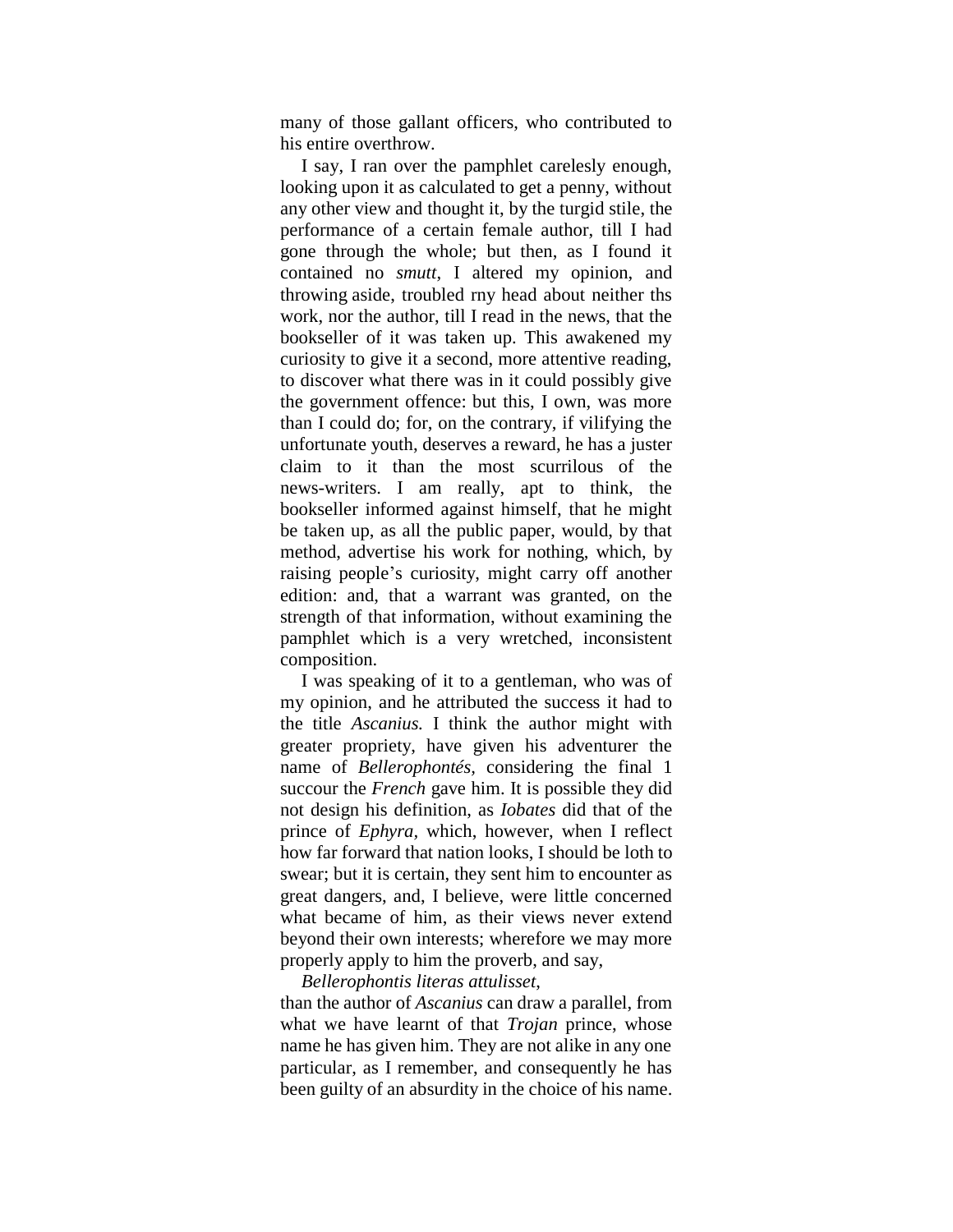But let us examine the unlucky stumble at the threshold, a little closely. *Ascanius* was the only son of

#### *Æneas,*

#### *Omnis in Ascanio cari stat cura parentis,*

and *Æneas* was a *Trojan* prince, who is said to have betrayed his country to the *Græcians*, tho' *Virgil,* who deduces the origin of the *Romans* from these (at best) fugitive *Trojans,* gives him a character answerable to the vanity of his own nation,

*Arma amens capio, nec sat rationis in armis: Sed glomerare manum bello, et concurrere in arcem, Cum sociis, ardent animi, furor iraque mentem Præcipitant, pulchrumque mori succurrit in armis.*

Our author"s young adventurer is not the only son of his father; and this latter, far from being a traitor, when exil"d, or permitted, in reward of his treachery, to leave his country, was driven out of it, long before he had the use of reason, while, consequently, he was incapable of doing good or harm. Thus far there is a wide difference.

Again, *Ascanius* followed his father, who was seeking out a settlement for him: The young *adventurer,* on the contrary, is himself at the head of his party endeavouring to regain a settlement for his father. The one might flatter himself with a happy issue, after his father"s foretold long and irksome wanderings;

*Longa tibi exilia et vastummaris æquor arandum.* as he had a promise from heaven; but the cither had but little reason to hope the same from the *bona fide*  of *France,* of which experience convinced him. The one had no hereditary claim to what he obtained, and the other has been taught to believe he had, to what he endeavoured to recover. But this is sufficient to prove the author made a very injudicious choice in that of his adventurer"s name. This is not the only mistake even in his title page, in which he tells us, his *True history is a translation from a manuscript, privately handed about at the court of* Versailles. I would fain know a reason for this caution. However terrible our messengers may be to poor grumbling scriblers, I am apt to think that the *court of Versailles*  is under no apprehensions of danger from those worthy gentlemen. It is ridiculous to imagine, they who formed and supported the diversion here, should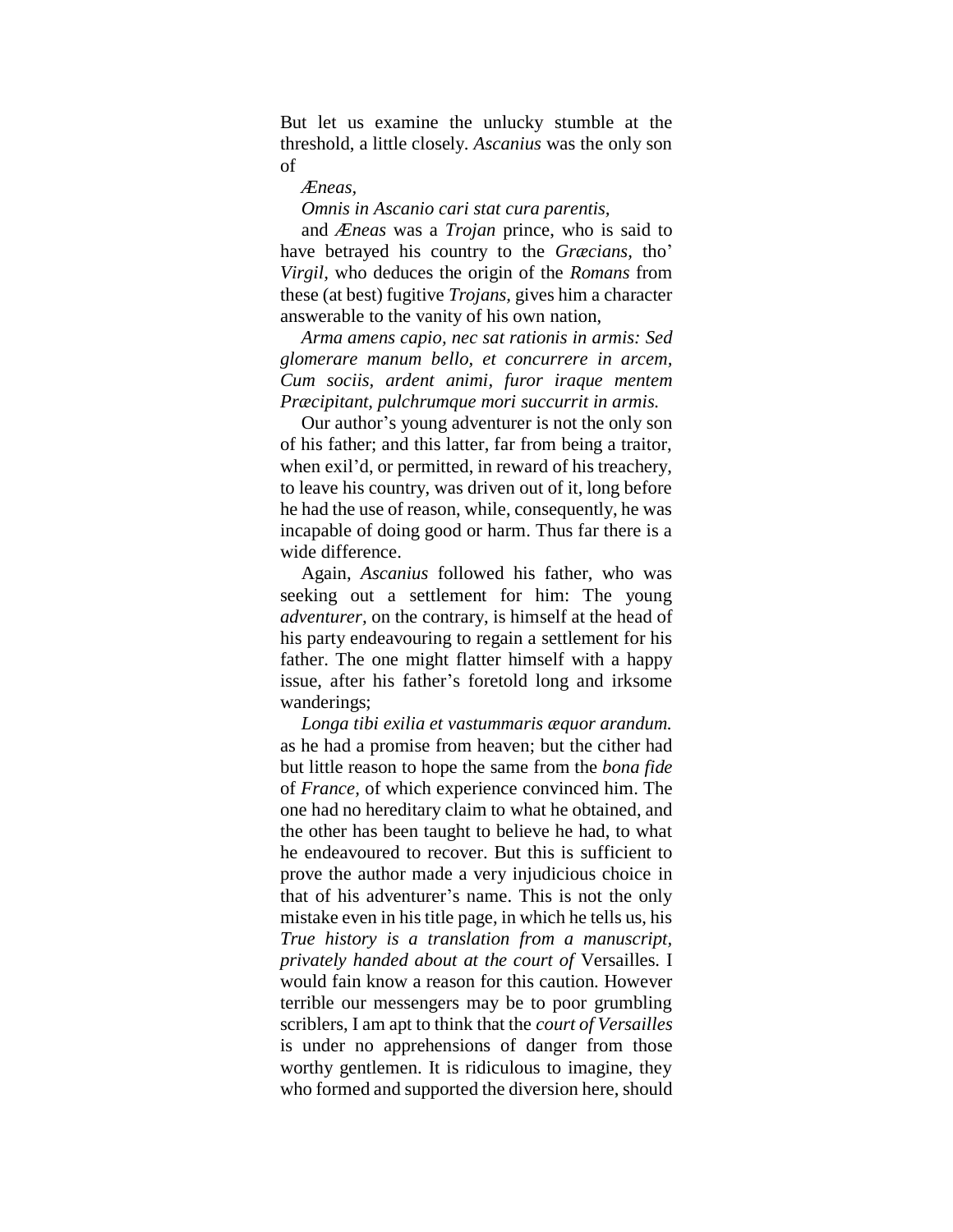be thus upon their guard in a narrative of its miscarriage, when, I am fully persuaded, they never intended it should have any other issue; and therefore none at the court, from any fear of offence to the king or ministry of *France,* would be cautious of publishing a miscarriage which they must have foreseen. But these errors may be more readily passed by than the choice of his *motto,* which must necessarily give offence to a christian, who will be apt to think it little short of blasphemy. But to proceed to the work itself.

The author sets out with a florid common-place soliloque; after which he prudently precautions his readers not to be over-curious in their enquiries; and tells them, in heroics, from whence he derives his commission, by whose authority he takes upon him the *mournful task,* and how he learnt the *sad*  particulars, are secrets, which time only, or some event yet hid *in her dark womb* (that is, I suppose, the dark womb of some *event)* will reveal, but he *may not.* The stile is indeed captivating: it is in the true modern sublime of romance, which it is well known soars to the higher pitch, as it is less clogged with sense or grammar.

Though I must admire the quaint diction of this author, yet I cannot entirely depend on his veracity, when he tells us, that he presents his readers with the *naked truth, un-disguised by the least garment borrowed from the plenteous wardrobe of fiction,* I am apt indeed to believe, if the truth is *naked,* that she is not *cloathed* or *disguised* with any *garment,* and possibly I may not be the only one of his readers, who are of the same opinion: But the question is, whether he presents us *truth,* and nothing but the *truth.* This I shall endeavour to discover in a very short examination of his work: If he does, we must allow he has the gift of intuition; since he can tell us, that *Ascanius felt in his mind a true presage of his entire defeat,* and he must admit, that he himself was either an ear-witness of their consultations, and other discourses among the rebels; that he has since corresponded with them in a very particular manner, since he repeats their very words, or that he took a step to the *plenteous wardrobe of fiction,* to borrow a garment to cover the lady"s nakedness. I shall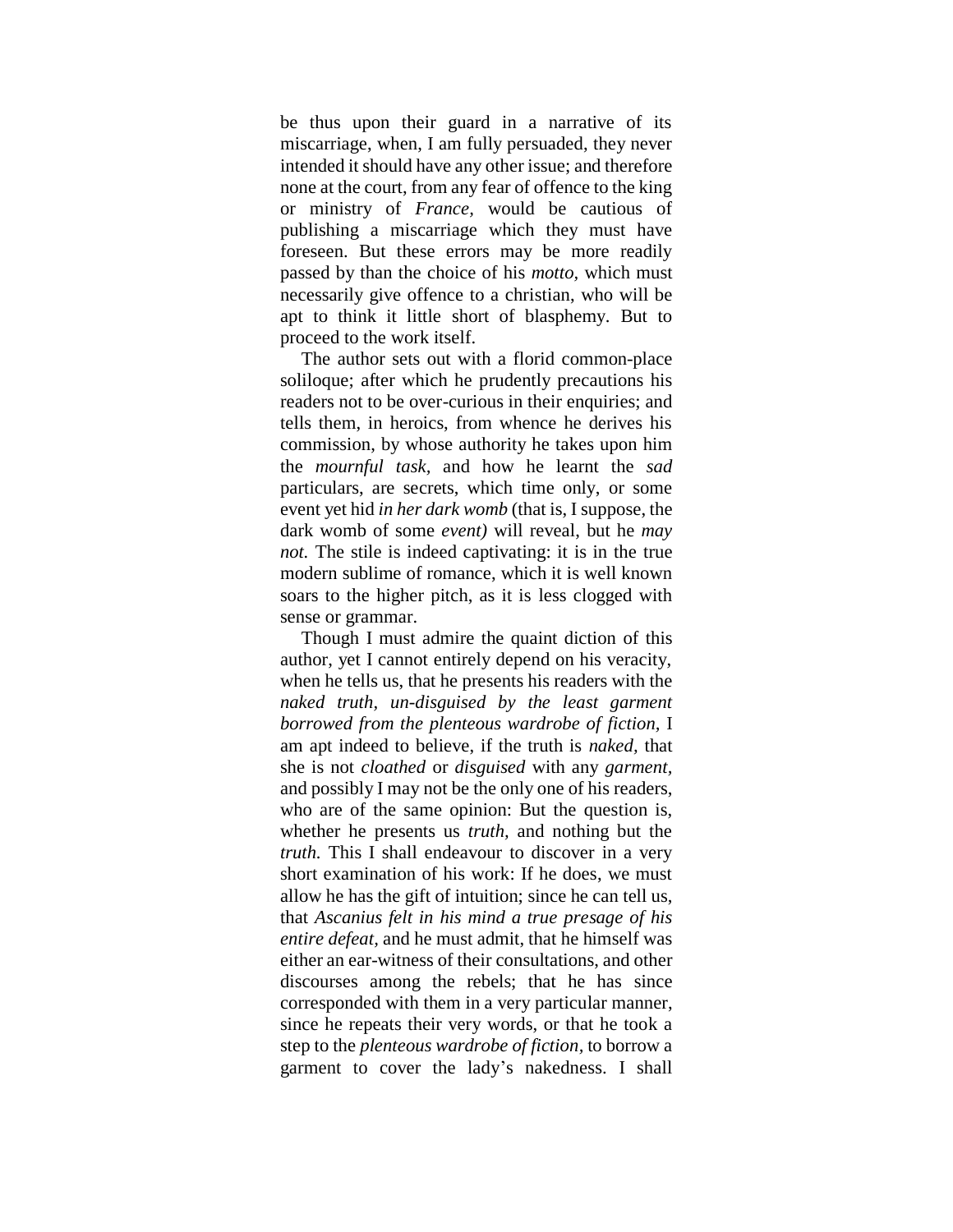transcribe the beginning of the first paragraph of his narrative part.

"When *Ascanius* (during the battle which he lost near *Inverness,* in the highlands of *Scotland, April*  16, 1746) saw his men beginning to retreat before an enemy they had hitherto vanquished with surprising *ease* and *facility,* (these synonyms have a *surprising*  beauty) he instantly felt in his mind a true presage of his entire defeat, with all that train of *horrors, destruction,* and *slaughter,* that ensued; yet he kept the field, till he saw that all was irrecoverably lost. His post was in a corps de reserve behind the main body, which he quitted not till his horse had been killed under him, and himself wounded in the hinder parts by a carabine shot."

As no body has yet been taken into custody for vilifying *the unfortunate tool of* France, I dare say this paragraph gave the  $g$ ——t no offence; though I think the describing him, as the author does, an errant coward, who kept at as great a distance from danger as he possibly could, is derogating from that honour which our *brave and vigorous duke* that day acquired. Gentlemen, who were in the battle, are far from giving this *wanderer So* undeserved a character, and will tell you the *Scots* attacked with a fury near allied to madness; the *wanderer's* horse was shot, and his groom killed by him as he mounted another, where the fight was hottest, and not when he fled and gave his pursuers an opportunity to wound him in his *hinder parts,* a circumstance, I fear, the author *borrowed from the plenteous wardrobe of fiction;* since by the strictest enquiry, I cannot find any who ever heard it; and, in his own account, by taking no farther notice of this imaginary wound, either by its being dressed, occasioning him any pain, or proving an impediment in his skulking, but on the contrary speaking him an admirable foot-man, he gives us ground to think it an invention of his own. Whoever reads this paragraph must, however florid, think it somewhat like stabbing under the pretence of an embrace. "Tis visible he takes this for art, but it is also as apparent he has no pretence to it; he might have shewn more, had he gone no farther than insinuating that the *wanderer* was not in any danger, till all was lost by the words *during the battle,* but durst not complement his readers with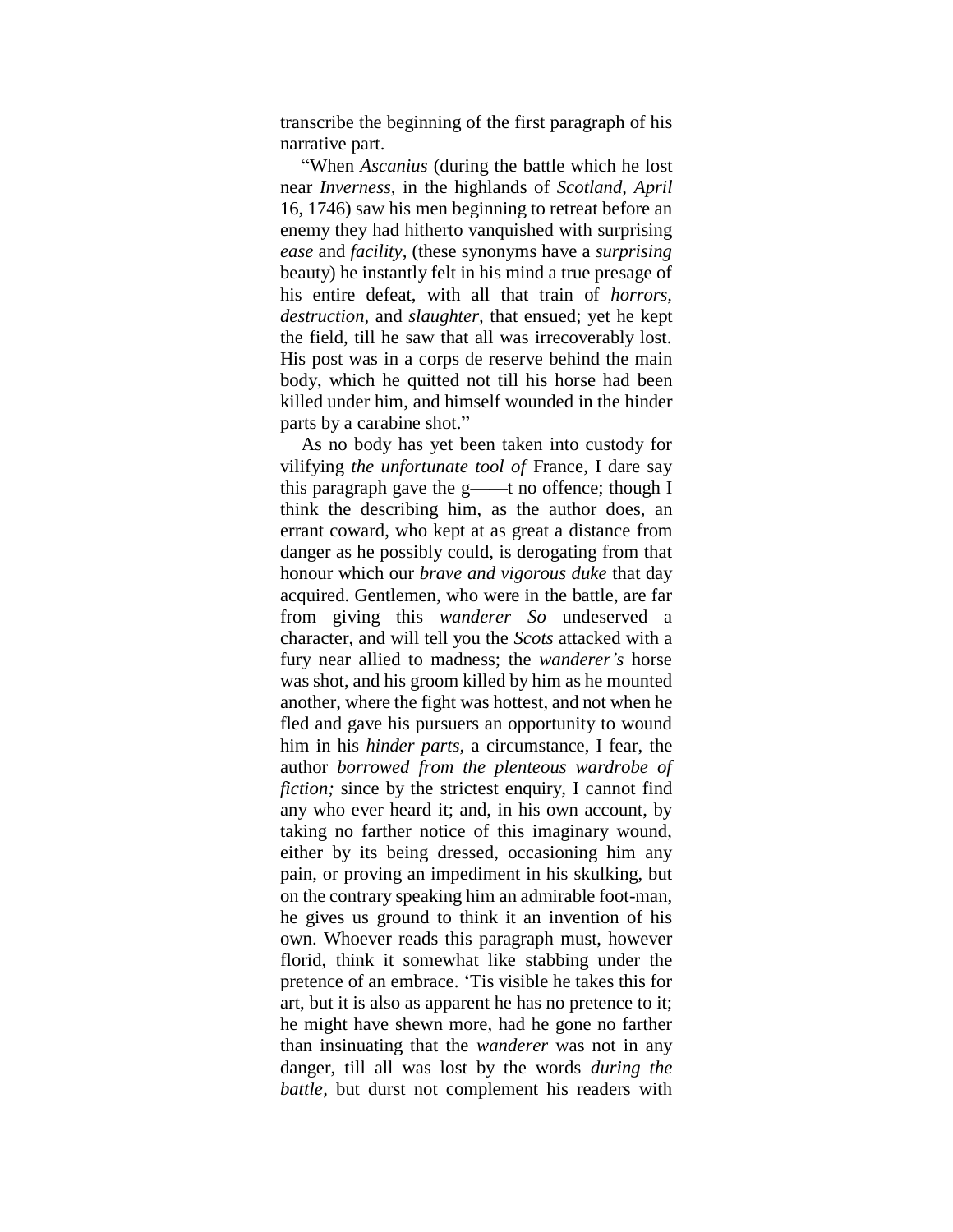penetration enough to discover his drift, and therefore is particular, that we may not mistake his design. He has above given us the *wanderer's*  thoughts; it would have been satisfactory to his readers, had he told us, what ground he had to presage *that train of horrors, destruction, and slaughter,* which, if we may judge of men by their actions, never had a place in his thoughts. No matter, the words are sonorous, lofty, and depreciating the character of the undone *wanderer*; whose *fears* set before his eyes the most shocking scene of blood and desolation, as in other places he makes them give wings to his flight.

This idea he would give of the person whose *wanderings* he pretends to particularize, is another proof of his having very judiciously given him the name of *Ascanius;* and these forebodings of his young adventurer, whose reputation he is anxious to destroy, are very inconsistent with what he makes him afterwards say of the D——, and with his hardly being persuaded of their being verified; but consistency, we may observe, is below the notice of so elegant a penman; for after having, more than once, shewn his young adventurer a poor, dispirited, irresolute, timid creature, he afterwards makes him resolute, undaunted, and the only one unmov'd by the dangers of an impending storm, which he describes in such a pompous stile, that it approaches very near to what the *French* understand by their *Phoebus,* and we call *bombast.* He recovers himself, however, and allows him to act the hero but a little while: he sings this minute, while death stares him in the face, and he is overjoyed when the king of terrors, by his getting safe ashore, is withdrawn to a greater distance: this scene of joy is soon after changed, and the hero we find weeping like a child, and in such a desponding condition, that in hopes of saving his life, (which also was childish) he is for surrendring himself. But he has not yet flung dirt enough. To crown the character of his adventurer, he makes him undutifully reflect on that of his father, and valuing himself as a man of superior sortitude.

If this author, or our news-writers, think to make their court to the gallant officers of the army, by telling them, as they have often represented the *Scots*  and their chief, that they had to deal with a rabble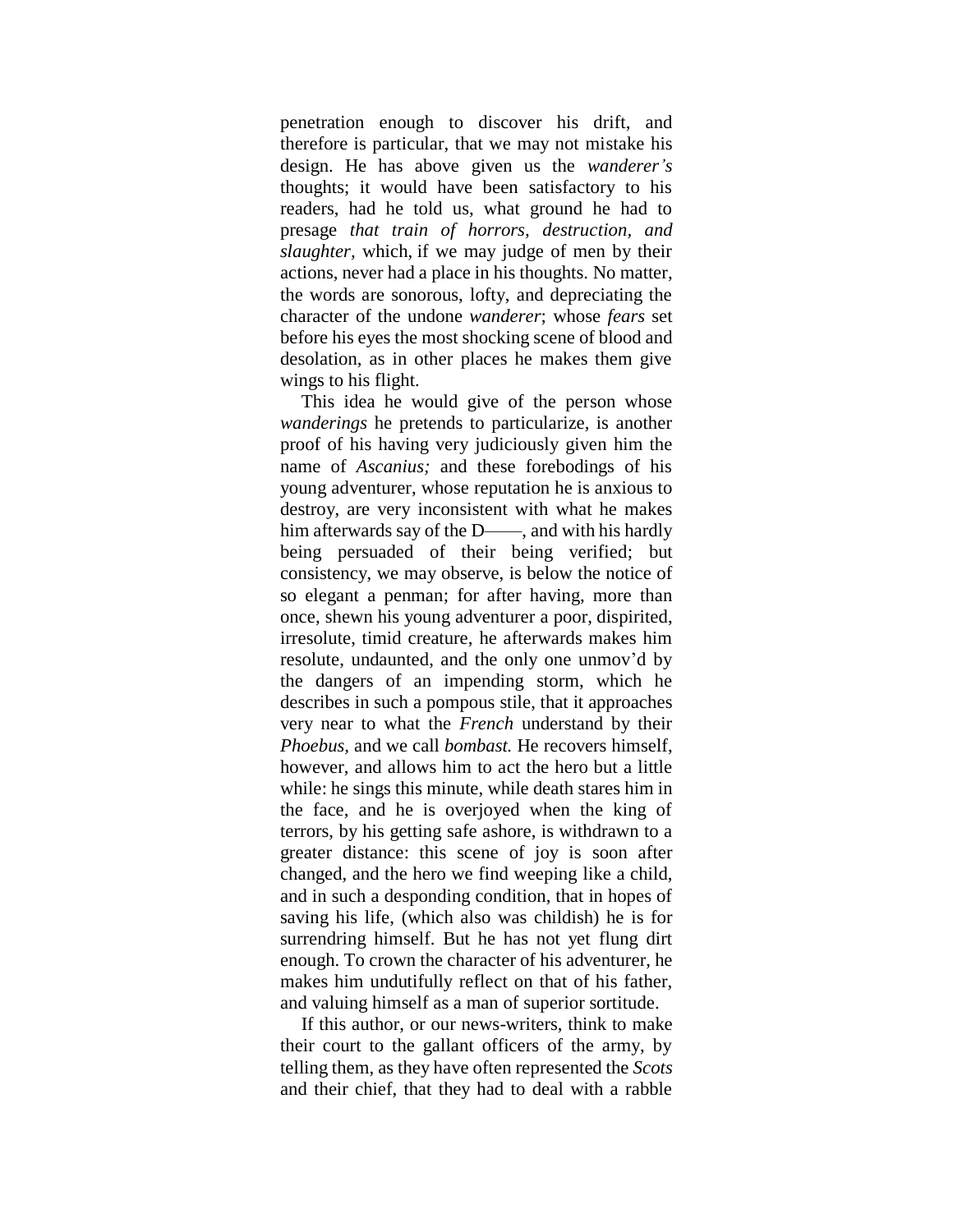only of old men and boys, the refuse of jails, headed by a poor timid animal, they have certainly a very absurd way of judging. I never heard that any body reap"d honour by beating a coward: and if before the defeat of the rebels, they thought such a character would animate our troops, they betrayed a mean opinion of their courage.

The truth is, the young adventurer behaved very different from the manner this writer makes him; far from being *sadly dispirited, faint,* in *confusion,* irresolute, and *with tears in his eyes*, he is allowed, by his enemies, to have shewn great presence of mind and resolution, both in, and after the battle; and this is evident from the accounts of the hardships he went through, specified in the public papers that he could never have supported under them, had he been the poor desponding wretch the author, of *Ascanius*  makes him. The *Scots* behaved like *Scots,* i. e. with great bravery; and the *English* like *English,* i. e. with still greater. The Duke, by the disposition of his army, shewed himself, young as he is, a great captain, and he being, as I may say, prodigal of life, by exposing himself wherever the danger was greatest, was such an example, as would inspire a coward with resolution: and, I believe, so far contributed to the gaining the victory, that possibly, under any other general, if at all gained, it had not been equally complete and decisive.

A person who was in the battle, and an eye-witness of his Royal Highness"s behaviour, assured me, that no common soldier in his army was more exposed, and that he saw part of the Duke's hat carried away by a common-ball. The same gentleman had before been taken by the rebels, and gave me the following character of their chief, *viz.* That he was better than six foot high; as strait as a pike, as round as an egg: and that he would run, leap, and fight, with any man in the highlands. That he did all that lay in his power to prevent the havock made by his followers, which heartily griev"d him, but that he wanted authority to restrain them, and his mildest admonitions were answered by menaces to desert him. My author, who is a man of veracity, was himself plundered, and almost ruined by the rebels, who laid hold on this opportunity to satiate their revenge on such, as they had before deem"d their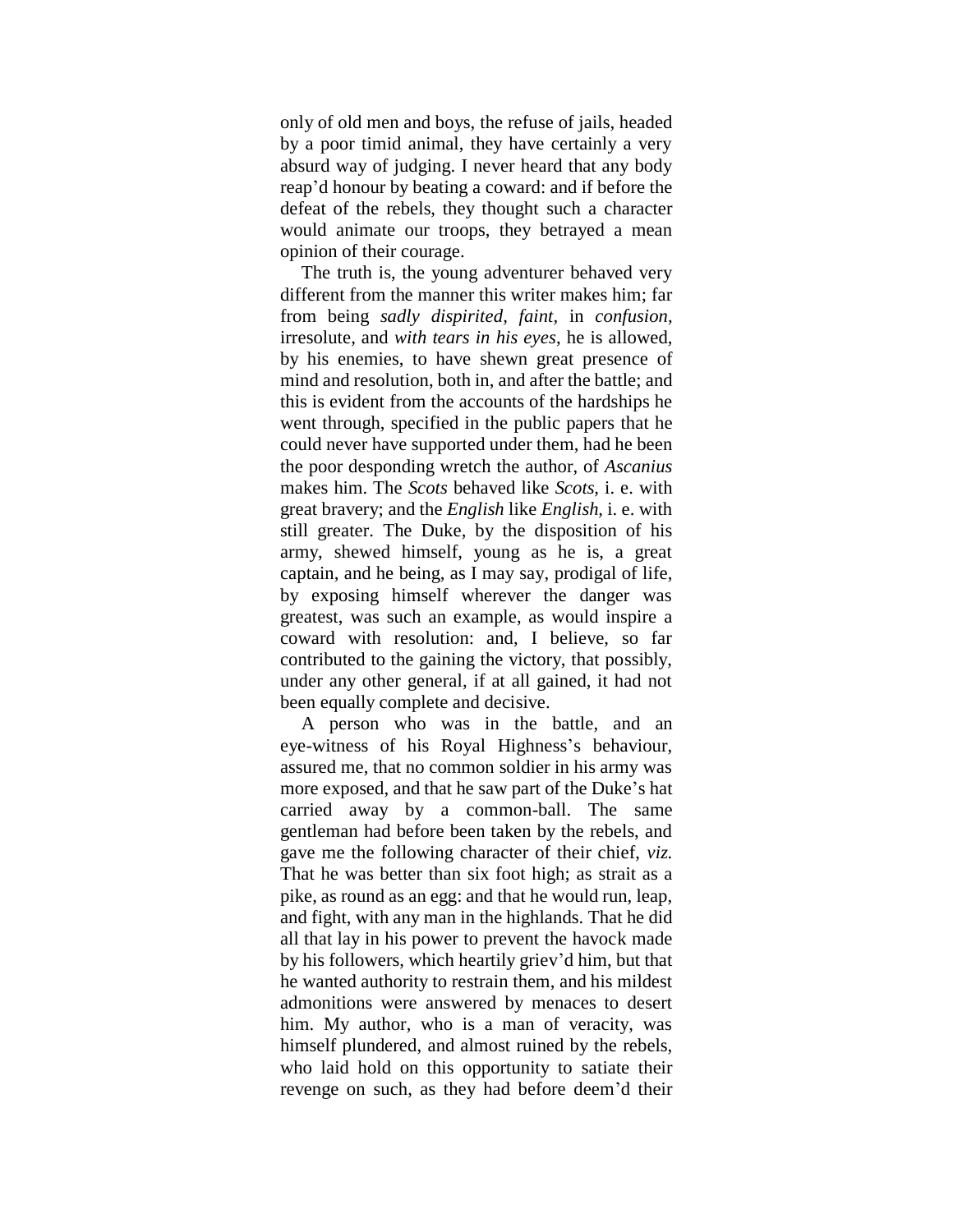enemies; and as no one subject in the three kingdoms is more zealous for the present establishment, and few were more serviceable, during the time of the rebellion, we may be allowed to give him credit.

"Whether the enterprize of this *wanderer* was as rash as we once deemed it, since his secretary has become an informer, begins now to be doubted, but this I think must be allowed, that the prospect of success was far from being alluring enough to engage a coward to enter upon it, as fear is a great magnifier of danger. No impartial man will deny the *Scots* the character of a brave people, as it must betray great ignorance, and yet I am of opinion, had that whole nation united in the support of this *wanderer's* pretentions, which was very far from the case nay, had he, farther, had promises of assistance from *England,* yet had he been the pusillanimous creature he has been represented, he would never have made the attempt he did, which had a very sensible effect on public credit. He would have objected his father"s former baffled hopes the improbability of *Scotland* making a conquest of *England,* and the much greater likelihood of that antient kingdom being reduced to a province in revenge of the attempt. He would have treated all hopes built on the promises of the fickle *English* as chimerical, and shewn the impossibility of their being performed, (however sincere they might be) by the government securing all whom they might have reason to suspect in his interest. He would have argued from the aversion of the nation to popery; from their fears of ruin by a wet spunge; from the power the government was inverted with, and the difference between a raw, and a well-disciplin"d army, supported with a large train of artillery, with every other necessary, well paid, well fed, well cloathed, befriended, at least in appearance, by the country, and which, if defeated, would with ease and speed be recruited; and, an army, fatigued with long marches, in want of every thing, in an enemy's country, which, if once routed, their scattered remains must be cut to pieces by the peasants; nay, by even those whom they might have reason to think wished them well, but who would sacrifice them to their own safety: and the very persons from whom they hoped to find succour and assistance, might, to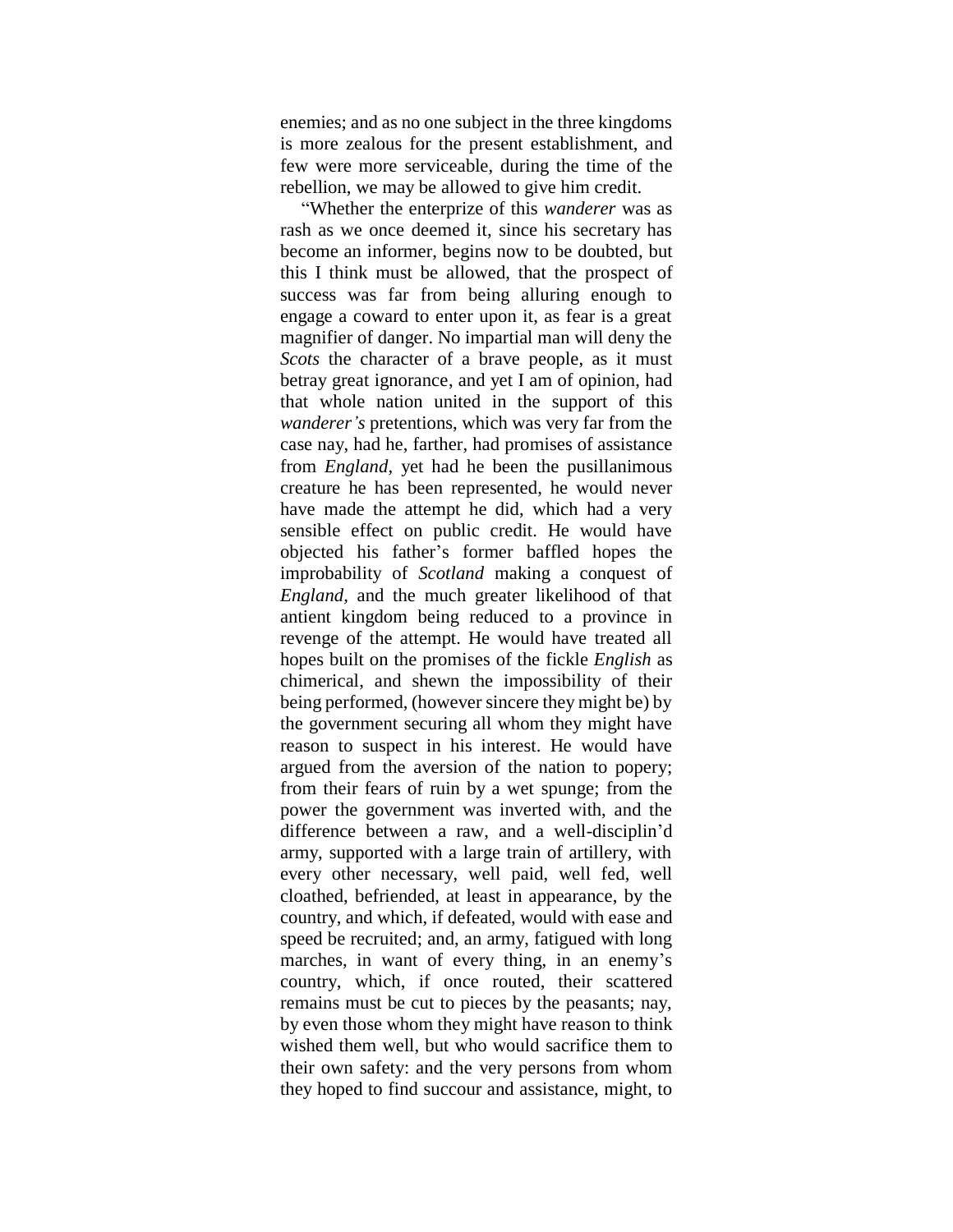remove suspicions, in effect, prove the more bloody enemy of the two.

These obstacles to the least hopes of success, his fears would have suggested, on the supposition he could safely land, which, no doubt, they would have made appear an insuperable difficulty, and an attempt which must call his prudence in question, considering the number of *English* ships, as well men of war as privateers: but supposing he should have the good fortune to land, how, upon the ill success of his affairs, could a retreat be secured? and what he might expect, should he fall into the hands of his enemies, by whom he was already attainted, he could not but foresee. I don"t pretend to have been of the *wanderer's* council, or to know what he thought, though the author of *Ascanius* could tell us what his mind presaged; but it is natural to believe, from what we have seen, that he apprehended none of these dangers; and, with a greater appearance of reason, we might conclude, that his pushing, with a handful of men, into the heart of the kingdom, that he was rather to be taxed with temerity, than want of courage, did not his retreat speak a cool and regular conduct? But indeed we can make no true judgment of this step of the *wanderer,* as we are ignorant of the motives which prevail"d on him to make it, notwithstanding the opposition he might reasonably have expected from marshal *Wade's* army, which, had he defeated, supposing the best, must have occasioned the loss of a great part of his own: but the badness of the weather, and the hardiness of his highlanders, removing that obstacle, he met with no molestation from those troops.

Whoever is just enough to speak of an enemy divested of prejudice, will allow virtues conspicuous to the impartial; consider the birth of, and the notions in which this gentleman was brought up, and putting himself in his case, will be far from vilifying him for an attempt to recover a right he has been taught to believe indefeasible: nay, he will be apt, though an enemy to his pretensions, to rank him in the number of bold men; which I am sure is doing; more honour to the victorious Duke, than the contrary method taken by the stupid and fawning daily scribblers. I remember to have heard, that after the battle of *Hochstet,* marshal *Tallard* telling the duke of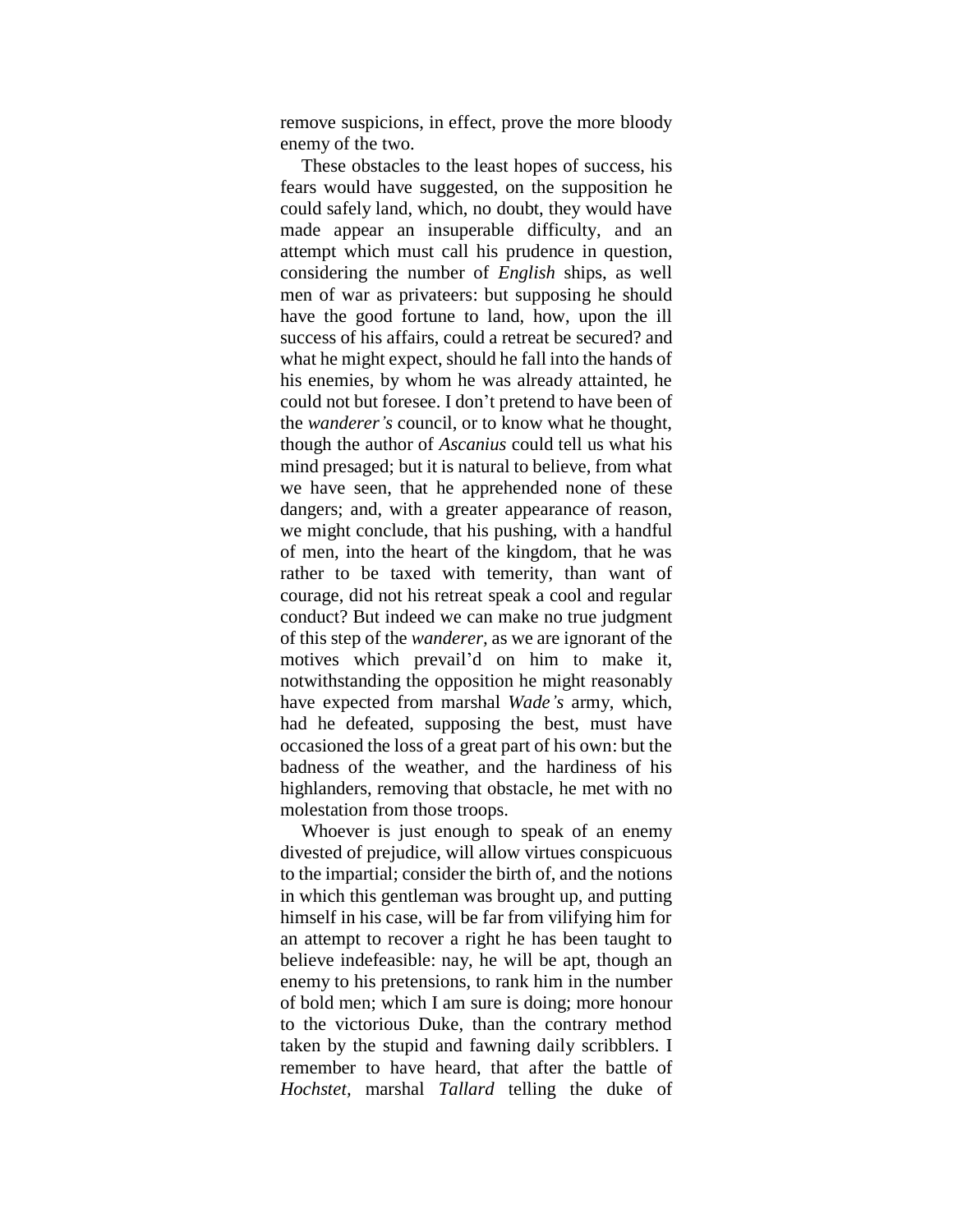*Marlborough,* that he had defeated the bravest troops in *Europe,* his grace answered, he must allow it, if his excellency would except those which beat them. We may be enemies to a cause, without personal pique to those who support it; and tho" we abhor the principles, yet it speaks a meanness of spirit to detract from the characters, nay, even to conceal the virtues, of our enemies. None will say the earl of *Clarendon* did not detest those of the Usurper, yet he mentions him as a very great man: the prince of *Conde* was the enemy of king *William,* but notwithstanding, acknowledged he deserved the crown he had obtained. *Edward* III. of *England*  admired, and publickly rewarded, the bravery of a *French* gentleman, with whom he fought hand to hand, who twice struck him down upon his knees, but whom the king at last took prisoner. This generosity seems inherent in the brave; and hardly has there been any great man distinguished for his courage, but he has admired the same virtue in his enemy: whereas the contrary is the characteristic of a groveling foul. But allowing this wanderer as much personal bravery as ever man had, will that any way strengthen his pretensions? Will it have any effect on the act of succession? Will it influence men of fortune so much as to make them risque their lives and

estates to support his claim? Will it be a barrier ro guard our liberties, or, rather would it not endanger them? Will it secure our religion and property? Will it make him less a papist? Will it remove our just fears of popery? Or, lastly, will it absolve us from our oaths of allegiance?

Let us then allow him a virtue, which in justice we cannot, and in policy we ought not, to deny him. He has nothing but his sword for his fortune; his reputation as a brave man, may get him employment in the armies of foreign princes, and, such as may satisfy his ambition; however, it may give him too much business to leave him time to think of making any farther attempts on these kingdoms, of the vanity of which he has reason to be convinced; but if the character given him here of a pusillanimous, poor, irresolute creature, should meet with credit abroad, it is certain no prince would accepr the tender of his service, and his whole thoughts would be bent upon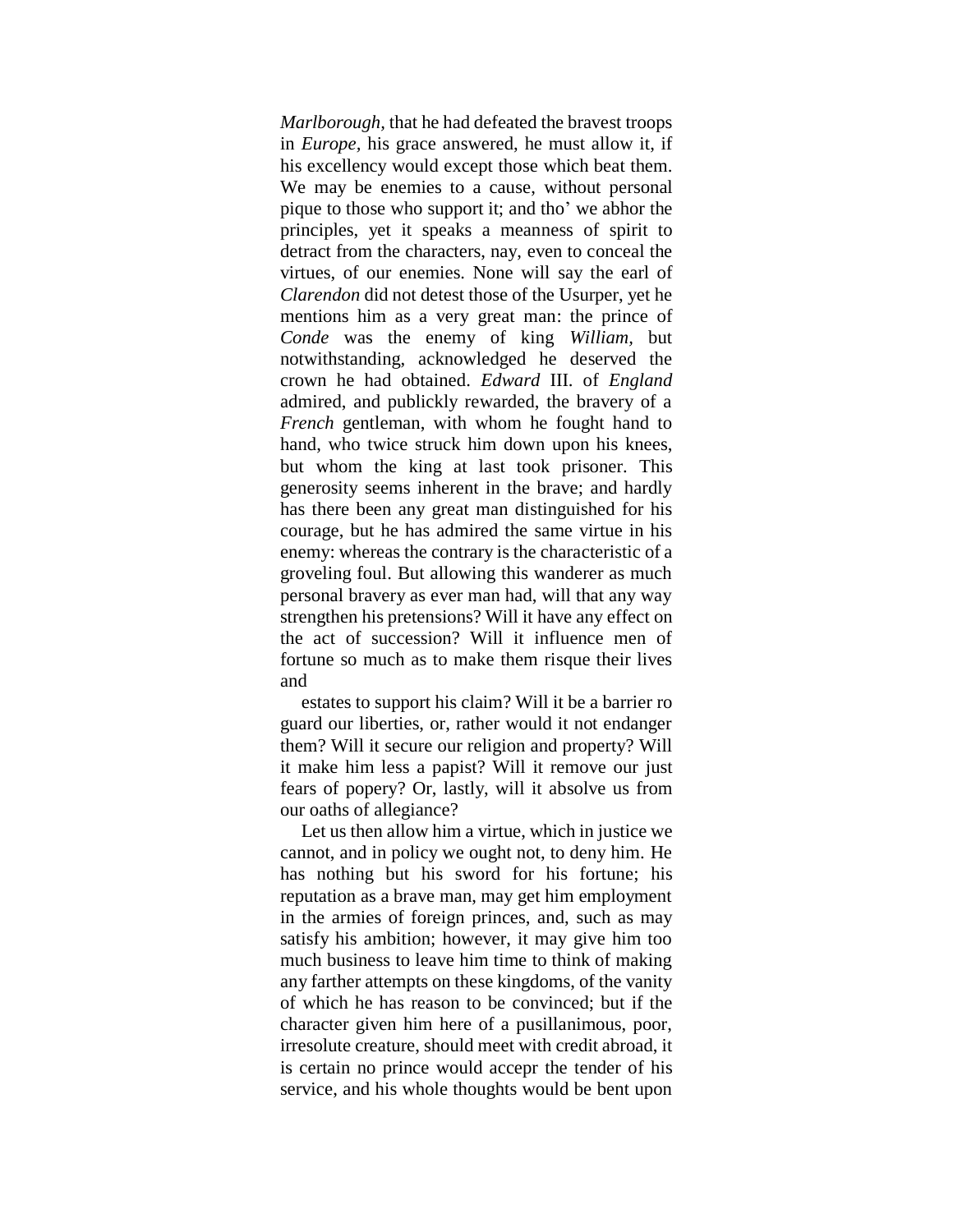giving them disturbance, who had deprived him of bread; and though his future enterprizes should, as it is a thousand to one they would, meet with as little success, yet they may, possibly, cost the lives of many brave men, he would always be the ready tool of our enemies, and such will doubtless be as ready to give him hopes, though it is certain, they will always drop him, whenever their own interest requires it.

Further, as this nation, it is to be feared, will never be without factious turbulent spirits, who hope their peculiar advantages in public broils, such will always keep him in their eye; nay, even a wicked ministry (and we are not sure we shall be always bless"d with such wise and upright patriots as now are at the helm of government) may, underhand, flatter his hopes, either to awe a future sovereign by hinting that there is a strong party to support a different claim, or to draw weak men into such rebellious practices as they know they can crush at pleasure, and thus feather their own nests with the down of fools; whereas if he is in the service of some foreign prince, the only way he and his brother can hope for support, it is probable, from their father's repeated, and the *wanderer's* late disappointment, they may look upon all proposals of being settled here, as ridiculous, and have more wit than to let go the substance to catch at a shadow.

But I shall proceed to fulfil what I have promised in my title page but for an unanswerable reason, I shall not undertake to acquaint my readers with other peoples thoughts, of which, from their actions, I suppose them as able to judge as lean be; neither must they expect to be entertained with such private convocation, as it would be apparently ridiculous for me to pretend to a knowledge of; nay, I won"t take upon me to vouch the truth of my informations, or to answer for the veracity of my informers, as I pretend not to penetrate into the secret thoughts of the heart: I shall only say, I believe them men of probity, and can discover no reason for their imposing on my credulity; but yet I may be deceived.

At the first breaking out of the present war between us and *France,* the late invasion of *Scotland*  was not only projected, but proposed to, and rejected by, the *wanderer's* father with indignation, as he was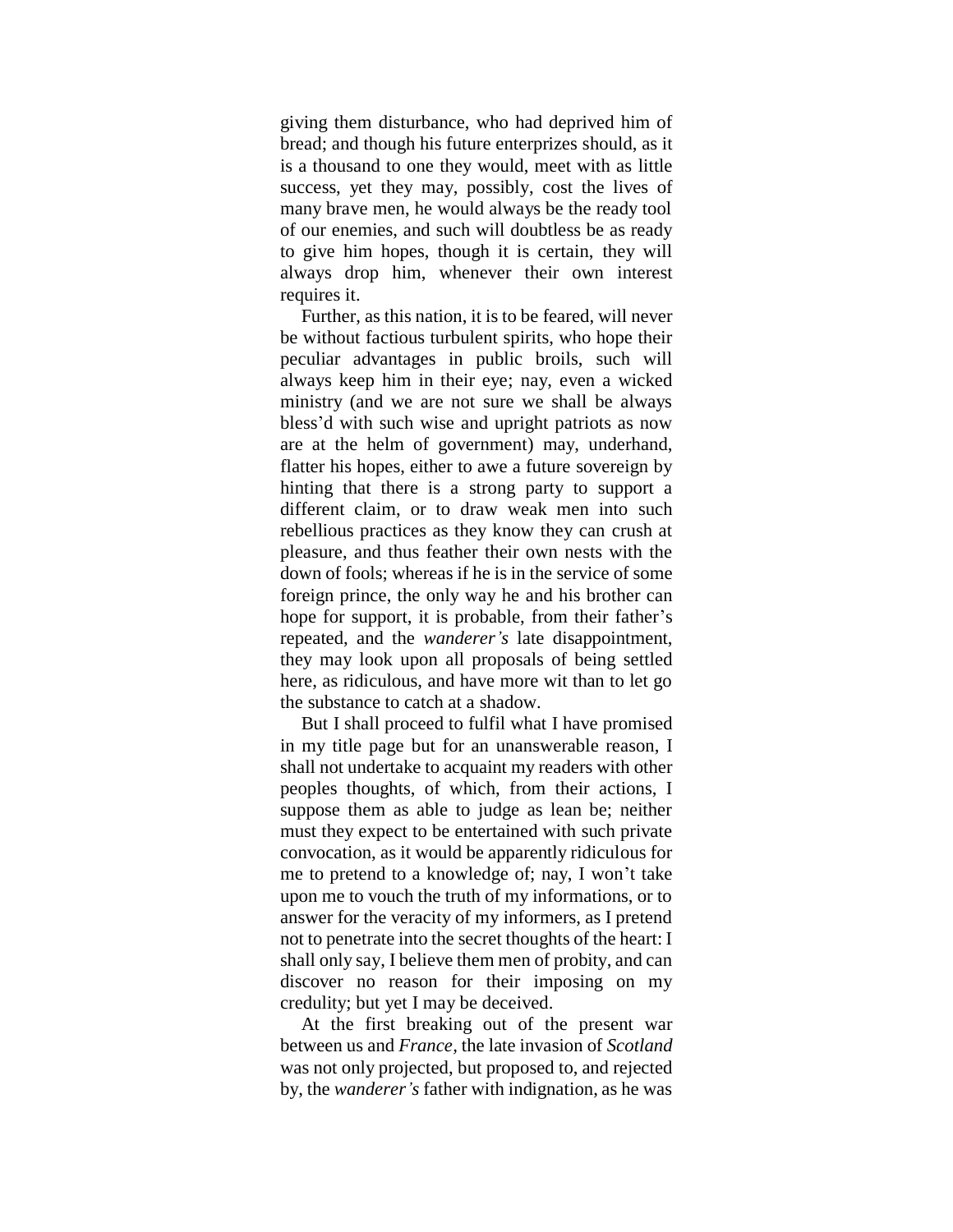fully persuaded the **French** never intended his service, and as fully resolved to be no more the dupe of their policy. The emissaries of *France*  endeavoured to soften him, by many arguments, which were never repeated to me; but I have heard that they endeavoured, by some of them, to prove his and the interests of *France* were become so entirely one and the same, that by deserting his, they could not but very greatly be wanting to their own. They laid before him the state of *Europe* in general, and desired him to consider the face of affairs in *Great Britain* and *Ireland* in particular: that *England* was loaden with heavy debts, which must, by the continuance of the war, become intolerable: that the people were divided into factions, and that there was always subsisting a party zealous for his interest: that a majority of the *Scots* were naturally attached to his house, who would be joined by numbers averse to the union, which, crammed down their throats by bribery and power, had reduced them, in a great measure, to a province, and it was therefore their interest to break thro", and recover their independancy: that in *Ireland* the ancient families had been trampled under foot by the *English,* to whom they, especially such as had not politically conformed to the protestant religion, were little (if at all) better than the slaves in *America:* that the *Roman*  catholics there were a considerable body, and he might expect a powerful assistance from men, who hoped to recover, not only their liberty, but their estates, and to obtain a free exercise of their religion.

He heard them with great coolness, though with a seeming surprize, that they should be so little acquainted with the *English* in general, and the weakness and timidity of those among them, who were most loud in his favour, whom experience had always shewn to be *vox et pretærea nihil;* nay, that even these were so averse to the *Roman* catholic religion, and so jealous of their liberty, that if he was to appear with a necessary foreign power, they would throw their weight into the opposite scale; and if he had not a considerable body of troops, they would doubt his being able to protect them, and, if the government permitted them, stand neuter. He gave them to understand, that what they had advanced, made against what they proposed; that the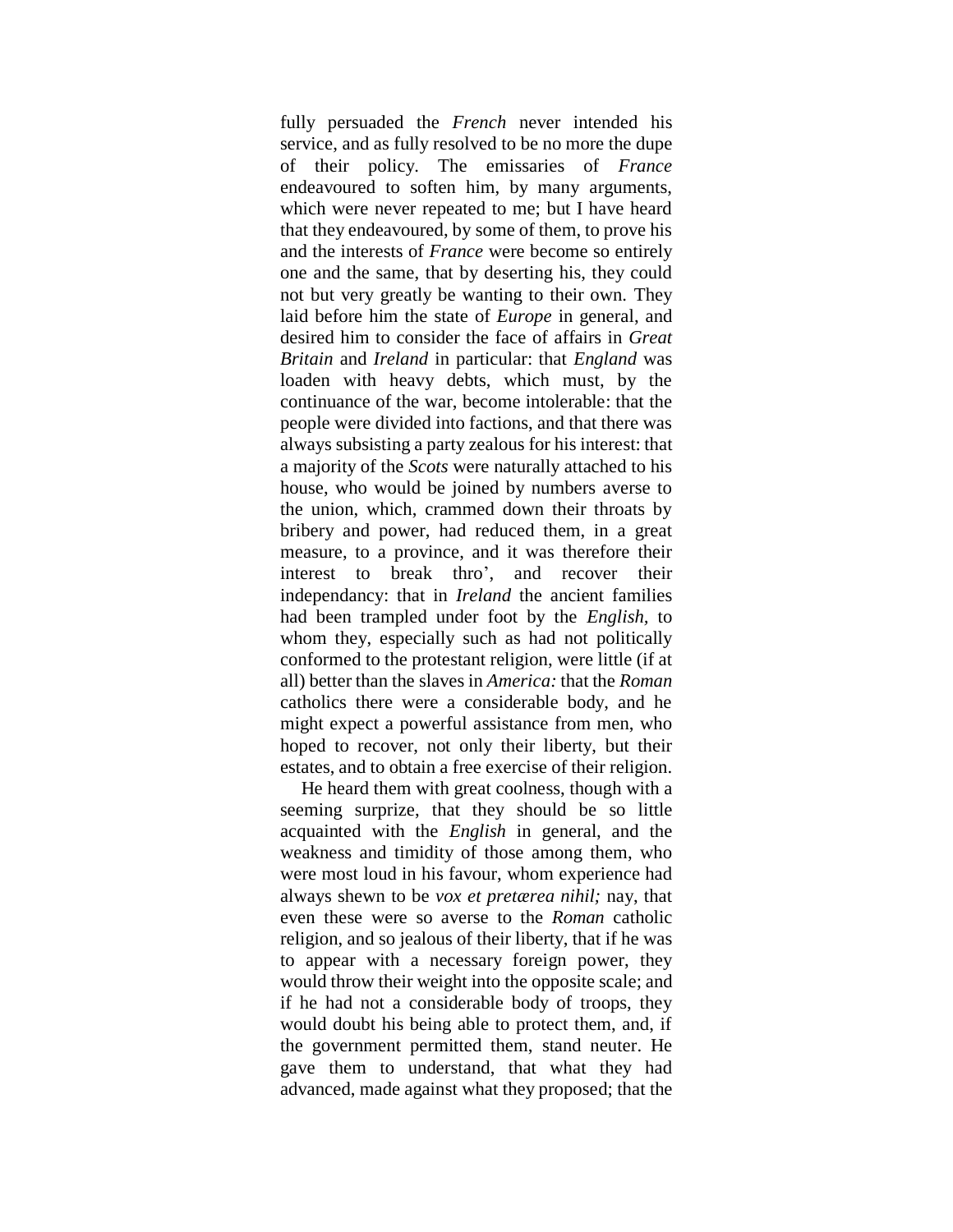heavy debts the *EngUSh* were involved in, was an insuperable obstacle to his ever turning his thoughts towards *England*; that a majority of the *Scots* being attached to his house, was a. notorious mistake; but, was the kingdom so, it would avail him little; and that he should be very weak to hope assistance from the *Irish,* in the situation they had described them, as oppression was known to break the spirits, and introduce a total degeneracy in a nation; and, as they were without chiess, without arms, and, in his opinion, without the thought of endeavouring to better their condition, which they seem (and reasonably) to think the attempt would infallibly render much worse. No doubt, the *French* were in the same way of thinking; but beside their immediate views, they possibly had an eye to recruiting their *Irish* troops by stirring up a rebellion in that kingdom. However, they found the chevalier immoveably fixt in the resolution, not to sacrifice his friends to, by being again the tool of, *French* politics.

After repeated attacks on this quarter, without the least success, they turned their thoughts to the son, hoping to work on the ambition of a young man: the father had none to move him, and seemed to direct his thoughts to the securing a reward in another world, for his sufferings in this but, to their great disappointment, they found him no less phlegmatic, which they, however flattered themselves was owing to his entire submission to the will of his father, and a respectful deference to his superior judgment, than whom, he had insinuated, few better knew the interests of *Europe,* or the affairs of *Great Britain,* This character has been given him by some who had an opportunity, knd were well able, to make a judgment; and if he has a just claim to it, it is nothing wonderful, considering the experience he has had, his advanced age, and the school in which he was brought up. As this young gentleman, it is said, never lets his countenance betray the real sentiments of his heart, I have been told, these emissaries received an impression of him, which. Was as far from being in his favour, as it was wide from the character his *generous* enemies allow he merits, and they wished he had more of his brother"s vivacity.

A diversion in any of the .three kingdoms being of the last consequence to their affairs, as it probably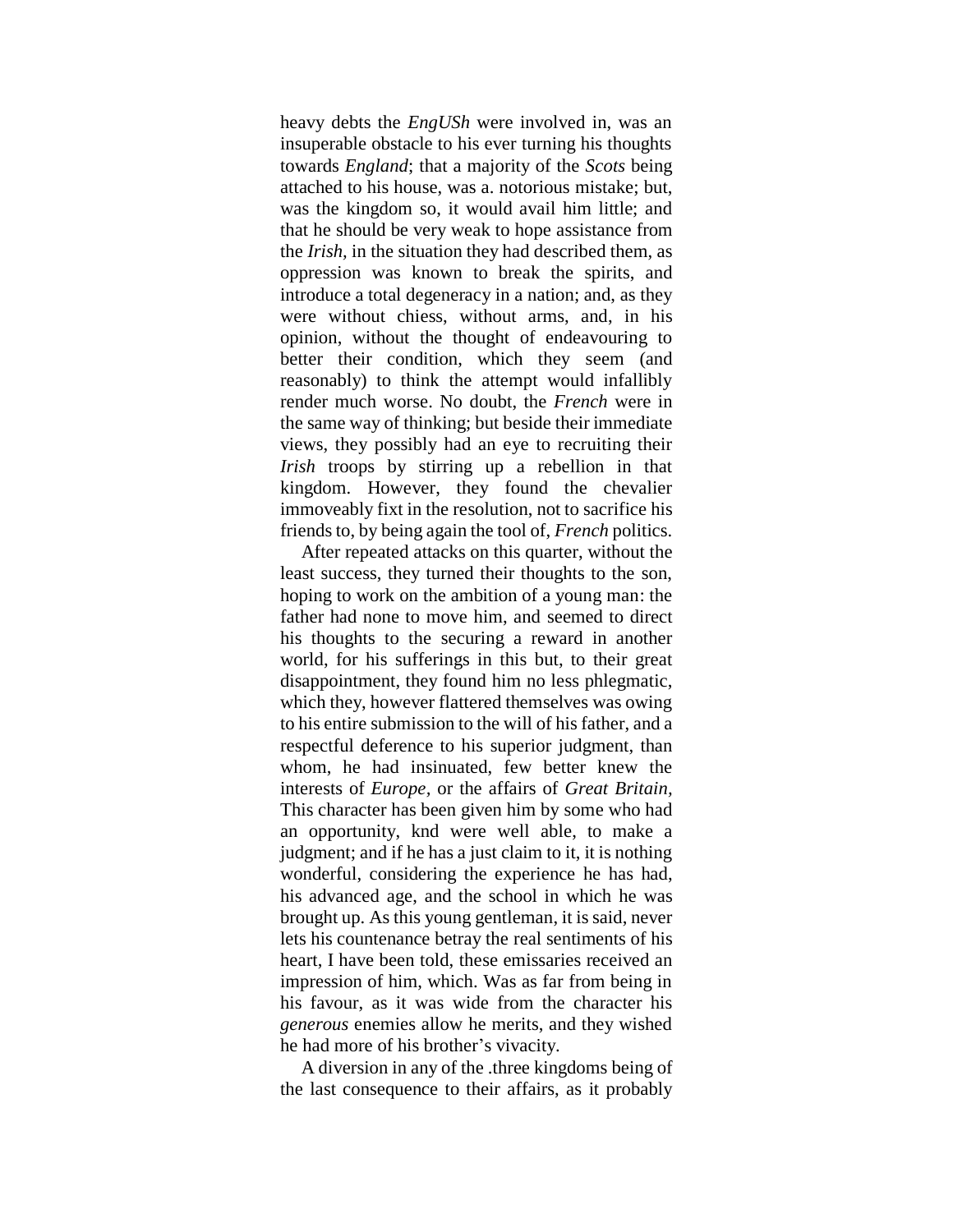would recall from, or prevent sending the *English* to, *Flanders,* than which troops they fear none more, this second illusion of their hopes did not make them so far despair, as to give them quite over. They took all opportunities to learn the true character of this young gentleman, both from *Italians* and others, with whom he seemed to be convariant. From a reservedness in his nature, he is said to be intimate with few, it any, and with none so far as to let them into his secrets, excepting such as there is a necessity of communicating. The many disappointments his father has met, makes him extremely upon his guard; though, possibly his speaking little and that only on common topics, may rather be attributed to his having, if any, but small hopes of affairs taking a turn in favour of his house, than to policy. If I am rightly informed, he is far from being of a sanguine temper, consequently less easy to be amused with, or give into, airy projects. With regard so the fair sex, his behaviour in *Scotland* plainly evinces, that he either is not so sensible of their power, as we have been told he is, or has a great command over his passions for on the strictest enquiry, I cannot find he gave the least grounds for reflections on any lady there.

As impenetrable and as cautious as he is said to be, there is one passion of the mind that the wisdom of a *Solomon* cannot conceal: love will shew itself; it will suffer no disguise. They whose business it was to read the young *wanderer,* consequently watched his very look, found him who appeared indifferent to the glittering of a diadem was not so to the sparkling eyes of the *fair,* but when they imagined they had discovered this secret, they were at a loss, for some time, by his equal deportment, to determine which of the beautie of *Rome* hud the greatest power o'er his heart.

As the *French* emissaries had planted spies upon him, who Watched every step he took, notwithstanding his often illuding their vigilance, he was one night seen to come out of a private door of the garden at *Albano,* and, at a distance, followed to the house of *Rosalinda.* The spies could not, however notwithstanding they surrounded the house, discover his return to the palace, where they next morning were, and payed him their respects at his levee. They after this took more exact notice of his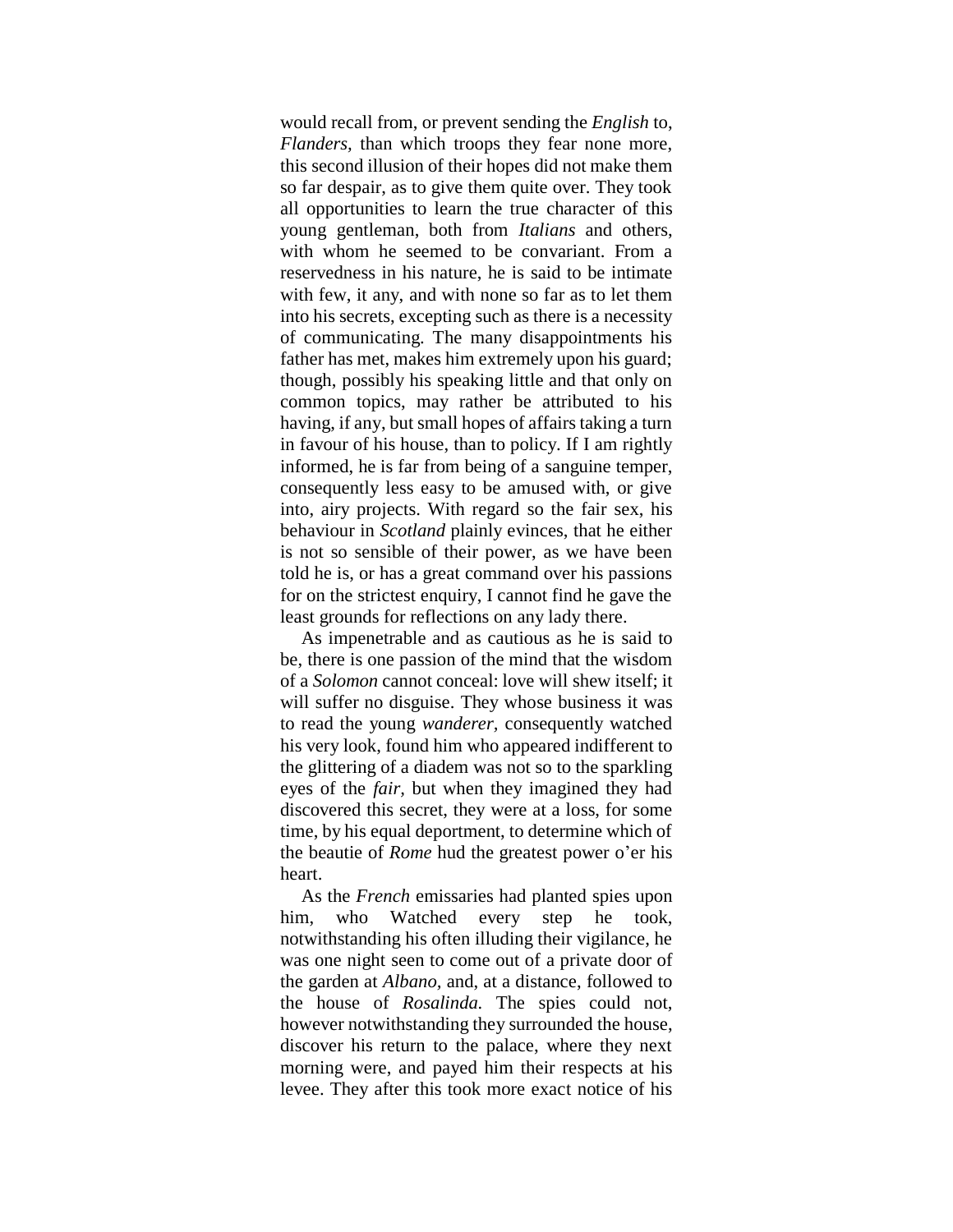entertaining that lady; but, by even long observation, they could not perceive, that, by any one particular, he distinguished her from others who frequented the court against, this lady, who was beautiful, gay, ambitious, young, and had the character of more ready wit than solid sense, they resolved to plant their batteries. Though they were doubtful whether they had a right clew, yet they hoped the being soon satisfied whether they had or not. One of them had the address and good fortune to discover, by a spice of vanity in her composition, from which few of her sex is free, that the interest of the *wanderer* was not indifferent to her, and that she thought herself honoured with his confidence. Having succeeded in this attempt, they were encouraged to hope an happy issue to their negotiation: the person monsieur *Centdouble)* who was to attack her foibles, was in a declining age, artful, penetrating, subtile, witty, and wise read both in books and men, The methods he took to engage the lady to their interests, I know not, tho" from the character given her, they are not difficult to divine; possibly the prospect (though distant) of an imperial crown for her lover, and the coronet of a dutchess for herself, might blind her to those difficulties which the clearer-sighted chevalier could not over-look, and even to the dangers to which her dear *wanderer* must inevitably be exposed: but whatever was the prevailing motive, she gave entirely into their (at least seeming) way of thinking, that if the offered opportunity (which could not fail of success; was lost, it would be vain to hope another.

I have here a large field for romance, and an opportunity of displaying all my little eloquence, in amusing my readers With the particulars of the several discourses with which these supposed lovers entertained themselves on this subject but either my inclinations have any bent that way, neither, had they, would my title page permit me to gratify them. All that I farther know, is, that soon after, our *wanderer* was observed to take less notice of *Rosalinda*, that she was seen less frequently at court. and, in a little time, made a tour to *Venice,* as it was reported. From which circumstances we may reasonably suppose, the *wanderer* was less a warm lover, than a wary politician; and the views of the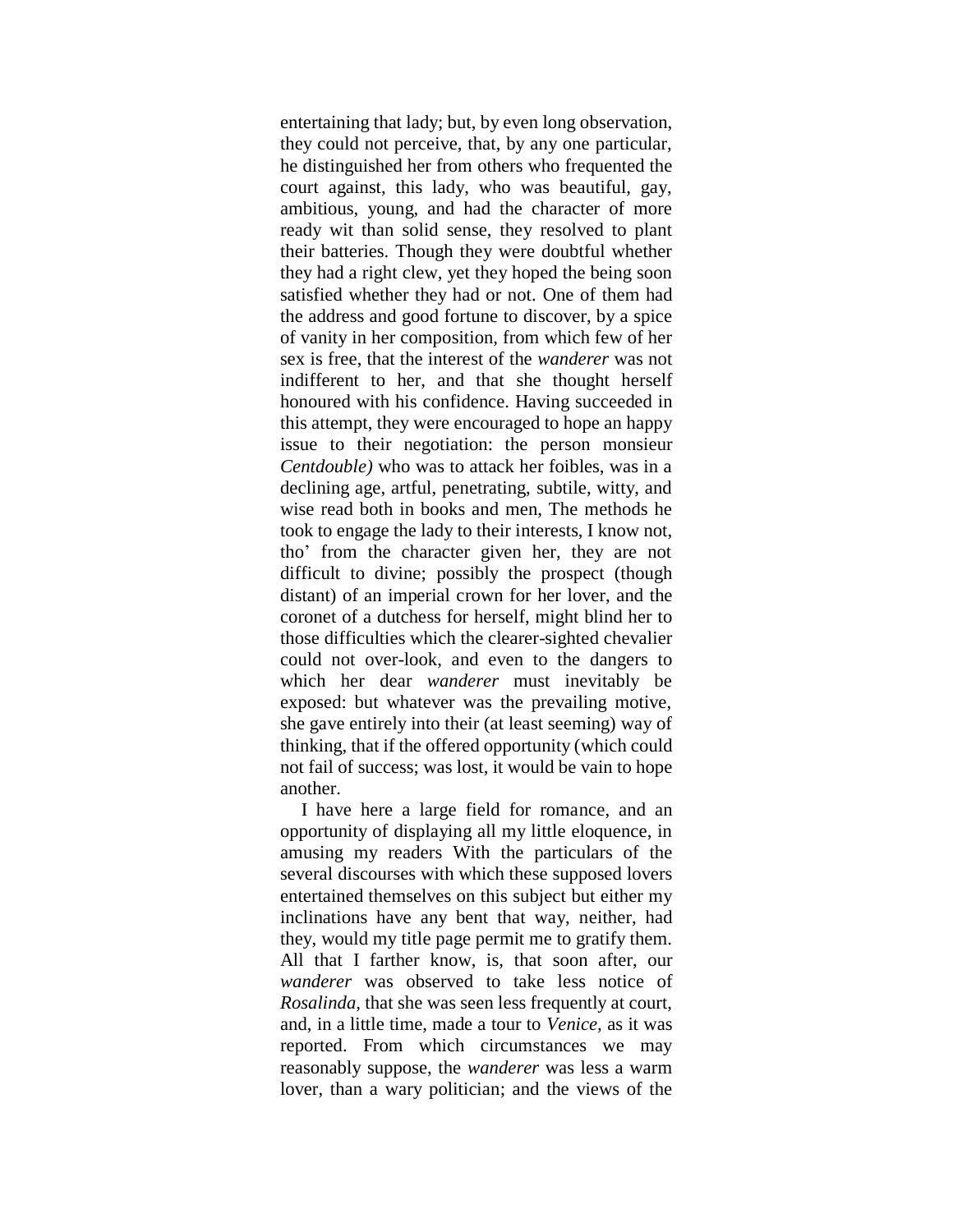emissaries were again baffled, by their having mistaken the real character of the youth, who has a surprising command of his passion. "Twas even thought, that if that court had not taken more effectual means, such was the chevalier"s resentment of the treatment he had received from, and his diffidence of, the *French,* he could never have been prevailed upon to suffer his son to go in search of adventures: but *France* getting the court of *Madrid*  to guarantee her sincerity, that she should punctually perform whatever engagements she entered into; procuring at the same time, by her agents promising mountains, invitations for the chevalier or his son, to enter *Britain,* and his *Catholic* majesty promising the necessary supplies of money, to which we may add, the sollicitations of the son, (who, "tis thought, wants not a laudable ambition) his prudence was at length overcome, and he, with reluctance, gave his consent to an enterprize, which, he publickly said, even when his friends at *Rome* congratulated him on his son"s being possessed of the metropoli of *Scotland?* he apprehended it would be fatal in its consequences. An *Italian* nobleman saying to him, when the news of *C*——"s defeat arrived, that he could not doubt success crowning the attempt; he coldly answered, nor should I, sir, were my son at the head of an army of immortals but to me, it is evident, that every victory is a step advanced to ruin, as none can be obtained without a loss, which cannot be repaired; for let us suppose *France* really desirous to support him, it is morally impossible she can throw in sufficient recruits, till she has a naval power to cope with the *English,* which I must own, I should hear with regret, Some in the circle, for this was in public, mentioned the probability, or rather certainty of this victory encouraging his friends, who had not yet declared, both in *Scotland* and *England,* to throw off the mask, and publickly assert his cause; in answer to which, he only shook his head. But to return.

With whatever secrecy this enterprize was endeavoured to be entered upon, it was soon whispered at *Rome,* that some great design was on the carpet for the service of the chevalier , and the minute of his sons setting out, the road he took, nay the stages he travelled, were minutely known to the court of *England,* and possibly his route before he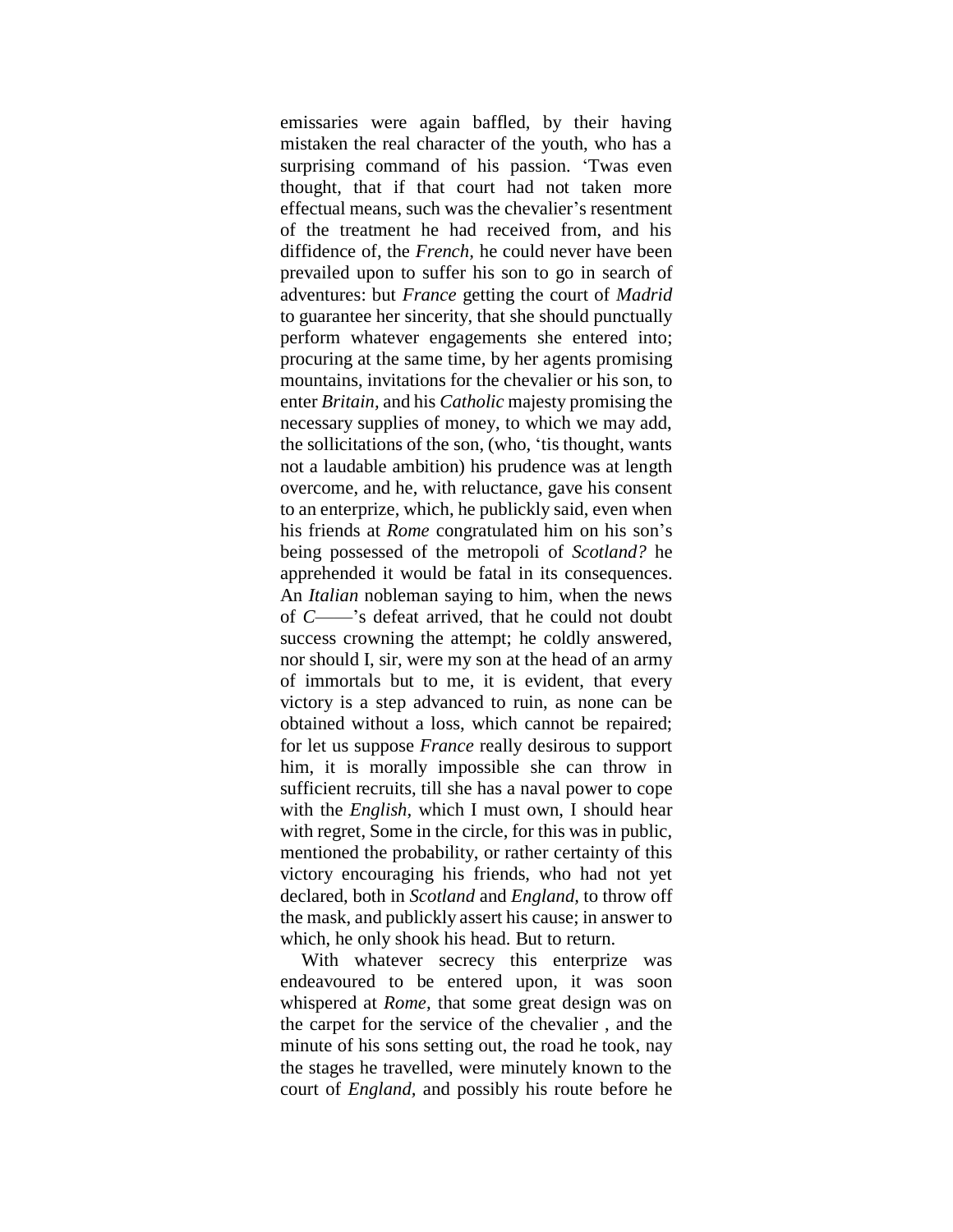entered upon it. By what means, however men may guess, the secrecy of the government is such, none will presume to say with certainty. *Hephestion*  cannot be accused of having betrayed the secret, as his being consulted was objected to by cardinal *Sturbatore.*

To pass by what may be found very particularly related in our news, I mean the journey of our *wanderer.* At his arrival in *Paris,* he, that very night, was privately visited by *C—— T*——, who staid with him better than two hours. The next morning, before day, he was, with great secrecy, conducted to a private apartment at court, where the king met and received him in the tenderest and most engaging manner, as he himself assured his friends. What then passed between thern, as *C—— T*—— was the only witness, who never gave me any account of it, as the young knight-errant never divulged it, and I have not yet heard that the king of *France* has made it public, my reader will excuse, if I do not particularize. But this came to my knowledge, that to the *wanderer's*  great surprize and concern, *Rosalinda* threw herself in his way, when he was at the duke of *R*—— $\cdot$ 's house, He immediately knew her, though in it men's cloaths, and, it is believed, he made her a false confidence, as she was soon after seen, and visited in *London,* by ladies, to whom she expressed herself in terms, which shewed a resentment of the treatment she had met with. But this, notwithstanding, she is, by many of the *wanderer's,* friends, believed incapable of what some others of them have insinuated. As on the one hand, her conduct is not altogether justifiable, so, on the other, it is well known, no set of men was ever more suspicious of one another, and what seems paradoxical, less gifted with secrecy: and to go one step farther in their character, to shew how little dangerous they are to, or rather how contemptible they must be in the eyes of all, government, they are lions over a bottle, but at the mention of danger, the shaggy main drops off, and the fleece appears; the airy castles vanish, and frightful ideas of jails and halters are substituted by their fears. But I digress too far.

Our *wanderer* had been but few days in *Paris,*  where he held frequent consultations with some of the *French* ministers, and the *Spanish* ambassador,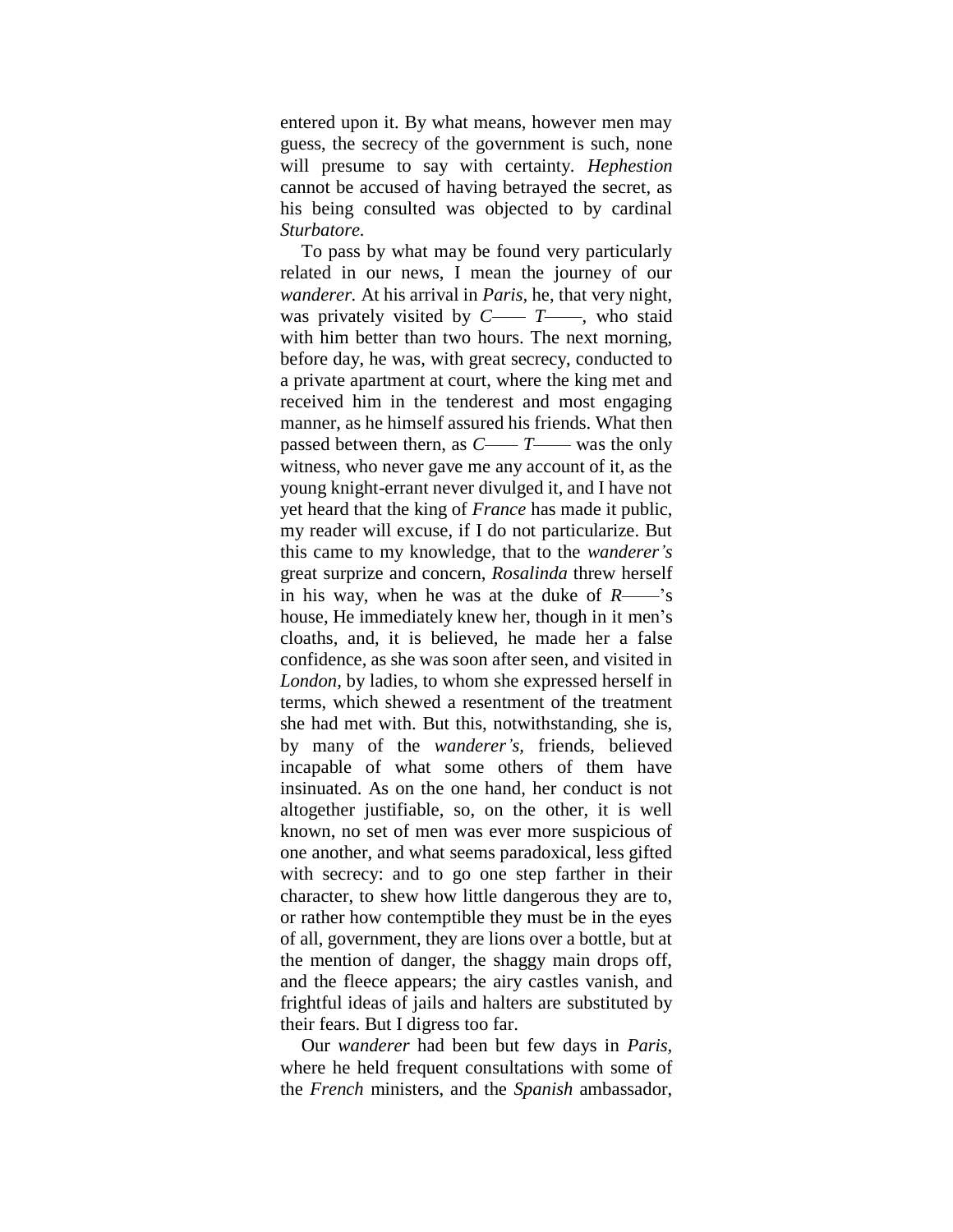before *Manilia* was introduced to his presence by *Agehimensis,* to whom she had brought letters of recommendation, from persons In *England,* on his judgment and integrity he could rely. This lady was pretty well advanced in years, but she has the remains of a once beautiful face, her shape was still fine, she was tall, upright, and slender; her air commanded respect, and spoke her what she is, a woman of birth: her judgment is solid, and though she speaks but little, she says much, always pertinently, and delivers her sentiments with such remarkable modesty, that she seems diffident of that sense, which many of her sex, with a degree less, would be vain, and possibly with little censure. In a word, set aside the bigotry in her principles, which she sucked in with her milk, the most professed enemy to them could find nothing to object to her character. She was received by the young *wanderer*  with marks of distinction, and having delivered her credentials, she desired a private audience; after which *Manilia* was always called to the councils held while the *wanderer* had any of his confidants with him. She was in *Scotland* the *Maintenon* of the disaffected, who took not a step without her previous opinion; her arguments and irreproachable life, (if we except rebellious practices, which she fatally mistook for loyalty,) which gave a weight to her reasonings, spread the defection among the ladies, many of whom had power enough over their husbands to taint their loyalty; her masculine courage, and the confidence she reposed in that of her country me possibly made her look upon the desolation consequential of rebellion, which her good sense could not but foresee, as, at most, a bare possibility, and might (as she was a bigoted *Jacobite*) imagine the justice of the cause, such as would engage heaven in its defence, and then infallible success would not only secure her country from waste, but, by plenty succeeding to poverty, it would become a land flowing with milk and honey, I say this might probably be her way of thinking, as most of that party are great *castle-builders.* However, this lady was the only one they durst confide in to send to the *wanderer.* If she was in high esteem in her own country, she was not less admired by the friends of that party abroad, among whom her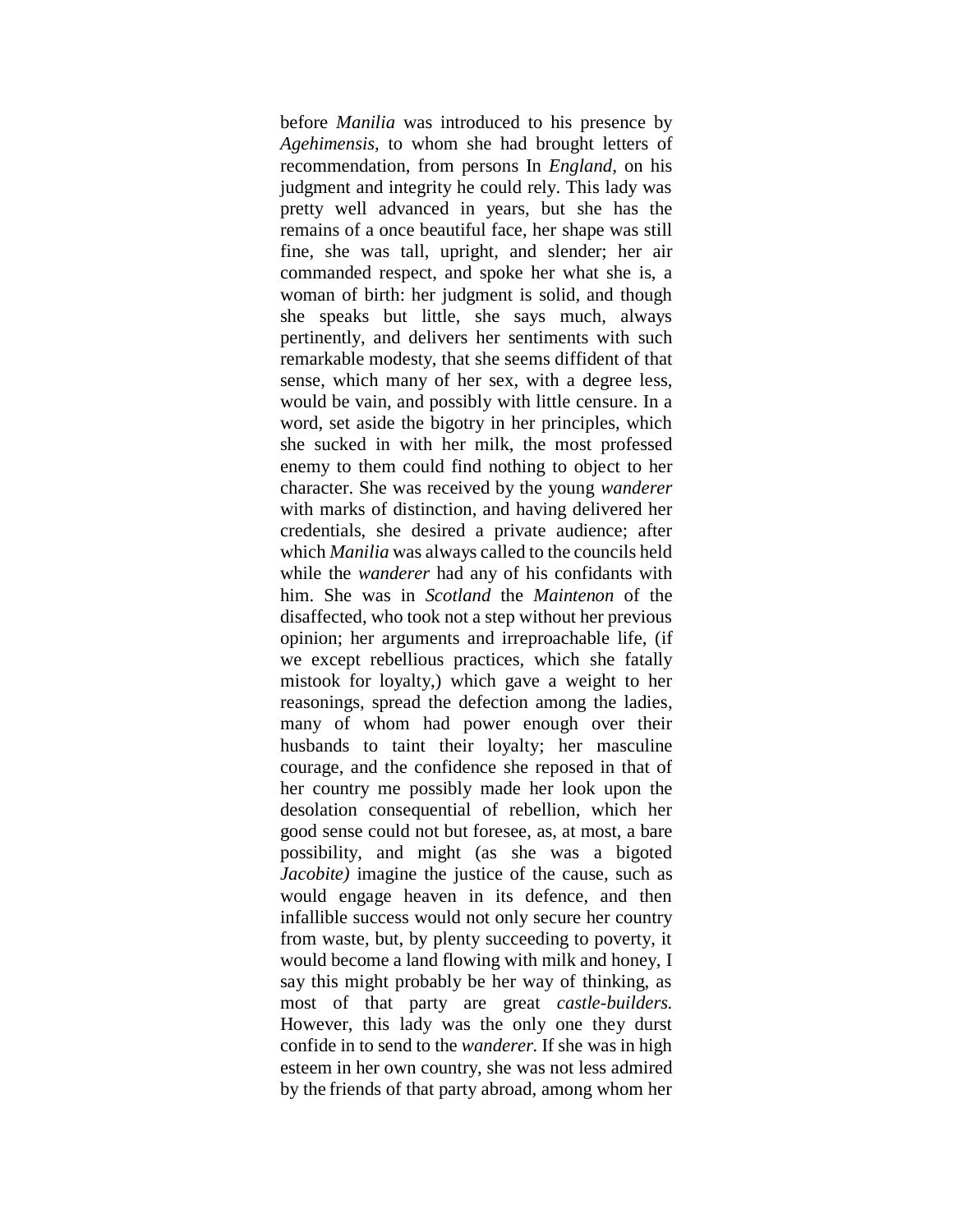genius commanded an uncommon attention. It is said, that the *wanderer's* embarking with so few followers, as the only method to elude the vigilance of the *English* ministry, was by her advice; assuring them at the same time, that the clans were in readiness to take arms, in a number sufficient to defend him, on his appearance.

The lady having executed the commission she had undertaken, left *Paris* with as much privacy, as she had entered, and, for a small space, continued in it, rewarded with a rich jewel, which the *French* king sent her by *C—– T——* and gave her friends in *Scotland* a satisfactory account of her negotiations, of which I have no certain particulars.

When every thing was adjusted relating to the subsequent rebellion, at least every thing that *France*  thought conducive to her views, the young *wanderer*  set out in the habit of an *Abbé* and on *Saturday* the 3<sup>d</sup> of *July,* 1745, embarked on board the *Dutilly,* at the mouth of the *Loire,* a frigate of eighteen carriage, and eighteen swivel guns, commanded by captain *Durbé* and belonging to Mr. *Welch*. On the  $4<sup>th</sup>$  he anchored at *Bel-Isle*, where he continued till the  $15<sup>th</sup>$ , waiting for the *Elizabeth,* a ship of war of sixty guns, and six hundred men, commanded by captain *d'O,* and under her convoy he left that place with a fair wind at two in the morning. The wind continued fair the  $16<sup>th</sup>$  and  $17<sup>th</sup>$ . The  $18<sup>th</sup>$  it blew very hard, and, on the  $19<sup>th</sup>$ , it was a dead calm.

On the 20<sup>th</sup> the *Elizabeth* fell in with, and attacked, the *Lyon,* an *English* man of war. The engagement began at six in the evening, and lasted, with great fury on both sides, till ten at night, that is, as long as they had any light. The frigate, on board of which was our *wanderer,* received no damage, except half a dozen musket-balls through her main sail. Mr. *Welch,* the only person on board to whom the youth was then known, would on no account, (apprehensive for his safety) suffer her to engage. The *Elizabeth* was very roughly handled, not only in her masts, sails, and rigging, but also in her hull, into which she received so many shot, that they were obliged to make the best of their way for *Brest,* which they almost despaired of reaching, she made so much water. Captain *d'O* was killed, and the *Elizabeth* had three hundred men killed and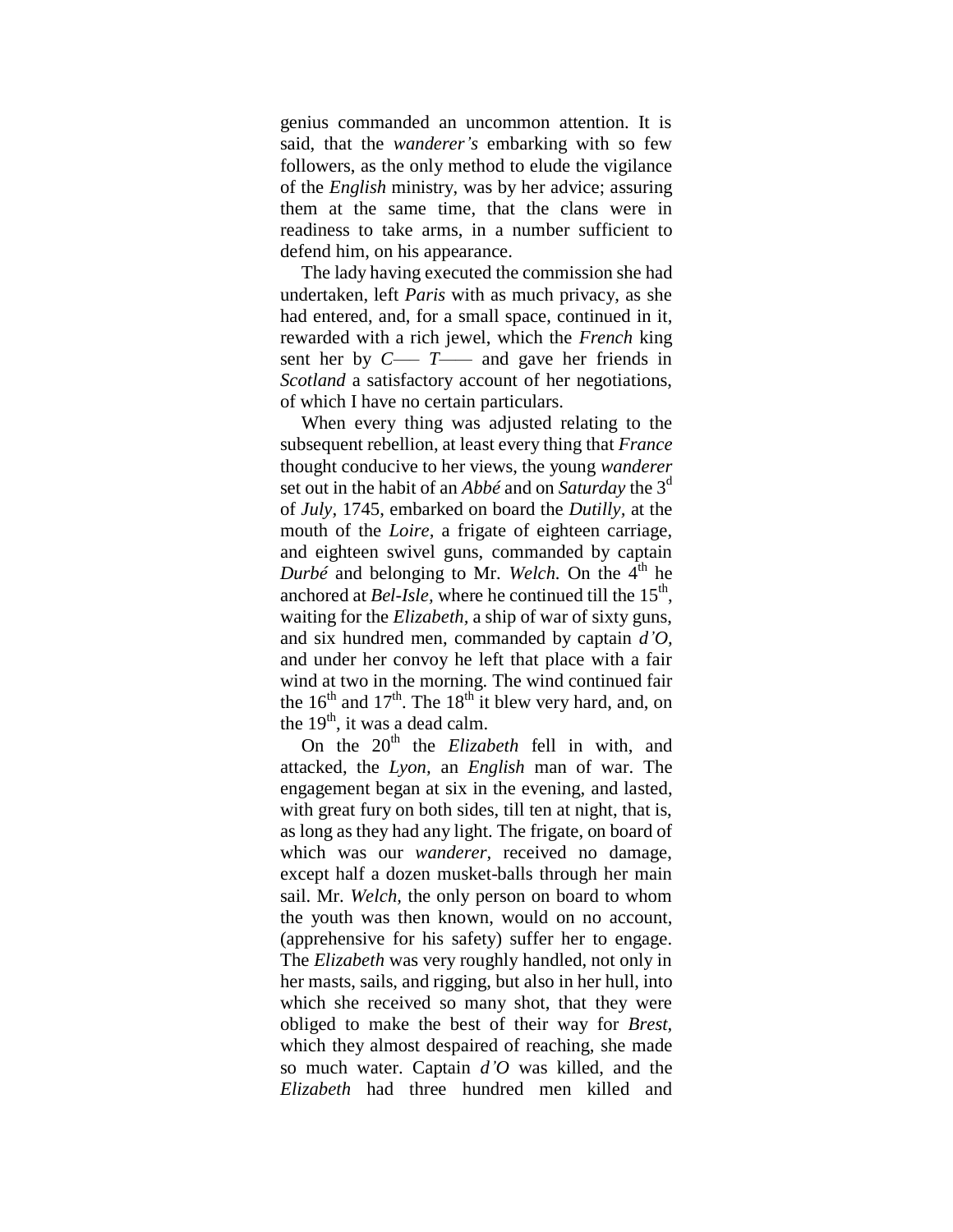wounded. The frigate, thus deprived of her convoy, continued however her course. On the  $22<sup>d</sup>$  she was chased, and made a clear ship to engage, but got off. The following three days they were again chased by different ships, but had the heels of them. The  $26<sup>th</sup>$ and  $27<sup>th</sup>$  they had a terrible storm. It was fine weather the three following days but on the  $31<sup>st</sup>$ , about midnight, there arose such a violent storm, that the whole ship's crew gave themselves up for lost. However, they weather'd it; and on the 1<sup>st</sup> of *August*, it being a dead calm, they, sounded and found ground at a hundred and eight fathom. On the  $2<sup>d</sup>$  they made a small island, near the coast of *Ireland,* called *Bernera*. On the  $3<sup>d</sup>$  they arrived at the isles adjacent, and anchored at *Bara,* being chased; but the wind chopping about, and in the teeth of the pursuers, they escaped that threatening danger.

Here the *wanderer,* and the gentlemen who attended him, went on shore, to stretch their legs; but on their return, on the  $4<sup>th</sup>$ , they again set sail about ten at night, and, favoured by the shades of the mountains, keeping close along shore, they passed through several cruizers, with no small hazard, and great silence, with a pressed sail, coasting the isle of *Sky.* On the 5<sup>th</sup> they passed the isle of *Rum*, and came to an anchor on *Lochabar* in *Scotland,* but the same day weighed again, and went higher up the coast, and got into a sort of a cove, where, sheltered from the sight of their enemies, by the favour of some rocks, they began at night to unload, and got all out on the 15th. On the 16th, all being on shore, our *wanderer* lay at *Barasdale,* where his palace was a wretched hovel; his bed, grass; his diet, cheese; butter*,* and oat-cakes; his drink, water; their wine being all spent. Here he was joined by fifty men. It was here also, and not before, that the ship"s company knew whom they had carried. The *wanderer* gave the crew a hundred pistoles, and staid here till the  $23<sup>d</sup>$ , and then going on board again, they set sail for *Kenloch Moydart,* about twenty-five miles distant, where he staid till the  $28<sup>th</sup>$ , and was joined by about one hundred and fifty more.

The 29<sup>th</sup> of *August* they left this place, and, passed *Lough-Shield* to *Glensiarich,* where they lay that night; and from thence they continued their march to a small village called *Glenfien,* where four hundred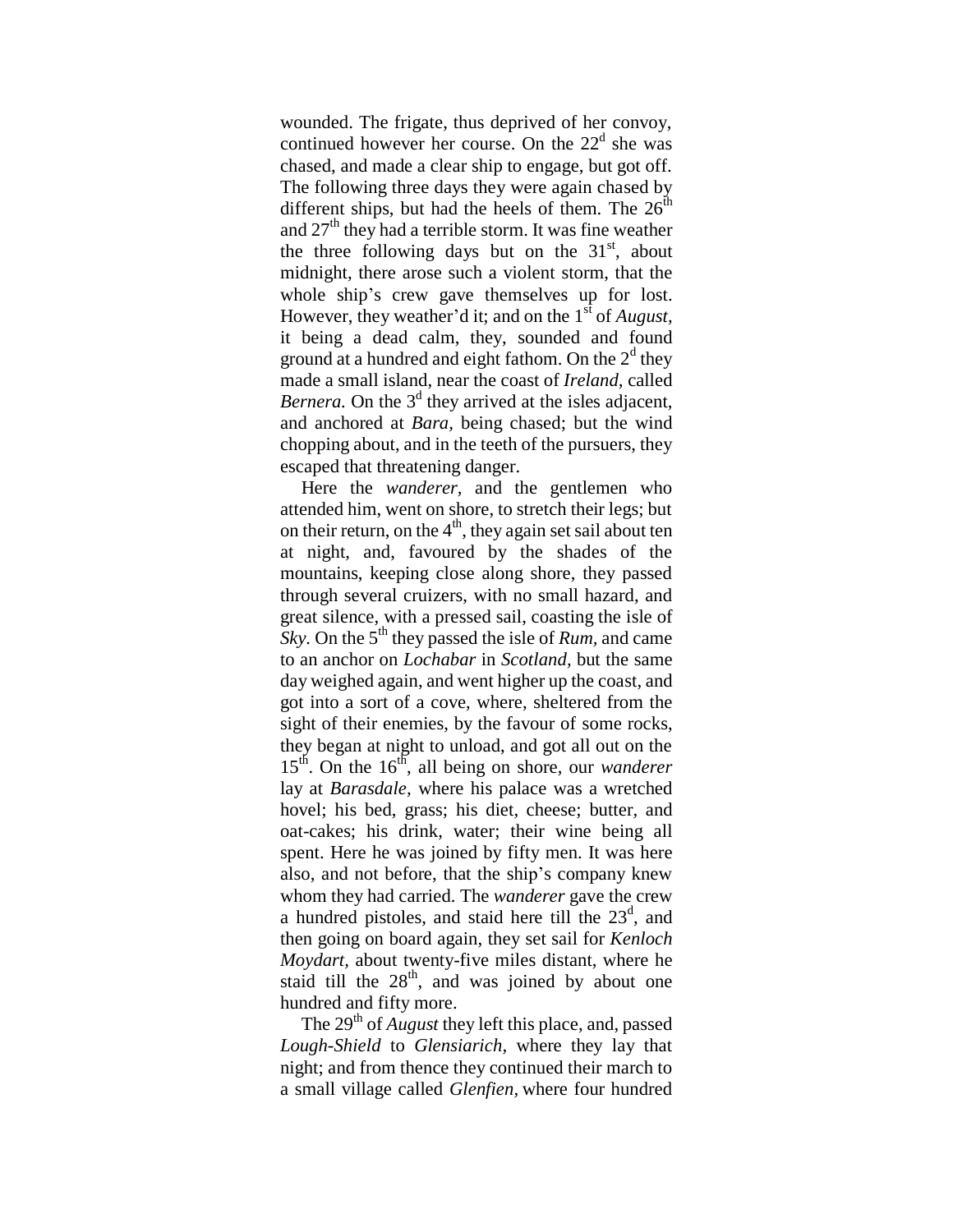highlanders joined them. They proceeded on Without bread, of which they had none for the space of three days, directing their course towards Castle-Blair in *Athol*; and on the 3<sup>d</sup> of September were joined by five hundred, on the  $6<sup>th</sup>$  with fifty, on the  $8^{\text{th}}$  with one hundred; at *Garrie-Moor*, the  $9^{\text{th}}$ , with one hundred and fifty; on the  $10<sup>th</sup>$  they came to *Dalnacardich*, and on the 11<sup>th</sup> arrived at *Blair* in *Athol<sup>y</sup>* a castle belonging to the duke of that name; where the *wanderer* found the first refreshment, after having had a long fatiguing, hungry, hard journey, often in want of bread, and lying on fern.

He staid here till the  $14<sup>th</sup>$ , when he went to *Dunkeld,* a castle belonging to the duke of *Athol.* On the 15<sup>th</sup> he marched to *Perth*, eighteen miles further, where he staid till the  $22<sup>d</sup>$ ; when he went, and dined at the castle of *Tullibardine,* a house belonging to lord *George Murray*. The 23<sup>d</sup> the *wanderer* went to *Creef,* where, on the 24<sup>th</sup>, he parted with the marquiss of *Tullibardine,* who returned to *Dunkeld,*  and he went forward towards *Edinburgh.* The country of *Athol* furnished about three thousand men to the *wanderer;* the rest of the army was made up by the pretended duke of *Perth, Macdonald'*s, *Camerons,* and others.

In this journey they met two small parties, of whom some few were killed by the *wanderer's*  van-guard, and the rest taken prisoners; and before they reached *Dalnacardich*, in the mountain of *Dirmochlir,* between *Riven* of *Badenach* and *Dalnacardich,* (where there is a fort, which was vainly attacked by the highlanders, and stoutly defended by six soldiers, assisted by their wives.) They were within three quarters of a mile of the king's forces, under the command of  $g$ —1 C——, at the head of 1900 men, who came to meet the *wanderer;* but he having greatly the advantage of the ground, the general wanting provision, and, in case of a defeat, having no possibility of saving the remainder of his army, it was thought, in a court-martial, that the attacking him was in-judiciously hazarding the king"s forces.

G—1 *C*—— marched fifteen miles to *Riven* of *Badenoch;* from thence *twenty-six Scotch* miles to *Inverness,* all the way through the disaffected part of the country, where he staid some days, and called a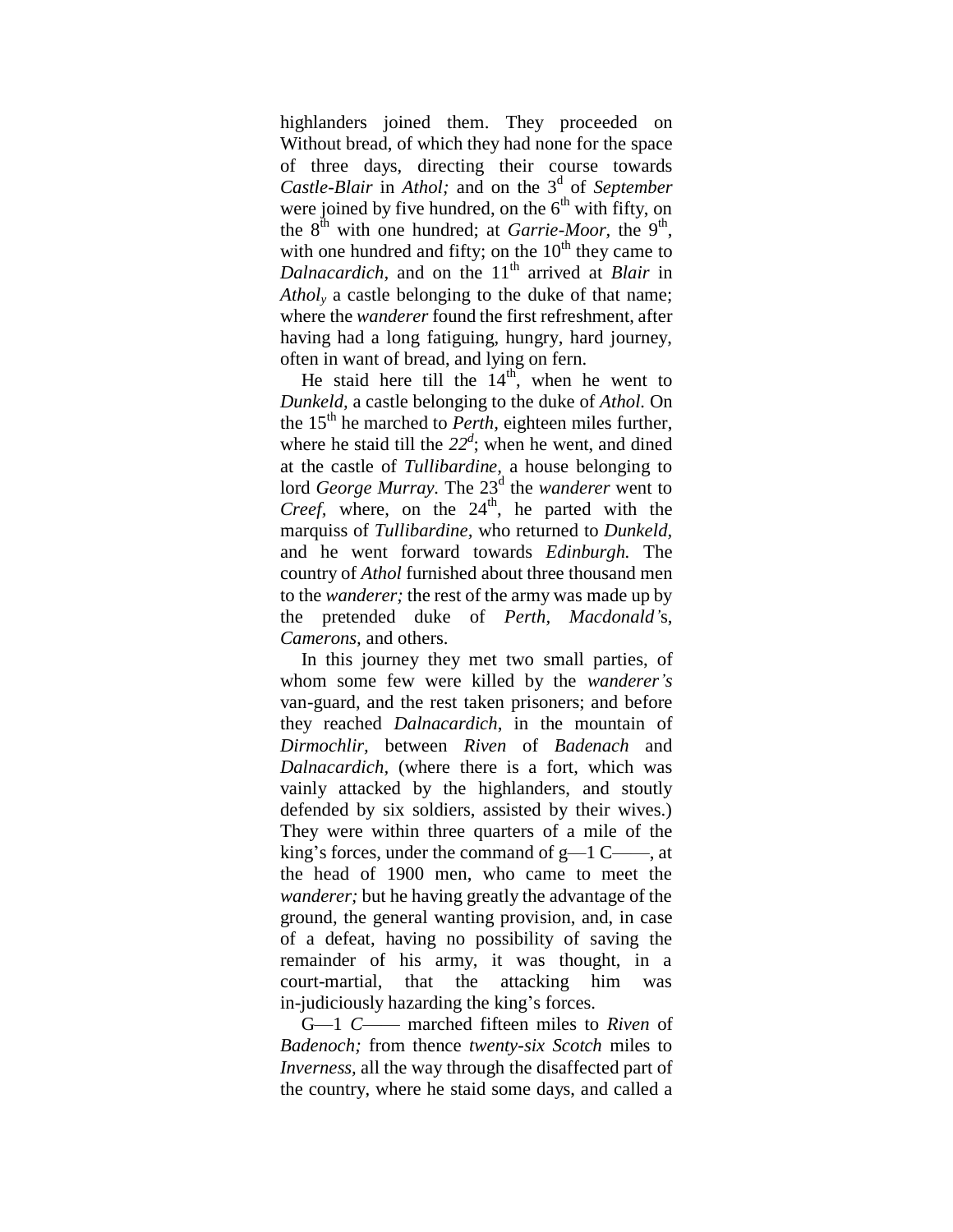council of war, whether he should return back the same way to *Stirling,* or proceed from *Inverness* to *Leith,* by sea or land, to meet the rebels who made long marches towards *Edinburgh,* as he was informed; but transports sufficient not being to be got, he marched to *Nairn,* fifteen *Scotch* miles; from thence to the town *Forres,* and so to *Elgin,* eight miles farther, the capital of the county of *Morro;* from thence he marched six miles to the river *Spey;* and from thence twelve miles to *Cullen* a *bine;* after that he had sixteen miles to the town of *Bamff,*  capital of the shire of the same name; thence he marched to *Petre-head,* thirty mile distant, in the county of *Buchan;* then twenty-four miles to *Aberdeen;* all the way on the coast of the sea. At *Aberdeen* he got transports; waited some days for a fair wind, and at last set sail for *Leith, or East Lothian:* at length, long expected by the loyalists, he arrived at *Dunbar,* within sixteen miles of *Preston-pans,* where the battle was fought; whither he directed his march with the greatest expedition, and in it was joined by some hundreds of the country *Seceders;* but gave arms neither to them, nor to any others who also joined them that were left, when the battle was fought, with the baggage, he fearing their not being disciplined, they might occasion a confusion in his army.

While the g——1 was at *Inverness,* he was joined by captain *Monroe,* of *Culcairn* in *Rofs-shire,*  brother to Sir *Robert Monroe of Foulls,* with all the clan of the *Monroes,* who accompanied him to *Aberdeen,* where the g——1 sent most of them back to keep the country quiet.

As a *French* imanuscript, which accident threw in my way, has thus far guided me in what related to the *wanderer,* I must observe, that the dates are hitherto N. S. and that if being written by one belonging to the nominal duke of *Athol,* he leaves the *wanderer* at *Perth,* where he staid a week, saying only, that he proceeded to *Edinburgh,* and in the way lay at the house of lord *Kilmarnoch:* and that a detachment of about six hundred horse or dragoons, sent in order to observe the rebels, at their approach, retired, and they entered *Edinburgh* without opposition. But this latter, as the writer gives it on hear-say only, was not satisfactory enough, I therefore endeavoured to be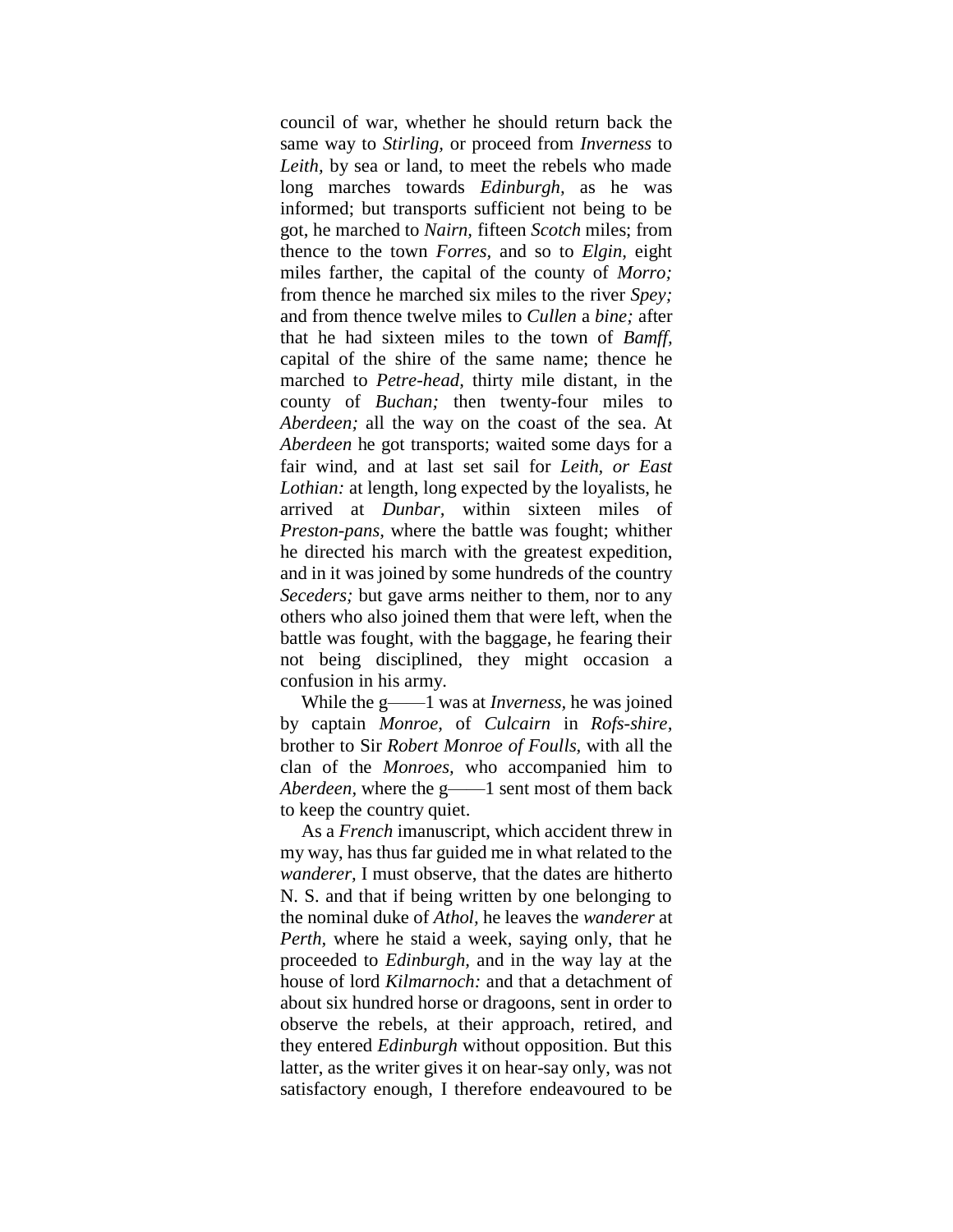particularly informed of his march to that metropolis; and with some difficulty, and a good deal of diligence, got notes, which inform us, that the 12<sup>th</sup> of *September*, the *wanderer*, who had dined at *Tullibardine* castle, belonging to lord *George Murray,* went to *Crief* and the pretended duke of *Athol* returned to *Dunkeld.*

On the 13<sup>th</sup>, the *wanderer* marched with his army towards *Blackford,* ath the entrance of *Sheriff-moor,* where his father was defeated in the year 1715. One party of the rebels striking off to the right, in order to secure the fords, six miles above *Stirling,* finding it possible to cross at that town, general *Blakeney*  having broken the bridge<sup>1</sup>, secured all the boats on the contrary side, and placed a body of near four hundred dragoons, and some foot on the banks of the river, the general having been alarmed by the other party, which went strait over the *Moor,* till they came within sight of *Stirling,* and on the top of a mountain made fires in the night: however, this was a stratagem, to amuse and deceive the king"s forces (these being only a small party) till the greater body had secured and crossed the fords without opposition, as the king"s dragoons, *&c.* imagined the small body in sight the whole force of the rebels, and that they would attempt crossing in the night, at, or below, the town.

The main body having thus crossed the river, headed by the *wanderer,* marched within two miles of *Stirling,* to the town of *St. Stringens;* the church of which town they blew up, to prevent their magazines falling into the duke's hands, when he pursued them, after their return from *England.*

The king"s dragoons, and the garrison of the castle, finding the rebels had given them the slip, and had in the night encamped at the said town, colonel *Gardiner,* who commanded the beforementioned dragoons, made the best of his way to get between them and *Edinburgh;* which he did, and entered *Falkirk.*

The castle, while they were encamped, as above, which was within reach of the cannon, kept a brisk and continual fire upon them the whole night, but did

 $\overline{a}$ 

<sup>1</sup> The account prefixed to *Ascanius* safely makes the rebels break the bridge in their flight.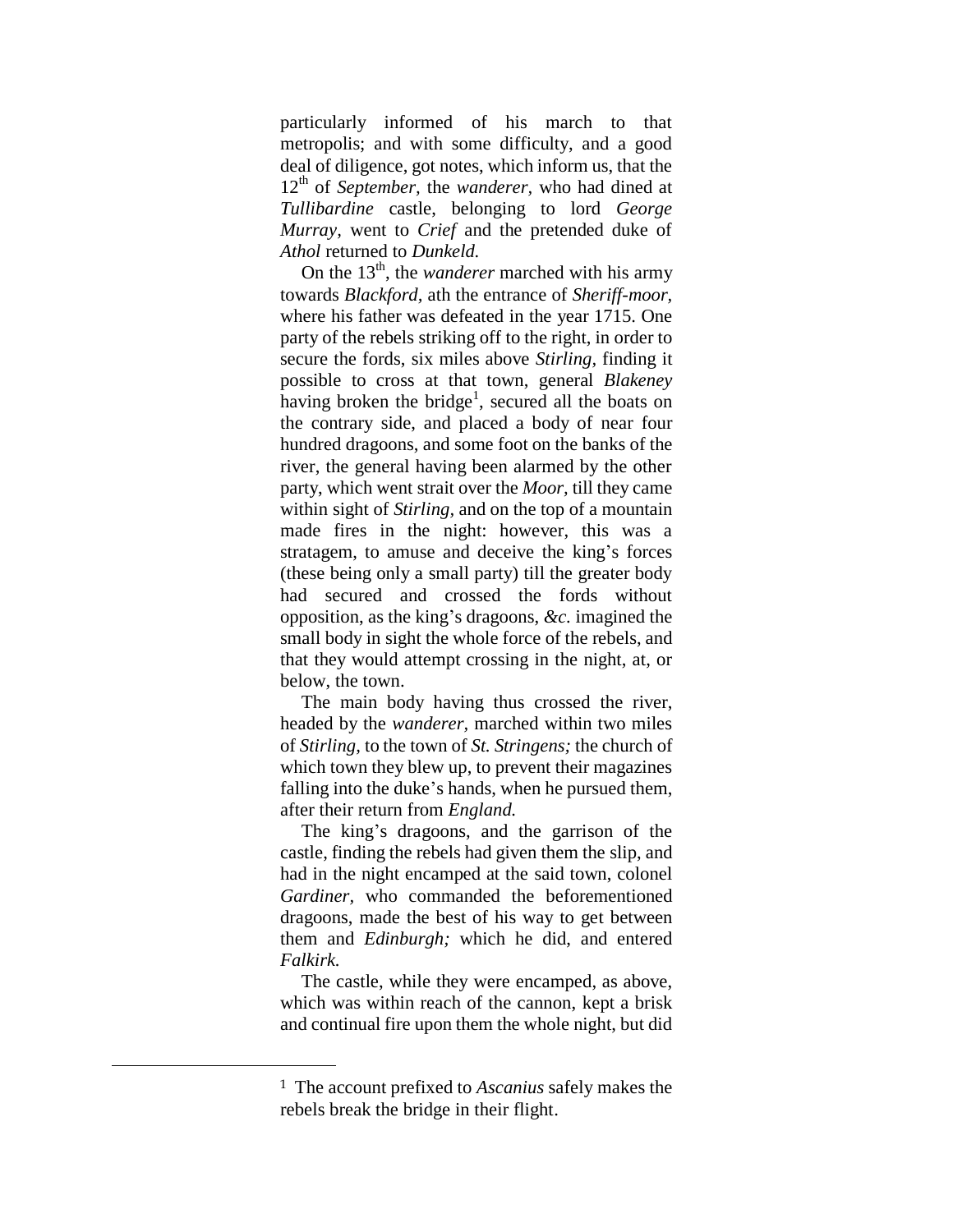no execution. The following day the small body, or party, was left to amuse the garrison, having now none to oppose them, the dragoons being gone, and the foot retired into the garrison, joined the *wanderer,* who the next morning with his whole forces, to the number of three thousand and five hundred rebels, some armed, some naked, (though even in this condition they struck the people with a very great pannic) marched to the right of *Edinburgh* road, near the town of *Kilsyth,* within nine miles of *Glasgow.*

Here for a while we will leave the rebels, and turn our eyes to view this city, which had kept spies night and day (well mounted) between that and *Stirling,*  which are eighteen miles distant, that they might have particular information of every motion of the rebels, expecting a visit from them, as it was unwalled and very opulent; wherefore they armed several hundred men to keep guard day and night, both within and without the city, for which they were under terrible apprehensions: and believing *Edinburgh* in no manner of danger, the magistrates applied to general *Guest* for some thousand stands of arms, but met with a refusal, that capital being under no less (if not a greater terror than the city of *Glasgow,* knowing a considerable number among them disaffected to the present government.

The citizens of *Glasgow* finding the rebels, in a manner, at their shop doors, called in all their out-guards, and held a council; the result of which was that the magistrates and clergy should leave the city, as they had but two thousand stands of arms, most of them out of order, and were discouraged by general *Gueft's* refusal, as above, notwithstanding they had men enough.

In consequence of this resolution, they continued removing their families and effects (which their fears had put them upon doing at the first news of the rebels being at *Perth)* to *Dunbarton* castle, to that of *Edinburgh,* and to other places in the adjacent country.

The clergy having fled, and the magistrates intending to follow their example, about 13000 of the inhabitants stopped them, demanding the arms of the town to be delivered into their hands, that they might rather die like men in defence of their wives,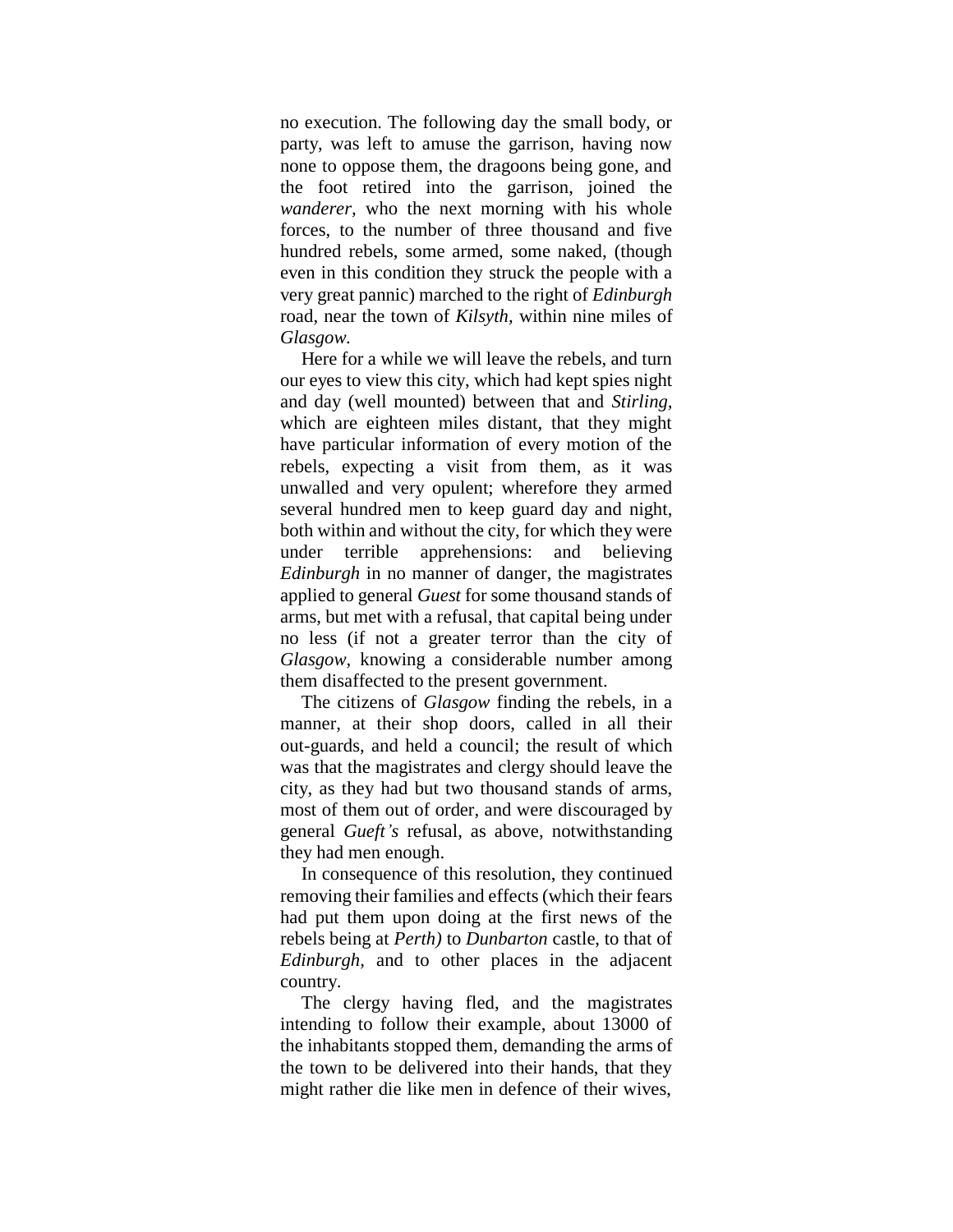children, and effects, than tamely see the first ravished, the second murdered, and the third plundered; expecting nothing less, if they themselves escaped being butchered in cold blood, from the frightful idea they had conceived of the rebels.

The magistrates endeavoured to dispel their fears, however great were their own, telling them, that colonel *Gardiner* being so near, who had promised to come to their assistance with his dragoons in case the rebels entered the city, would keep them in some awe, and prevent their doing any great mischief; that therefore they ought to be quiet, and make no shew of resistance to defend the city, which would be vain to hope they could do, till those troops were in sight to support them; whereas did they of themselves offer to make a stand, it would only enrage a desperate rabble, who would not value what havock they made, and occasion the very desolation they hoped to prevent. But indeed.

Colonel *Gardiner* having reconnoitred, and found he was no way able to cope with, them, made the best of his way for *Edinburgh,* where he was to be joined by colonel *Hamilton's* 400 dragoons, which had been for a considerable time encamped in and about that capital. Colonel *Gardiner* coming to the village of *Casterphon,* within two miles of *Edinburgh,* on a *Saturday* evening, was next morning joined by these troops, in order to cover that capital.

The fears of *Glasgow* were dissipated by the rebels directing their march from *Kilsyth* towards *Edinburgh.* In a village on the sea coast below *Falkirk,* they found several casks of powder and some swivel guns, belonging to merchant-men, with which they made free, and marched on to *Linlithgow,* where they made a stay of two or three days. Here they held a council, and it was resolved to proceed and attack *Gardiner* and *Hamilton's* dragoons, who were encamped (as I have said) at *Casterphon,* supported (and bravely as we shall find) by some thousands of militia, and the city-guard. In which were the best of *Edinburgh*, and many of the clergy, determined to wait for, and give, the highlanders battle, on their first appearance.

In the city the inhabitants held a council, the result of which was, to call in the militia to guard that, and leave only the city-guards with the regular troops.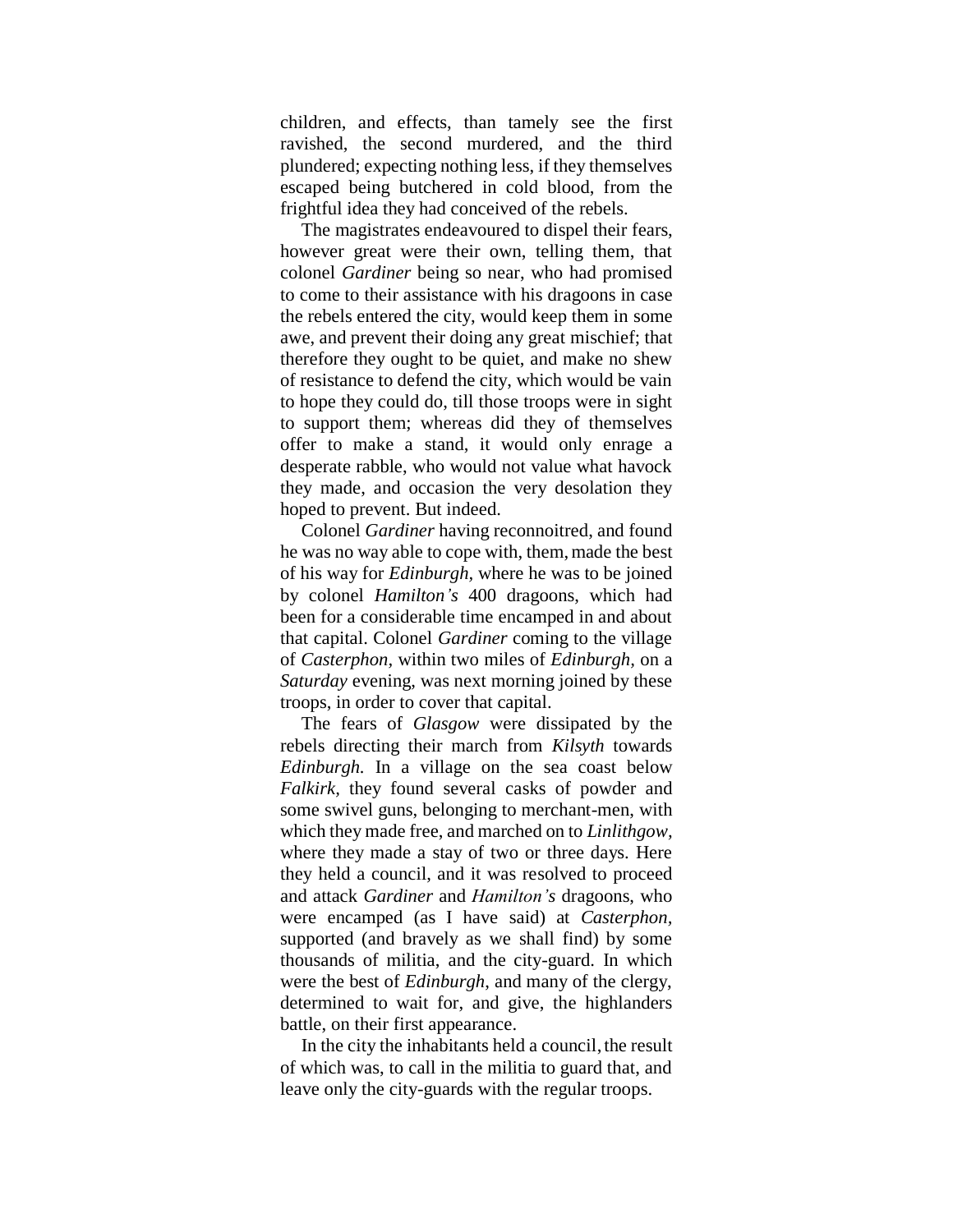On the sight of the rebels Colonel *Gardiner* (who offered the city to leave a party of his dragoons in it) hearing at that very instant of general *Cope's* arrival from *Aberdeen* at *Dunbar,* twenty-four miles from *Edinburgh,* made the best of his way thither: and the city-guards plucking up a courage, *bravely* marched into the town, with more precipitation than was consistent with the expectations they had raised by the gallant resolution they had declared of defending it to the last man, when they marched out to encamp.

Certain persons of distinction came from the city to, and had an audience of, the *wanderer:* what was their errand, or whether fear or affection was the motive for this visit, I shall not take upon me to determine; but it was thought by his people, that it was the former, and that they came to make some terms for the city; into which let us now cast an eye.

The city-guard being got in, without the loss of a single man; and *Gardiner,* with *Hamilton's*  dragoons, having left the defence of this capital to the bravery of the citizens, intent on their own safety only, occasioned a confirmation among the inhabitants, not inferior to that which seized them a few days before, when the fire (or alarm) bells were rung, and the people possessed with a notion, that they should be massacred by the wild highlanders while they were at divine service on the sabbath; at which time the ministers preached girded with their swords, being most of them commissioned officers of the militia. The universal terror was at that time so great, and the outcries and horrors of the people were such, till they were informed, that the rebels were yet at some distance, that it is impossible, by any words, to give a just idea of them.

The city-guard being (as I said) retired into the city, the gates were immediately shut; and the citizens, having before raised double sconces within the walls, and planted cannon not only on them, but in the main streets fronting the gates, determined to defend themfelves to the last drop of blood. A general council was held of magistrates, clergy, and trades; in which there arose .great debates, little differing from tumults. At length the question was put, Whether it was expedient to defend or surrender the city on which the major part concluded to defend it to the last extremities: and accordingly every man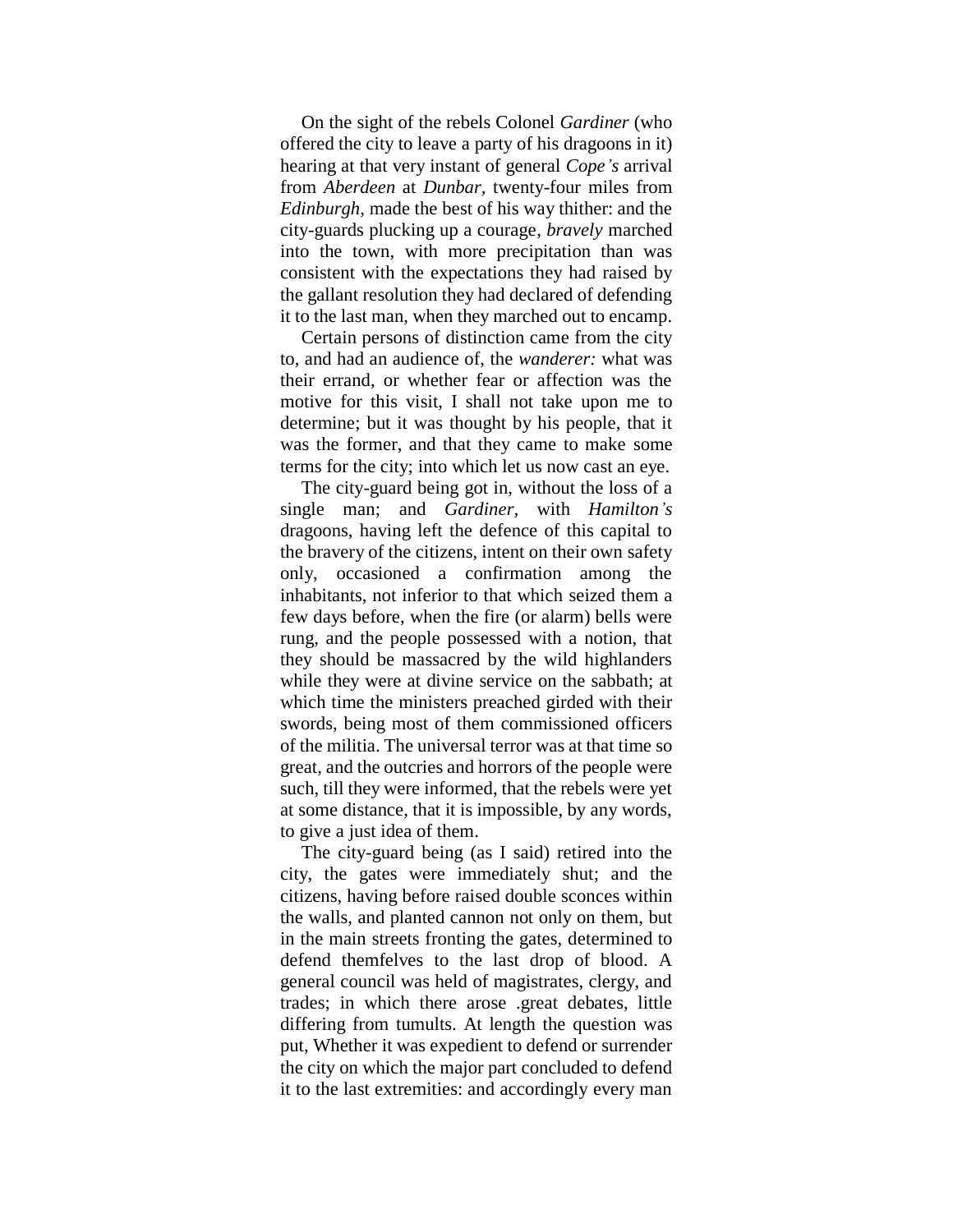took to his post. Soon after this refolution taken, a letter (sent by the *wanderer)* was delivered to the magistrates, requiring them quietly to surrender the city under pain of military execution, which if they did, they should continue unmolested, or to that purport. This occasioned the holding another council, but less numerous, the magistrates and clergy being only assembled, with some few heads of the trades, to whom the said letter was read; when after many arguments., the question was put, Submit or not? The one half of the magistrates and the clergy voted for defending themselves; but the provost, and those with him, apprehending the dismal consequence if forced to surrender to such a desperate set of men, were for opening the gates, and carried it by two votes.

The general panic with which the whole city was struck, made them think their safety depended on the despair of any; for the common people were become desperate, from their apprehensions of falling into the power of a popish *pretender*: on any terms whatever, as they had been taught, that the papists think themselves bound by no ties, however sacred, to perform their promises to protestants: it was therefore judged expedient to conceal this last resolution from rhe populace. Thus the walls continued man"d, and the town-guard under arms, ignorant of the determination of the council; in consequence of which determination, the provost took his coach, and privately (between twelve and one at night) went out at the nether port, and rounding the outside of the walls, drove to the rebels camp at *Casterphon,* from whence he returned before day-break, apprehending the fury of the mob, had his tour been discovered; What passed between him and the rebels, I desire to be excused from relating, till I am informed of it myself. But,

However secret this resolution of surrendering was endeavoured to be concealed, yet it was divulged, at least suspected; for many gentlemen, and others, who were on duty, crying out, the provost had sold the city to the rebels, ran up to the castle, delivered their small-arms to general *Guest,* and desired a party from him to remove the cannon from the city thither, to prevent their falling into the hands of the rebels; which the General dissuaded them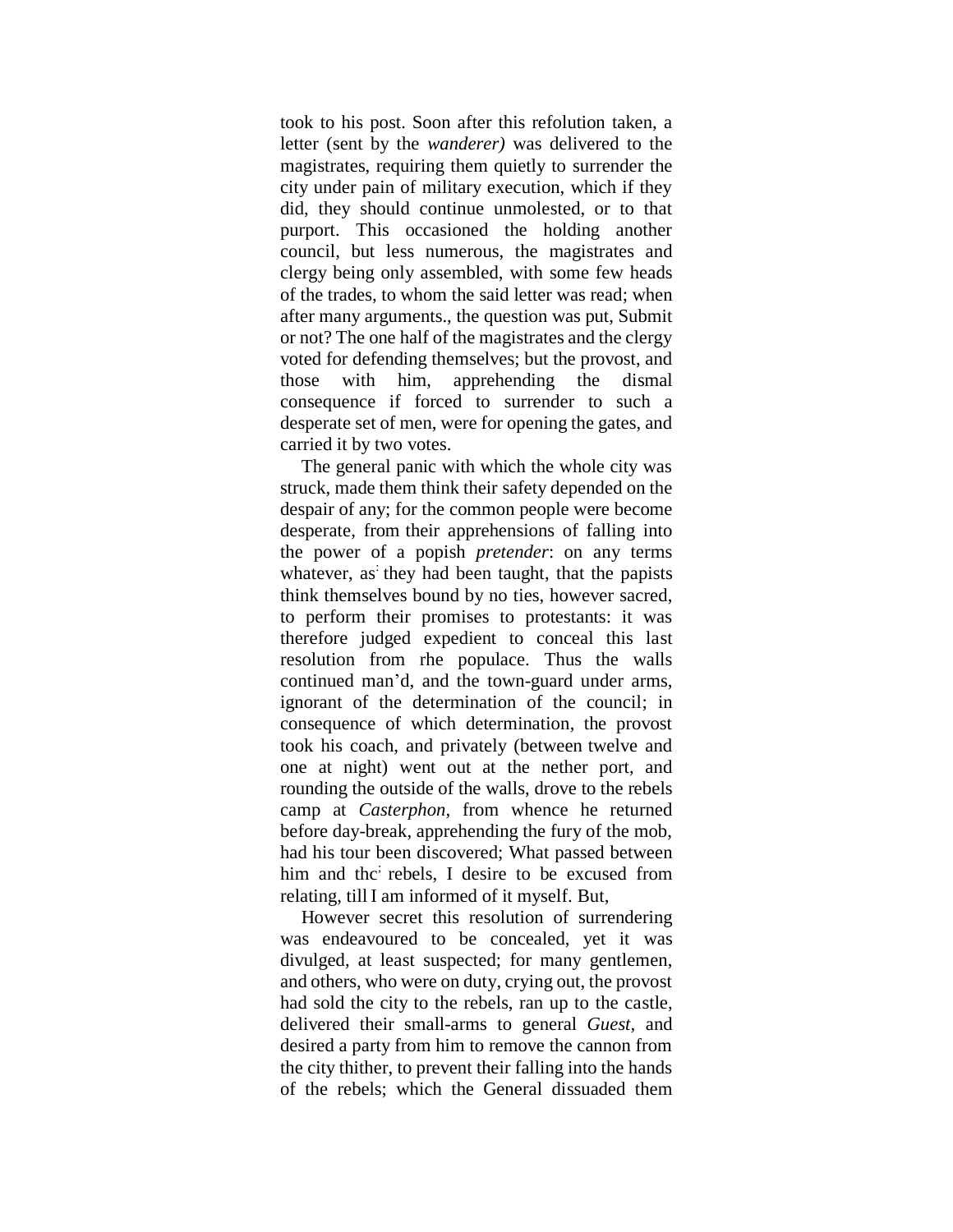from as dangerous to themselves, should the rebels fall upon them while they were so busied.

However, though the city-guards continued still in their posts, the inhabitants removed the cash-banks of the city, all the records, and their valuable effects, into the castle, where many of the clergy and others took shelter.

*Lochiel* marched that night with his men, a body of about six or seven hundred, in order to surprize *Edinburgh.* He concealed them, and in the morning, at the opening the *Nether-bow-port,* they rushed in, surprized the city-guard, proclaimed the father of our *wanderer,* and sent him an account of what had passed; who, on this intelligence, set forward, entered the city by a breach the citizens had made to fire through,, and took possession of *Holy-rood-house.*

As soon as the rebels got into the town, they possessed themselves of the guard-house, disarmed the guards, and made themselves masters of all the cannon in the town, and had not a party from the castle in the night, before they entered, carried off *Gardiner's* and *Hamilton's* baggage, they had seized a valuable booty, as there were about a thousand tents, of which they were in great want: about twelve the *wanderer's* father was proclaimed \* \* \* \*, and he himself'\*\*\*.

I find in the *French* MSS journal this article, *Le premire d'Octobre le p—— envoyat un exprès au Duc qu'il etoit arrivé a* Edinbourg *capitale d'Ecosse est que la ville etoit illuminée par tout sinon le fort qui n'etoit pas rendu.*

On the 1st of *October,* N. S. the p—— sent an express to the duke (meaning the person taking on him the title of duke of *Athol)* of his arrival at *Edinburgh,* capital of *Scotland,* and of the town being throughout illuminated, except the castle, which was not surrounded.

If the *wanderer* judged of the people"s inclinations by this instance, a little time convinced him, that these rejoycings are no certain marks of affection, nor the least dependance to be founded on them.

The *wanderer* staid at the palace till he had intelligence of G——1 C—"s march, and then went out to give him the meeting. He left *Edinburgh,* and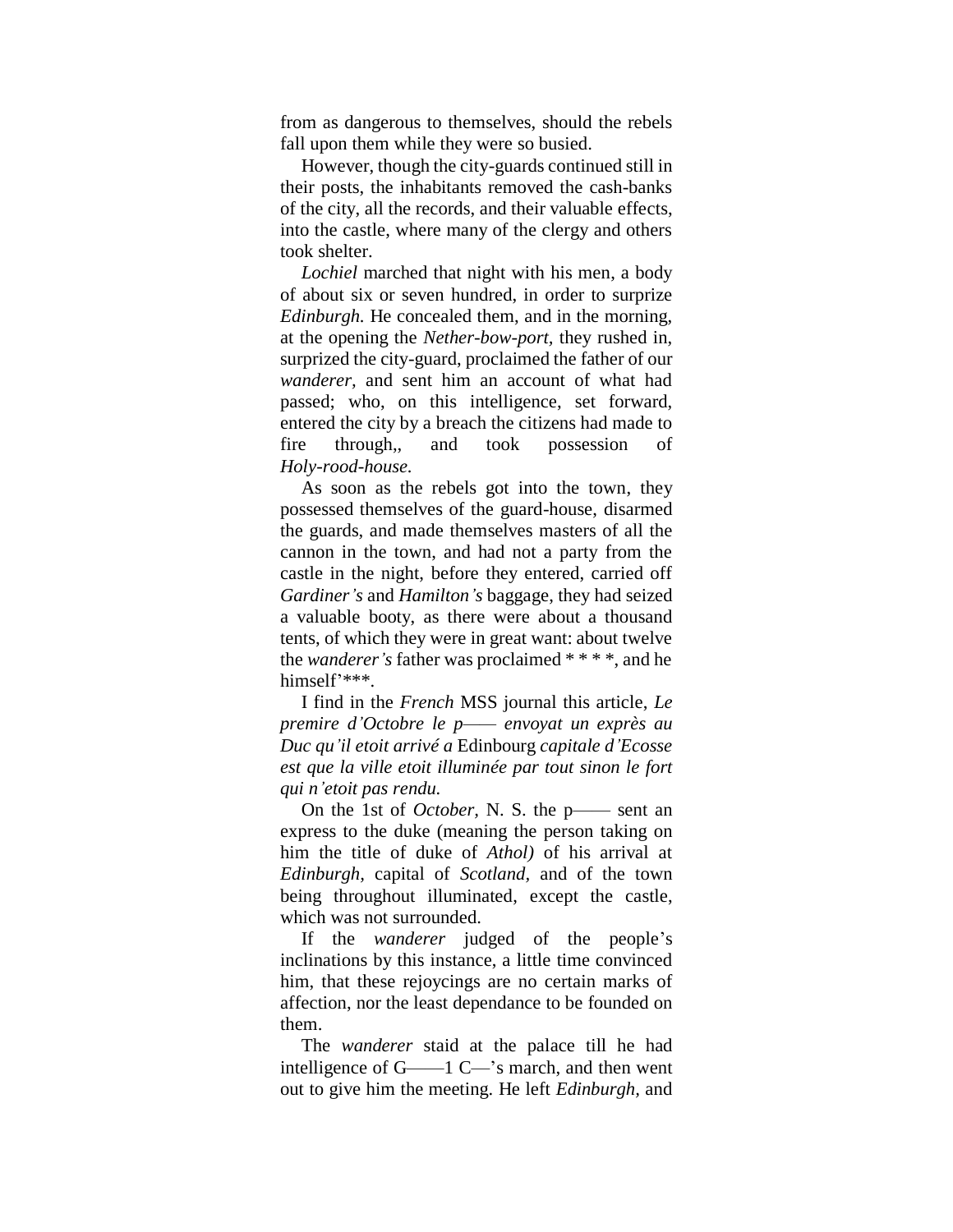that night lay at *Trenent,* six miles distant, where he resolved to attack his majesty"s forces, who were so very advantageously posted, that upon reconnoitring the ground, it was deemed impracticable to make an effort on that side, without a manifest hazard of being, entirely defeated; wherefore the rebel army marched a little to the eastward of *Trenent,* lay upon their arms that night, and began the onset at break of day next morning, when they rushed upon the royal army with such surprizing and sudden fury, that after the first discharge of the cannon, they got possession of them; the G——l"s dragoons gave their fire, and (as my account says) trusted their safety to the heels of their horses. The particulars of this battle, called the battle of *Preston-pans,* being allowed to be justly set down in our publick papers, I shall pass them over, and only observe, that of the rebels not above a dozen were killed outright; but most of their wounded men dying, the greater number that very night, their loss amounted to about fourscore.

After the defeat of his majesty"s forces, the *wanderer* marched back to *Mussleburgh,* and lay that night at *Pinkey* house, and the next day returned to the palace at *Edinburgh,* where tents and other necessaries, were provided for his army, which ehcamped at *Didistone,* all the while he sojourned in that capital.

The rebels having defeated the royal army, *Lochiel,* at the head of his people, entered the *Nether-bow-port* of the city, with the colours they had taken from G—1 *C*——, about nine in the morning.

A little before they entered ihe city, six of the king"s dragoons had ridden into it as fast as their horses could carry them, to take shelter in the castle, into which they were received: as they rode thro" the streets, the inhabitants asked who had gained the battle? They answered, the *king.* This false account occasioned the losing several others, either killed or taken; for a number of highlanders, besides *Lochiel's*  party being got into the town a little after *Lochiel's*  arrival, were dispersed into different houses For refreshment, when a large party of the king's dragoons coming in, to get also to the castle, the highlanders fired upon them out of the windows, which fire they returned; and this alarming the castle,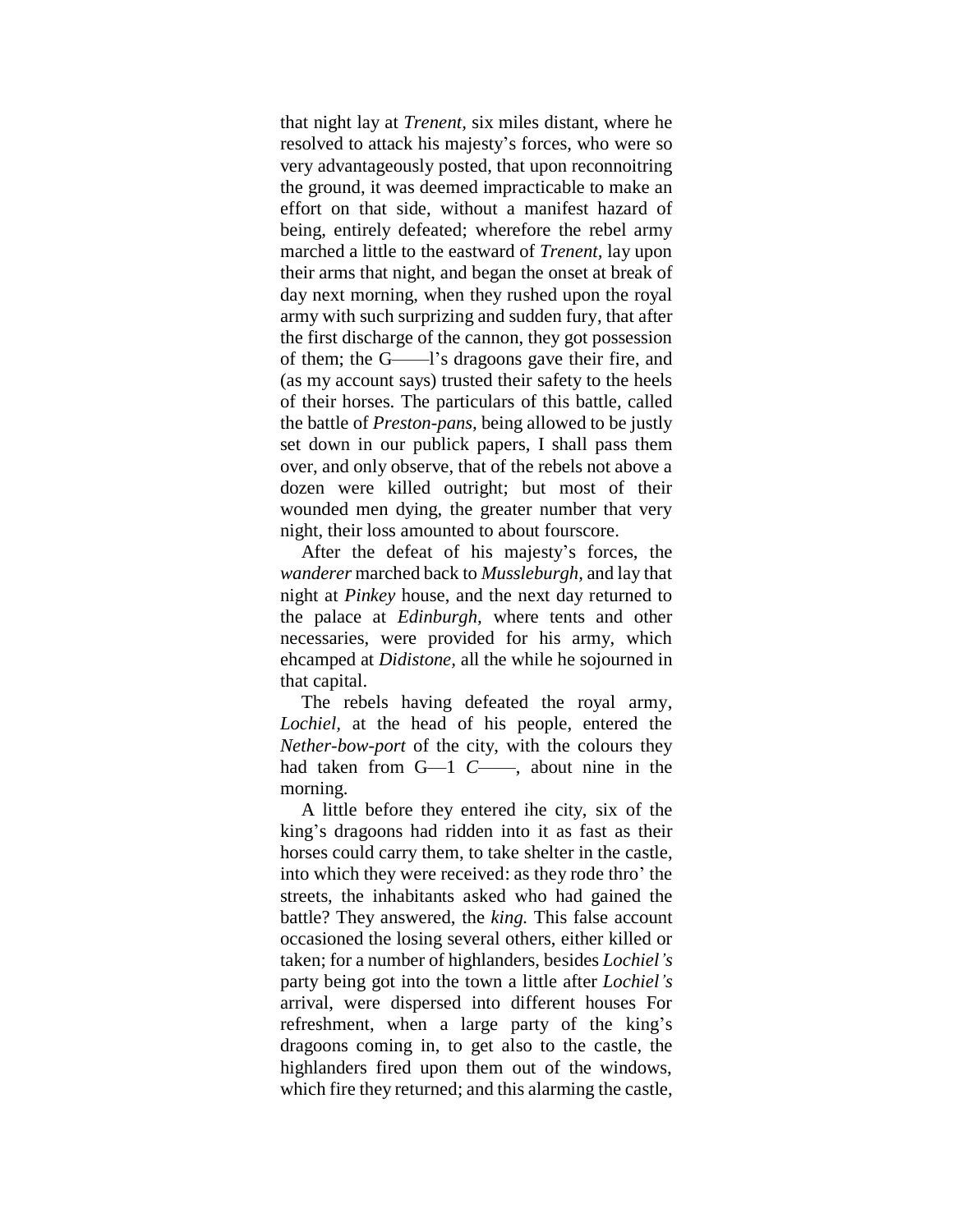General *Cuest,* acquainted with the loss of the battle, refused to receive them, fearing the rebels, elate with victory, might rush in with them, and seize upon, it.

The next day (as I have already said) the *wanderer*  returned to *Holyrood-house,* and his father was again proclaimed at the city cross, this second time with great formality, the king"s heralds being compelled to perform the ceremony.

After which they were obliged to read a manifesto, which promised much more than the *Scots* believed would be made good. The same day was issued a proclamation, commanding all within the city, and twelve miles round, who had any arms, to bring and deliver them at *Holyrood- house,* and all who had any horses of his majesty"s dragoons, to send them to the camp of *Didistone,* under pain of military execution.

The next day another proclamation was read at the public cross, by which all who had taken arms, clergy or others, were declared *rebels,* if in so many days they did not make their submission; which occasioned all the clergy to desert the city, and was the true reason of divine service being suspended during the time it was possessed by the rebels.

The same day they took possession of the custom-house of *Leith,* in which were seizures to the value (as said) is of forty thousand pounds sterling, which they sold to the *smugglers,* from whom they had been take and to no one else at a third part of the known value.

In the interim, the castle every night was casting shells at *Holyrood-house,* out of coehorns and mortars, but did no harm.

The day after they had seized the custom-house, the rebels opened the trench, and raised batteries against the castle; the fire was very hot on both sides, for some time, in the night only, especially from the rebels, who had placed guards at all the avenues' leading to the castle.

A proclamation was issued a few days after the trench was opened, for the citizens to withdraw the cash, or money banks from the castle, and carry on their business as usual; but this being disregarded, another immediately followed, forbidding the furnishing the castle with provision on pain of death. In answer to which, general *Guest* gave the citizens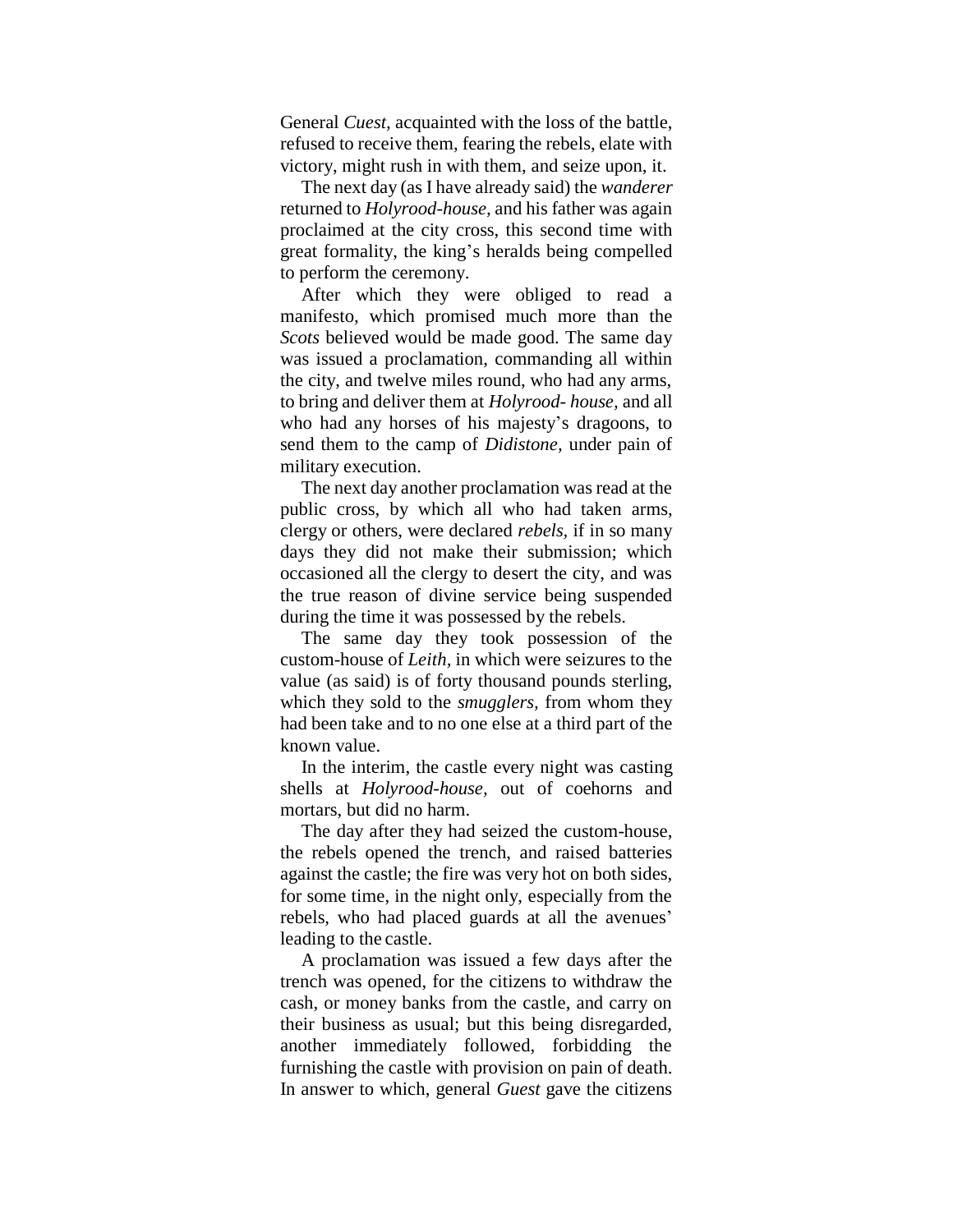to understand, that he would lay the town in ashes to clear a passage for the receiving supplies, and advised them to provide for their personal safety by the next morning.

This occasioned the chief of the city to apply to the *wanderer,* to take a proper method to prevent the threatned ruin. He wrote to the governor of the castle, which letter being already printed in the publick papers,. I take no notice of. In a word, a truce was concluded for eight days; during which time, the castle was suffered to receive provisions from the city and country; which space being elapsed, the fire began on both sides with greater fury day and night. Many houses nearest the castle were beat down, many of the inhabitants killed (who would not take warning given as beforementioned by the general,) and many more fled the city. Though the high street of *Edinburgh* is much more crowded with people than any street in *London,* yet by 12 o"clock, after the castle began again to fire, not a soul was to be seen in it. At length the fire from the castle set the weigh-house (standing in the heart of the town) in a flame, by which several rebels, and many of the inhabitants, lost their lives.

The rebels having erected a battery against the north west side of the castle, near Mr. *Neal Mac Vickar's* church, who made the remarkable prayer taken notice of in our papers, fired from thence, and were answered by the guns of the castle, which beat down a house, in which was captain *Taylor,* a shoemaker, who had promised to present the *wanderer* with the keys of the castle, and several rebels; many of whom were killed, and those who escaped (among whom was the said *Taylor)* were taken by a party of the garrison., who flung themselves down with ropes and with the same hoisted up their prisoners. Thus the captain took possession of this fortress, tho" he could not find the keys to make good his promise.

The weigh-house being, as it is said, burnt; the fire from the castle and that from the rebels continuing day and night, the citizens, apprehending the entire demolition of their metropolis, left the city; and flying for safety to *Leith,* met in their way the inhabitants of that town flying for shelter to *Edinburgh;* for the rebels being in possession of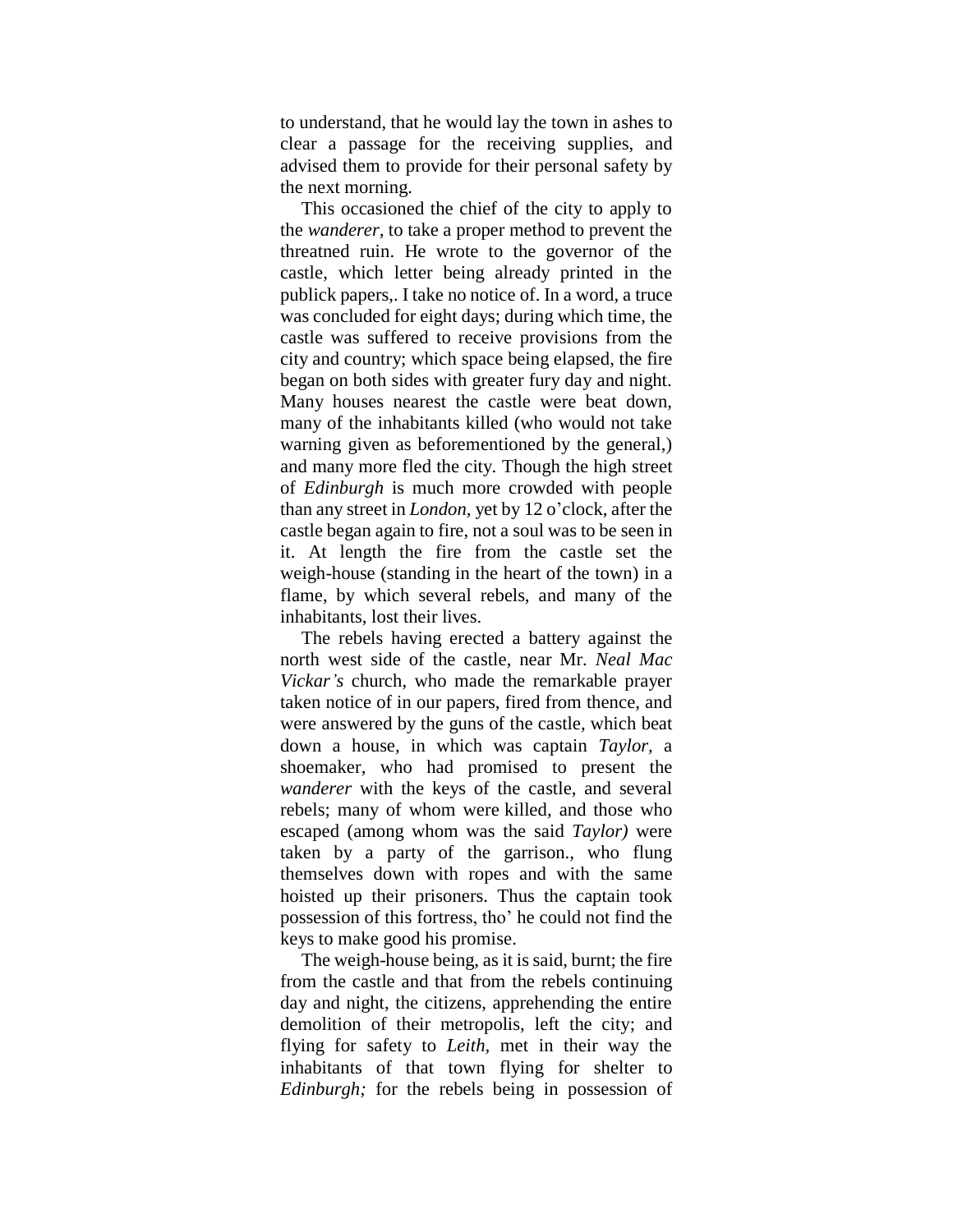*Leith,* the *Fox* man of war, (which was afterwards lost with every soul on board) fired furiously upon that town, so that the poor distracted citizens and townsmen knew not where to find refuge.

On the north east side, where the rebels had opened a trench, the garrison sallied out, and made a great slaughter; and, without returning to the castle, entrenched themselves in the night and sallying again, from thence the next morning, killed many more of the rebels.

The siege may be said to have lasted about twenty days; tho" the batteries on the rebels side were sooned silenced: the castle, however, continued the fire till they quitted the city.

I shall now return to my *French* journal, which says, *Le* 3 *(Octobre) N.S. le Duc a reçeù une lettre du p——, qu'il avoit été victorieux d'une bataille ; qu'il y avoit cinq cents hommes de tuez et trois brigades de prisoniers. Le p*—— *a perdu environ une* douzaine de soldats. October the 3<sup>d</sup>, N. S. the duke (meaning as before) has received a letter from the p—— of his having gained a .battle, in which five hundred men were killed, three brigades taken prisoners, and the p—— lost about a dozen soldiers.

The  $7<sup>th</sup>$  ditto the duke (as before) continued at the castle of *Dunkeld* till the  $25<sup>th</sup>$ , in which time he received all the warlike stores, and four thousand *Lous-d'ors* for the p—— from on board a ship arrived from *France.*

The 28<sup>th</sup> he set out from *Dunkeld* for *Perth*, about fifteen miles distant; where, on the  $29<sup>th</sup>$ , he received another supply of warlike stores from on board a *French* ship. There are other (trifling,) particulars, no way interesting or material; wherefore I shall only observe that this nominal duke joined the *wanderer*  at *Edinburgh*, on the 10<sup>th</sup> of *November*, N. S. where on advice of the arrival of some ships at *Montrose*  with cannon, money, and warlike stores, a party was sent out to guard the pass at *Alloaway.* Two of his majesty"s frigates were in the *Firth,* with some transports which landed six or seven hundred men on the north side, to prevent the passing of the cannon: a battery was raised by the rebels of six pieces of cannon, which the king"s ships battered some time in hopes to demolish it; but they having received considerable damage from the battery, were obliged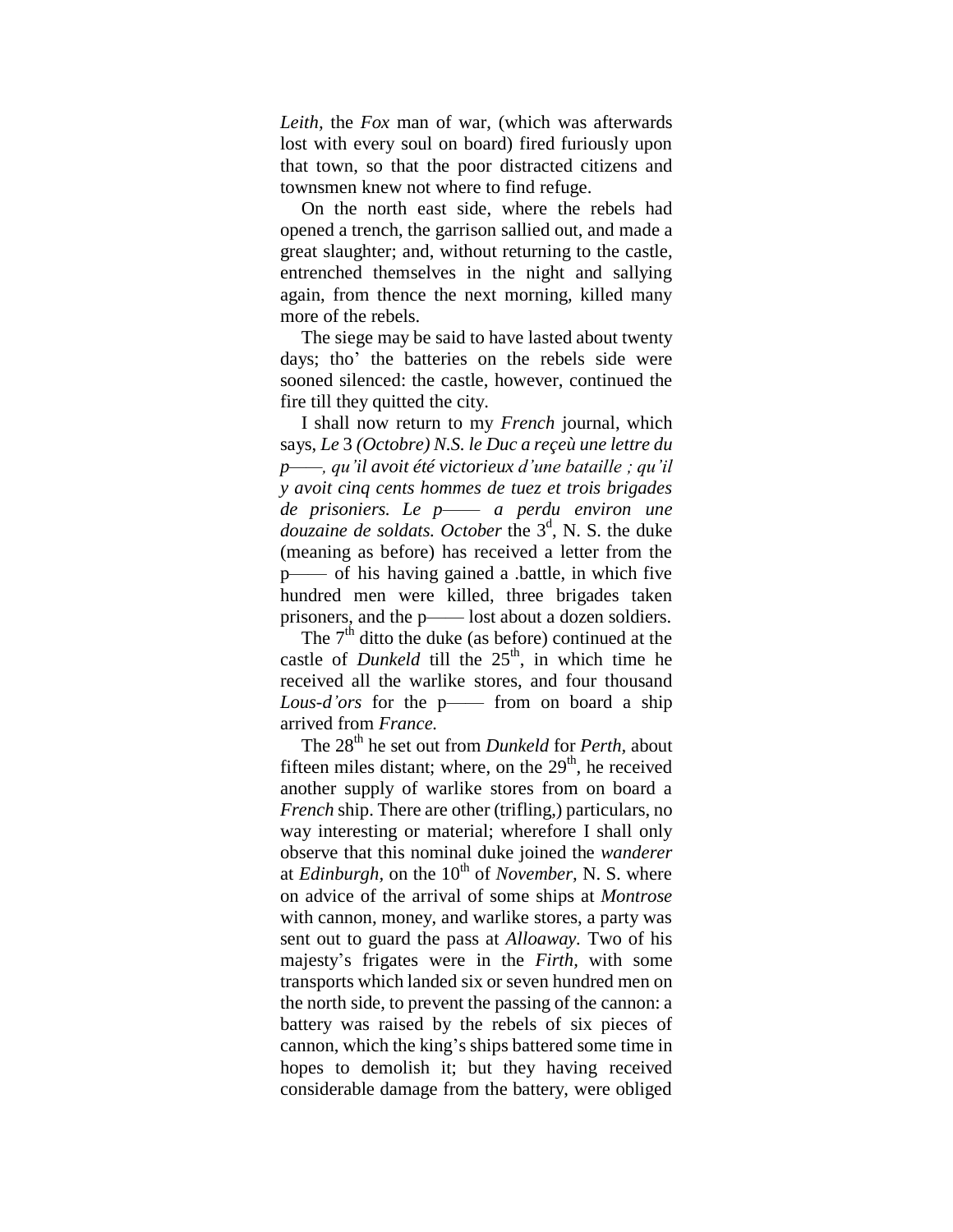to withdraw, and hearing the highlanders were advancing in a large body, the king"s troops reimbarked, and the rebels carried off their stores, money, a great quantity of small arms, and cannon, which were six in number, without further interruption.

It was remarked, that the *wanderer,* all the time he was at *Edinburgh,* was extreme sedate and full of thought, and not in the least elated by his victory at *Preston-pans;* which may possibly be from his natural disposition, the care he was in, or from the business he had on his hands, being greatly taken up with writing, as will appear in the sequel. It was once hinted to him, that some ladies seemed desirous of a ball? to which he answered, it was a very improper season to think of diversions.

There is a story which I shall take notice of, though not vouch for its being other than pure invention.

Notwithstanding as strict a discipline was said to be kept as possible, among such a number of wild men) it was next to impossible to restrain them from committing some disorders: many private piques were revenged under colour of a public cause; and no vigilance could prevent some of the highlanders from marauding. Half a dozen of them had one night got into the house of Mr —lay, near *Kerntouloch,* six miles from *Edinburgh,* a very mortified gentleman, remarkable for his great charity, piety, and abstemious life, who lay every night in his winding-sheet and coffin: the highlanders having secured what arms were in the house, set a centinel over the servants, and packed up all the plate and linnen they thought they could carry off. The chamber where Mr ——lay, was without furniture, and the last they visited as they were going off; (having locked the servants in a room:) seeing the coffin they concluded a corpse was inclofsed, and as it might have a good winding-sheet, would be a pity to leave it behind them; they therefore, with a design of taking what the dead man would never rniss, removed the lid of the coffin, on which Mr. raising himself up, they were struck with such a panic, thinking the Deel had taken possession of the corpse, that they all took to their heels, and Mr. running after them to the door, at their rushing out,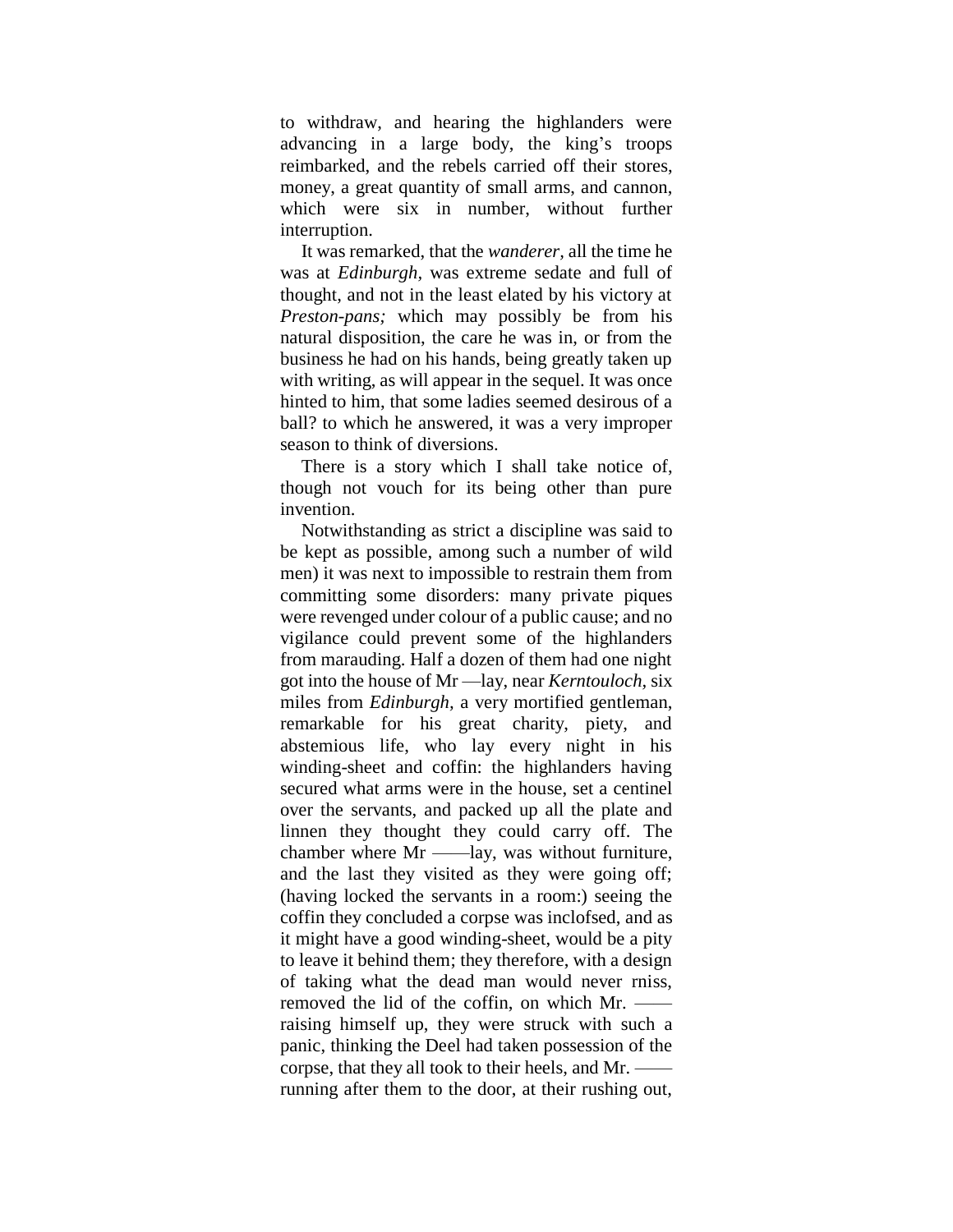fastened it upon them; though the precaution was needless, for they never looked behind them, or slackened their pace, till out of sight of the house; Their terror was so great, that they left all their plunder behind, and Mr. —— lost no individual thing.

But to retutn: On the arrival of the nominal duke of *Athol* at *Edinburgh* a council of war was held, and after some debate, it was resolved to march for *England.* Accordingly they set out, and went to *Dalkeith,* where they staid some few days. Having advice that a detachment of *Wade's* dragoons were drawing near the borders, they sent out parties to gain intelligence, and resolved to divide the rebel army into two bodies, one of which was to march towards *Peebles,* and the other towards *Kelsor,* to conceal their real design. Not being able to gain any intelligence, one body made a stay of some days at *Kelsoe,* and then marched to *Judborough,* on their way to *Carlisle,* and joined the other body at *Longtown,* and then proceeded in one corps, resolving to besiege that town; but hearing that G— *W*—— was coming by *Hexam,* towards *Brampton,* with design to give them battle, the *wanderer* gave orders for the rebel army to march towards *Brampton,* and sent out parties towards *Hartwistle,* to gain intelligence of the king's army; but receiving none, he, with a part of the rebels,staid at *Brampton,* resolved, (if G—1 *W*—— came up) to give him battle; and the other part he sent to invest *Carlisle,* which (some days after the trenches were opened) surrendered, as did the castle the day following. The *wanderer* here rested his troops some days; after which, (leaving a garrison in *Carlisle)* he, resolving the push forward; as *Wade* did not appear, marched to *Penrith;* from thence to *Kendal,* by *Schap;* and at *Lancaster* made a stand of two days. Some of the foot marched to *Garston,* and again joined the main body the next day at *Preston.* When they came to *Manchester,* they were joined by about seventy of that town and Neighbourhood; a convincing proof, that what hopes they had of the country"s rising in their favour, were raised on a very sandy foundation. Here the rebels rested two days, and lord *George Murray* went to *Congleton* with a party of horse and foot, (we may suppose) to encourage a rising: if it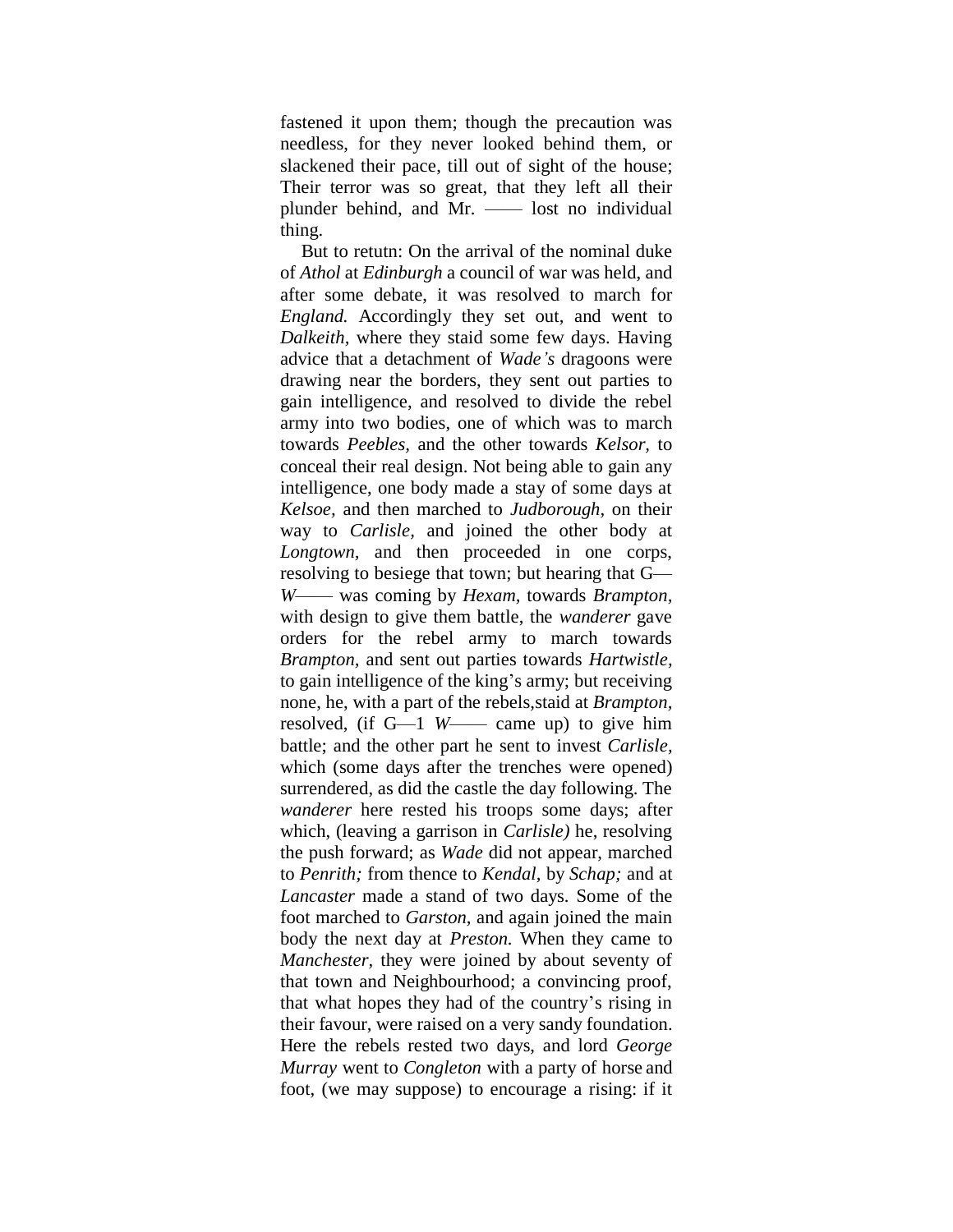was with such a design, it is a demonstration, that neither the *wanderer,* nor he knew the *English Jacobites.* No people in the universe know better the difference between drinking and fighting: it is true the latter they know not practically; and we may believe they are so well satisfied of the truth of what they have by relation, that they never will. Would toasting healths reduce kingdoms, and the *French* monarch had a body of these men in his service, he would bid fair for succeeding in the favourite scheme of universal monarchy.

Some of this party lord *George Murray* detached to gain intelligence of the king"s forces, and heard they were at *Newcastle-under-line.* In their return to *Congleton,* they carried with them captain *Vare,*  whom they took in their way, and detained him till they left *Carlisle* in their retreat to *Scotland.* This party staid a day at *Congleton,* and then marched thro" *Leek,* over the moors, to *Ashborn in the Peak,*  where they joined the *wanderer,* and the day after marched to *Derby,* where they staid but two days only. As they apprehended (with very good reason) to be surrounded by the king"s forces, and had received advice that lord *John Drummond* was landed at *Montrose* with some troops, cannon, and warlike stores, from *France,* a council of war was held, in which it was resolved to return back. The *Hazard* sloop was taken by these recruits landed at *Montrose:* the tide being out, and she not having water to get off, they raised a battery, and obliged her to surrender. This was, in itself, a trifling loss to the government, but of great consequence to the rebels.

In consequence of the above resolution, the third day after their arrival at *Derby,* they left that place, and made one day"s stay at *Preston,* and two at *Lancaster,* where they proposed to make a stand. To this end they sent out a party of horse and foot, to reconnoitre, or get intelligence of the king's forces. These met a detachment G——1 *O*——"s rangers; but as they had a mortal aversion to the sight of a rebel, they returned the way they came as fast as their horses could carry them: some of them quitted their steeds, and crept thro" hedges to get out of the way by the enclosures: four had the mortification to fall into the hands of these rebels, who were dishonest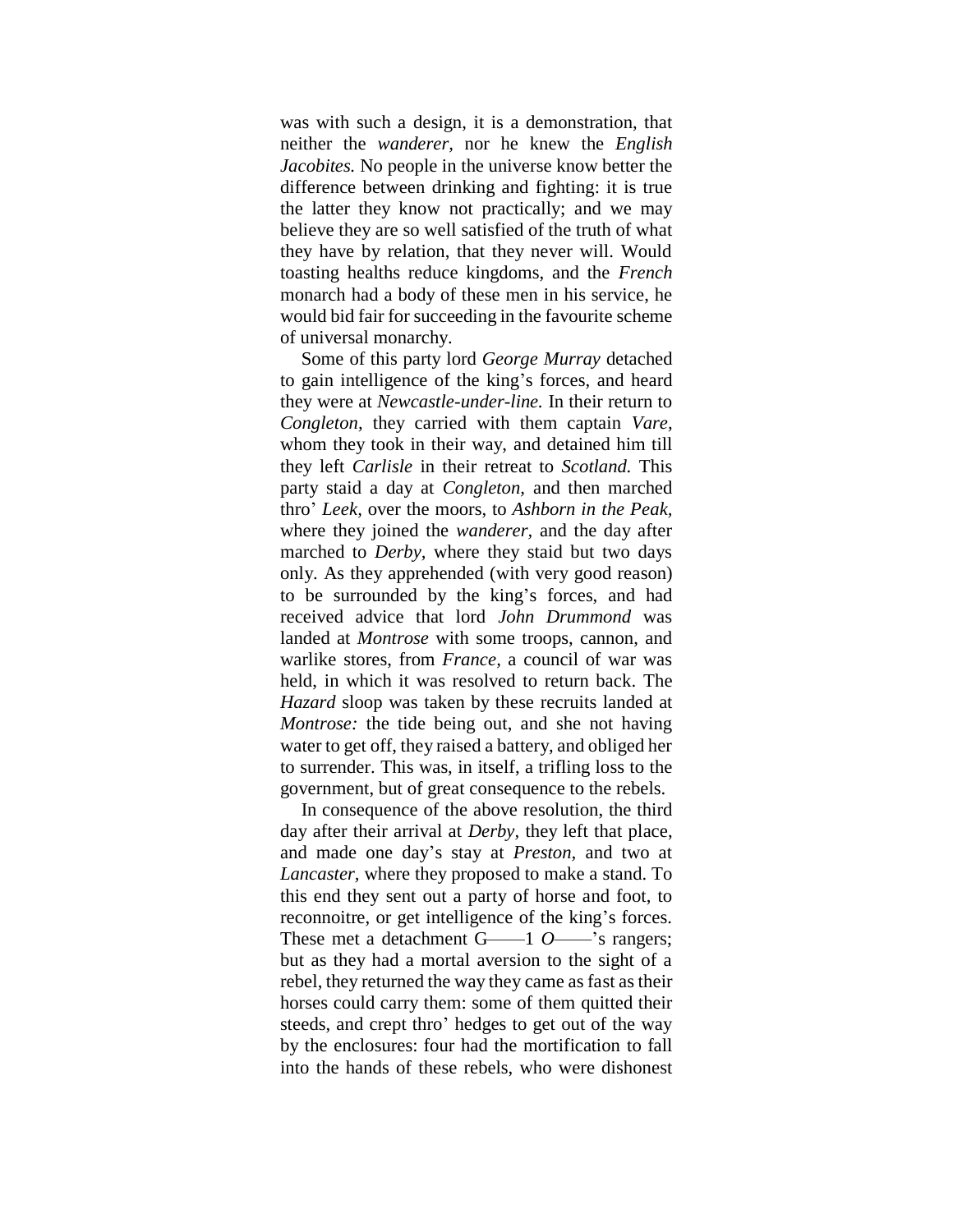enough to carry off the horses of such as had dismounted for the above reason.

Though (as I have said) the rebels designed to make a stand at *Lancaster,* yet on better consideration, they thought fit to continue their retreat, as they apprehended the king's forces would get between them and *Scotland,* the consequence of which need not be mentioned: the *wanderer*, therefore, marched his army to *Kendal,* and from thence to *Penrith,* at the former, the lord *George Murray* was left with 300 men, to bring up the baggage to the latter, a march of three days; during which, they often saw some of the king's horse hovering; and sixty or seventy of these having got before the rebels, between *Schap* and *Penrith,* had these horse thrown down the stone walls on either side the road, the rebels must infallibly have abandoned their baggage; but this party, at the appearance of the highlanders, dispersed, tho, they coasted the rebel army (at a distance) till they got to *Clifton:* the baggage was sent to *Penrith,* and a design formed to surprize the light horse: to which end, their *Hussars* where left at a farmer's at the foot of *Clifton-moor;* the foot convoy with baggage, and some horse from *Penrith,* marched through the lord *Lonsdale's* parks to get behind the light horse, who were expected to come into the moor. At *Lowther*  house two men rushed out on horseback, who were pursued and taken, one proved to be a footman of the Duke of *Cumberland's*; from whom they learned, that his royal highness, the night before, was within four miles; upon which information, an *aid de camp*  was sent to *Penrith* to acquaint the *wanderer.* He immediately ordered some foot to succour lord *George Murray,* who returned to *Clifton,* and posted himself in the most advantageous manner. Soon after they saw the Duke forming on the top of *Clifton-moor.* His royal highness ordered a body of dragoons to dismount, and attack the posts lord *George Murray* was in possession of, which they regularly did, with great resolution, and being received with equal courage, (if that may be allowed a rebel ) a very smart fire, from both sides, continued forsome time, but the rebels having greatly the advantage of situation, and about threescore (say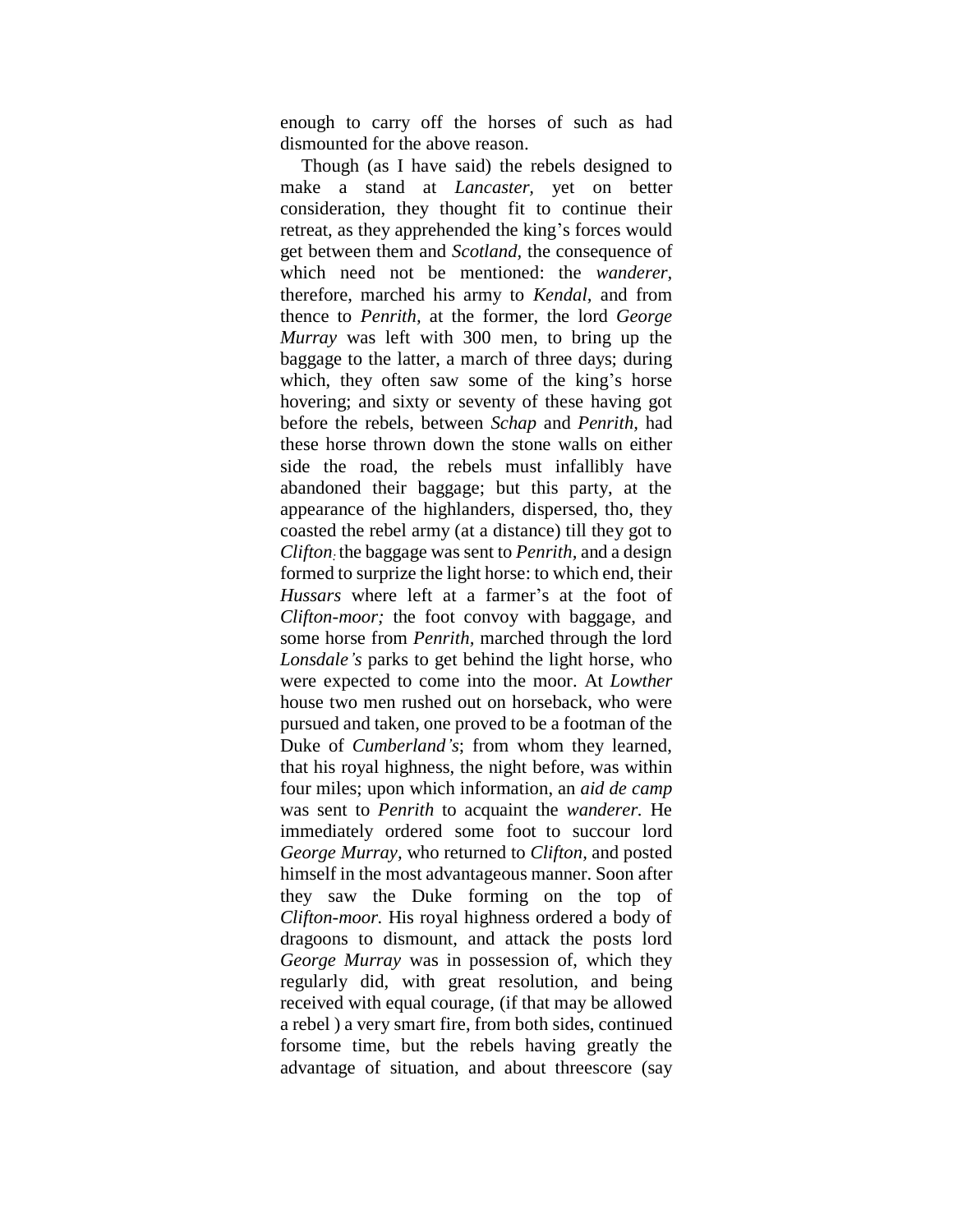they, forty, the other) of the king"s dragoons being killed, they were obliged to retire.

Lord *George Murray* leaving a guard at the bridge of *Penrith,* retired with the rest of the men into the town. The next day having drawn off the guard at the bridge, the rebel army marched to *Carlisle,* where they made a stay of two days; and then leaving, in that town, their cannon, three excepted, and baggage, (with a garrison of about 200 men, under the command of *Hamilton* and *Townley,* the former governor of the castle, the latter governor of the town) the rest of the rebel army having crossed the river *Esk,* (without the loss of one man) separated, and by different roads, for advantage of forage, marched to *Glasgow;* where having remained eight days, just twice four longer than they were welcome, they directed their march towards *Stirling.* The *wanderer* went to *Banochbourn,* and lord *George Murray* to *Falkirk;* where he continued, on account of the siege of the castle of *Stirling,* which the rebels vainly hoped to reduce by force: while lord *George*  lay at *Falkirk,* he from thence made an excursion to *Linlithgow,* and there seized upon, and carried off the magazines and provisions gotten together for the use of his majesty"s troops, which entered that town the evening of the very day lord *George* was retired with his plunder to join the rest of the rebel army at *Banochbourn.* Here they remained till lord *John Drummond* had crossed the *Firth* with his troops, and reinforced them. On his arrival, a council of war was held, in which it was resolved to give General *Hawley* battle; for the Duke having reduced *Carlisle,*  left his majesty"s forces under *Hawley's* command, and returned to *London.*

In consequence of this result, having left a party to protect their works from being demolished by the garrison of *Stirling* castle, (the siege of which was still continued) they marched and attacked General *Hawley,* whom they defeated on the moor of *Falkirk.*

This battle, however it might raise the character, it lessened, very much, the number of the *wanderer's*  followers; for the highlanders daily quitted him to return home, and secure the plunder they had gotten. As the *wanderer* found all hopes of reducing *Stirling*  castle vain, his own army diminishing, a fresh one of the king"s under the command of the duke, who with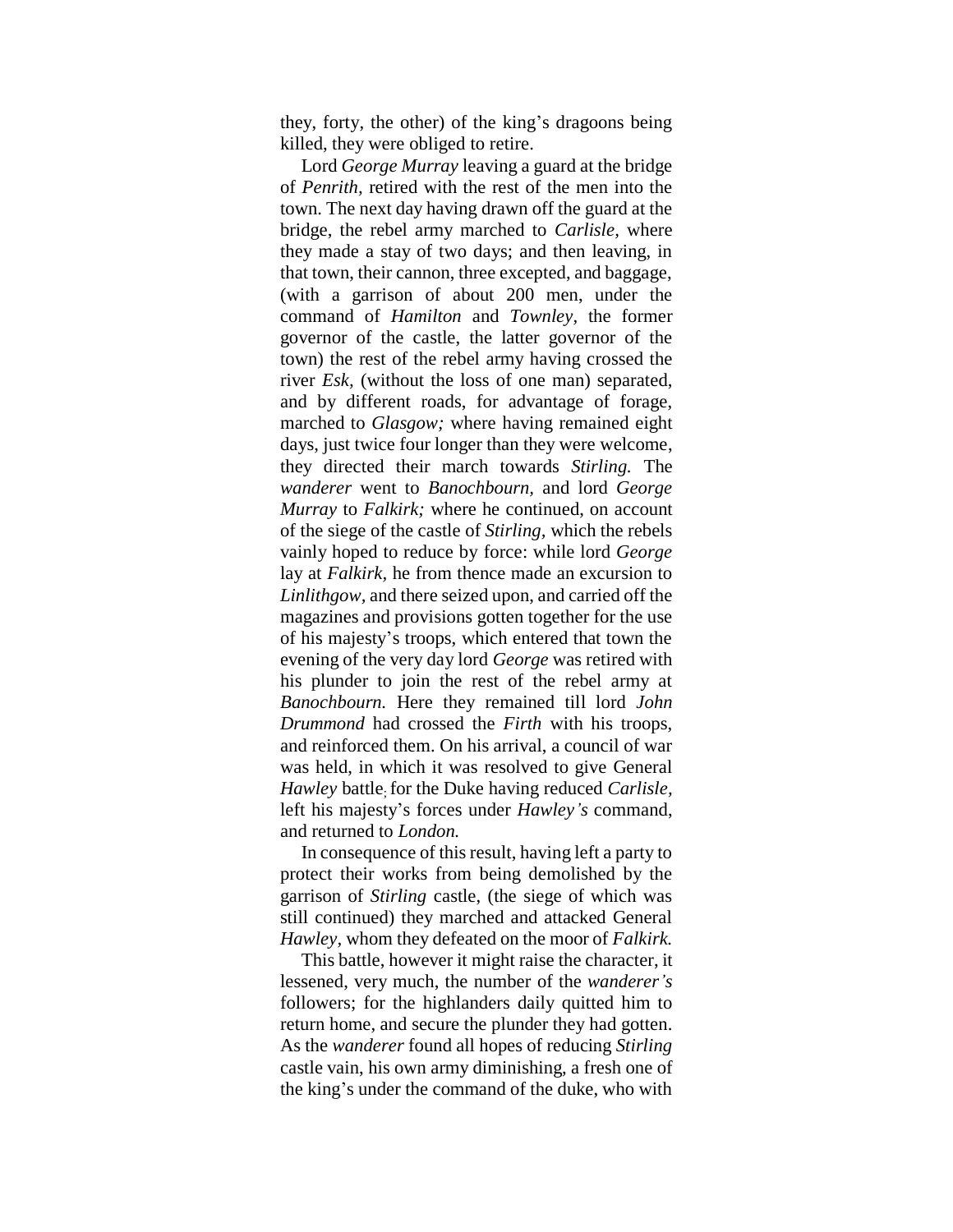surprizing expedition was come to *Edinburgh,* ready to fall upon him, he raised the siege, repaired the *Firth, Stirling-bridge* being broken down by General *Blackeney,* before the *wanderer* formed the siege, returned northwards, and the night they passed the *Firth,* reached *Dunblain;* from whence they marched to *Crief,* where a council of war being held, it was resolved, for the greater conveniency of the rebel army, that they should divide; the *wanderer,* with the highlanders, to keep *Wade's* road to *Inverness,*  (these in their way surprized the *Barracks* at *Badenoch* with a party of regular troops) and the horse, with the lowlanders, to march the coast road, under the command of lord *George Murray.* The *wanderer* first arrived at *Inverness,* the place of rendezvous, and took the castle, which made but a few days resistance, and was surrendered before he was joined by the corps under lord *George.*

After the surrender of this castle, brigadier *Stapleton,* who commanded the *French* piquets, marched with some of these, and some highlanders, and invested *Fort-Augustus;* which surrendred after a feint resistance. During this time, lord *John,* who was left to guard the *Spey* with a proper detachment, in case the king"s army advanced, which lay at *Aberdeeen,* hearing a party of *Kingston's* light horse, and some *Argyleshire* men, were sent to *Keith,*  detached a party of his rebels, which surprized, and cut most of them to pieces.

After the surrender of *Fort-Augustine* brigadier *Stapleton,* with his piquets, *Lochiel's* and *Cappoch's*  people formed the siege of *Fort-William;* but were obliged to give over their enterprize.

During the siege of this fort, lord *George Murray,*  with the *Athol* men and *Mac-phersons,* set out to surprize *Castle Blair;* and in their march surprized a great number of the *Campbells,* quartered at *Blair-faitey,* at *Kinkins,* and places adjacent; but colonel *Agneu,* who commanded some regular troops at *Blair-castle,* retired with them into the house, where for seventeen days he suffered great straits. The castle was vainly battered with two three-pounders several days, till it was at length relieved by *the Hessan* troops; on whose approach, lord *George Murray,* having but a thousand men, their number being about six thoufand, was obliged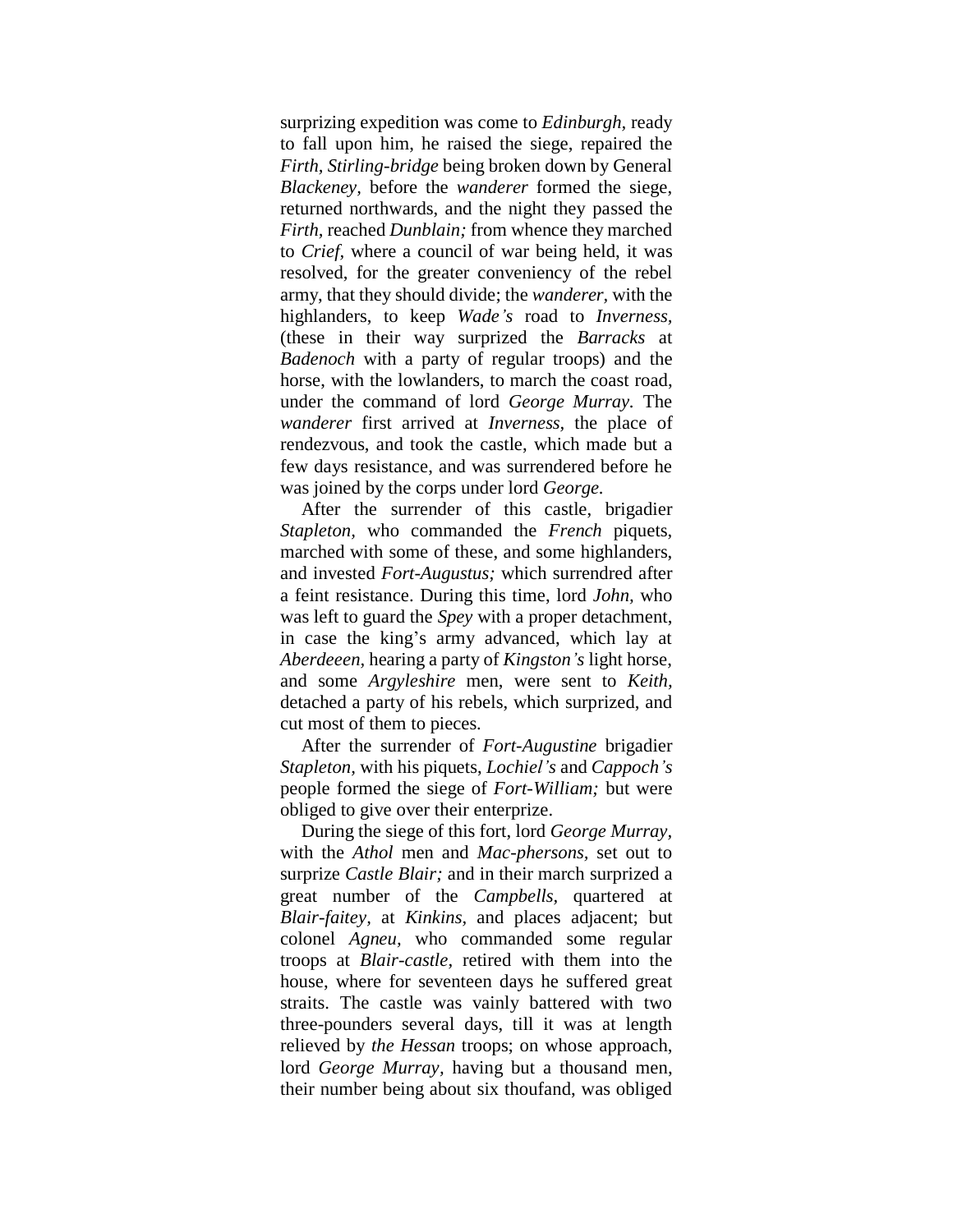to retire to *Inverness.* Here, having advice that lord *Loudon Campbell,* who commanded the troops which had withdrawn from *Inverness,* with the *Monroes* and others who had joined them, were in the shire of *Ross,* immediately pursued them; but they embarked at *Tain,* and retired into *Sutherland:* this put a stop to the pursuit, till boats could be got, which were drawn tcgether with all possible expedition; and the nominal duke of *Perth,* with some highlanders, embarking crossed the ferry, surprized the earl of *Loudon's* people, many of whom he made prisoners, but the earl of *Loudon* and the lord *President* escaped.

About the same time the *Hazard* sloop returning from *France,* was driven onshore by the *Sheerness.*  The money and arms which were got on shore, were surprized by lord *Rae's* people; and the officers, who came in the *Hazard,* betrayed by their guide, made prisoners. On which account, lord *Cromarty* was sent with a detachment to chastize that country; but wanting good intelligence, he was himself surprized, and made prisoner at *Dun-Robbin-Castle.*

His royal highness having assembled his troops at *Aberdeen,* and ordered provision-ships to keep on the coast to supply his army, and observe its motion, marched towards the *Spey.* The rebel army was at this time divided into five different bodies, for the conveniency of subsistence; and as a sufficient number of them could not be gathered together to prevent the Duke"s passing the *Spey,* lord *George Drummond<sup>9</sup> s* body being too weak to make resistance, he retired towards *Inverness.*

Advice being received of the Duke"s motions, the rebels recalled such of their troops as had been sent to invest *Fort-William;* the last of which did not arrive at their army, till the eve of the battle of *Culloden,* whither their main body had marched that night preceding that eve from *Inverness,* and drew up to receive and give the Duke battle. But his royal highness having halted at *Nairn,* fourteen miles distant, the rebels resolved to march that night, and attack him in his camp. They accordingly set forward, but the great distance made it impossible for them to arrive in due time for a surprize, the Duke's army being under arms to continue their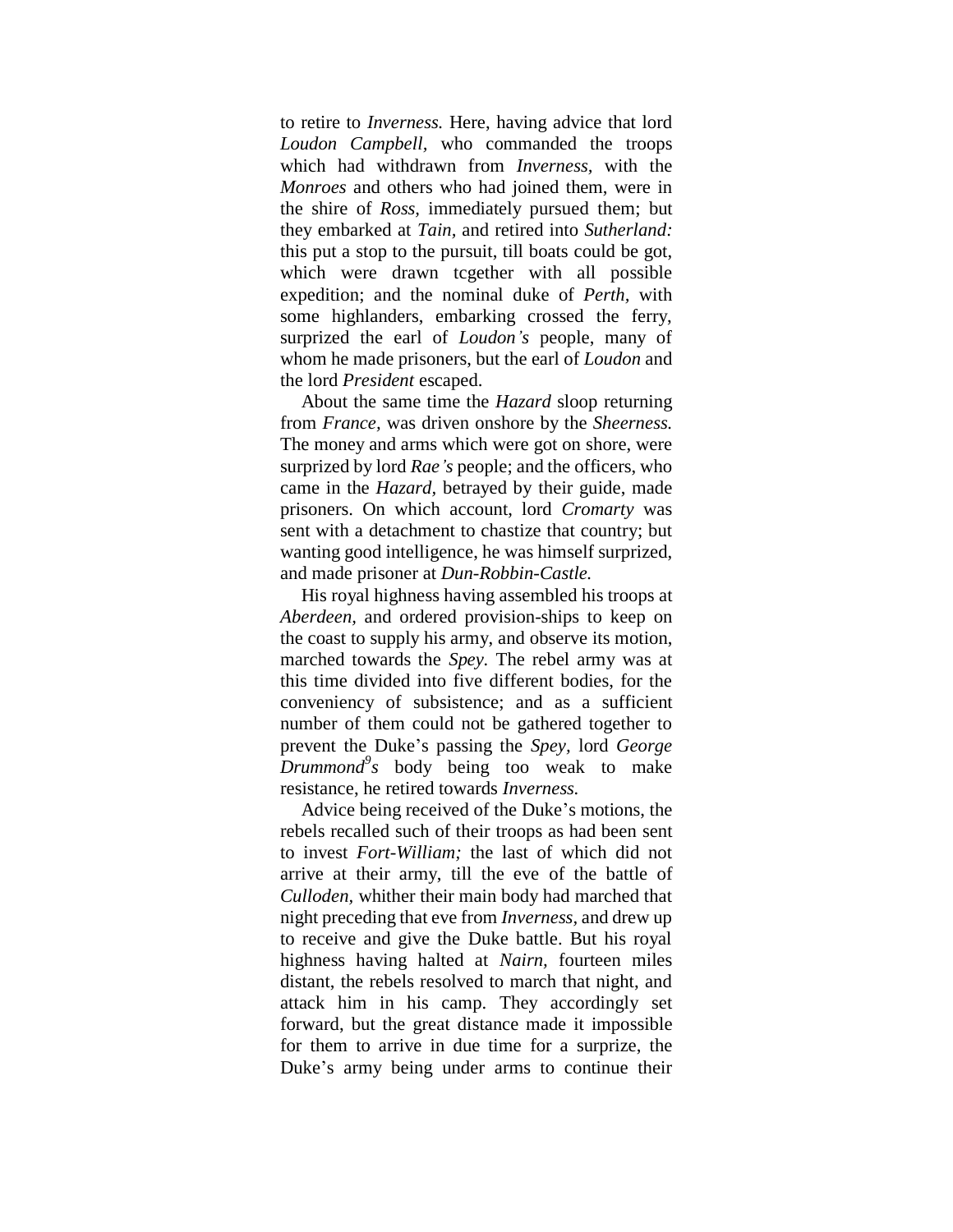march before day. His transports were the night before gotten into *Inverness* bay.

Though the rebels had marched all night, they were four miles short of *Nairn* when it wanted but an hour of day, consequently their design could not be put in execution: wherefore it was resolved to return, and wait for the Duke at *Culloden.*

On the Duke"s advancing, the *wanderer*  accordingly drew out his army on the moor above *Culloden-house.* His royal highness advanced in 3 columns, having formed as they marched. The cannon of the king"s army began to cannonade, a diversion the highlanders were not accustomcd to, and were therefore eager to come to close fighting, and accordingly, having received orders to attack, they rushed on the king"s forces with a fury little short of madness, though the wind was in their faces; which driving the smoak of an incessant hot fire from the king"s troops into their eyes, the former were hid from the latter, till they were upon the points of their bayonets. The reason I have already given for passing by the particulars of the two former set battles, may suffice for my not entering into a detail of this, which was attended by a complete victory gained by the duke, and put an end to all the hopes of the *wanderer.*

I shall only observe, that after their fruitless march to attack the duke"s camp, three thousand of the rebels deserted him. This I have heard charged to the treachery of lord *George Murray.* I who have all along endeavoured to be impartial, think this charge very inconsistent with his behaviour during this last battle. I have been told by a gentleman, who was an eye witness of all that passed before this overthrow was completed, who is a good judge of affairs of this rough nature, and on whose word I dare rely; that lord *George,* during the action, behaved with the utmost resolution; that the body he commanded made what impression was made on the king's troops; actually possessed himself of some of their cannon, was the first who attacked, and the last who quitted the field.

Having thus kept the *wanderer* company into *England,* returned with him into *Scotland,* and had him (I may say) in my eye till he was entirely ruined, I should now, in compliment to custom, desert him in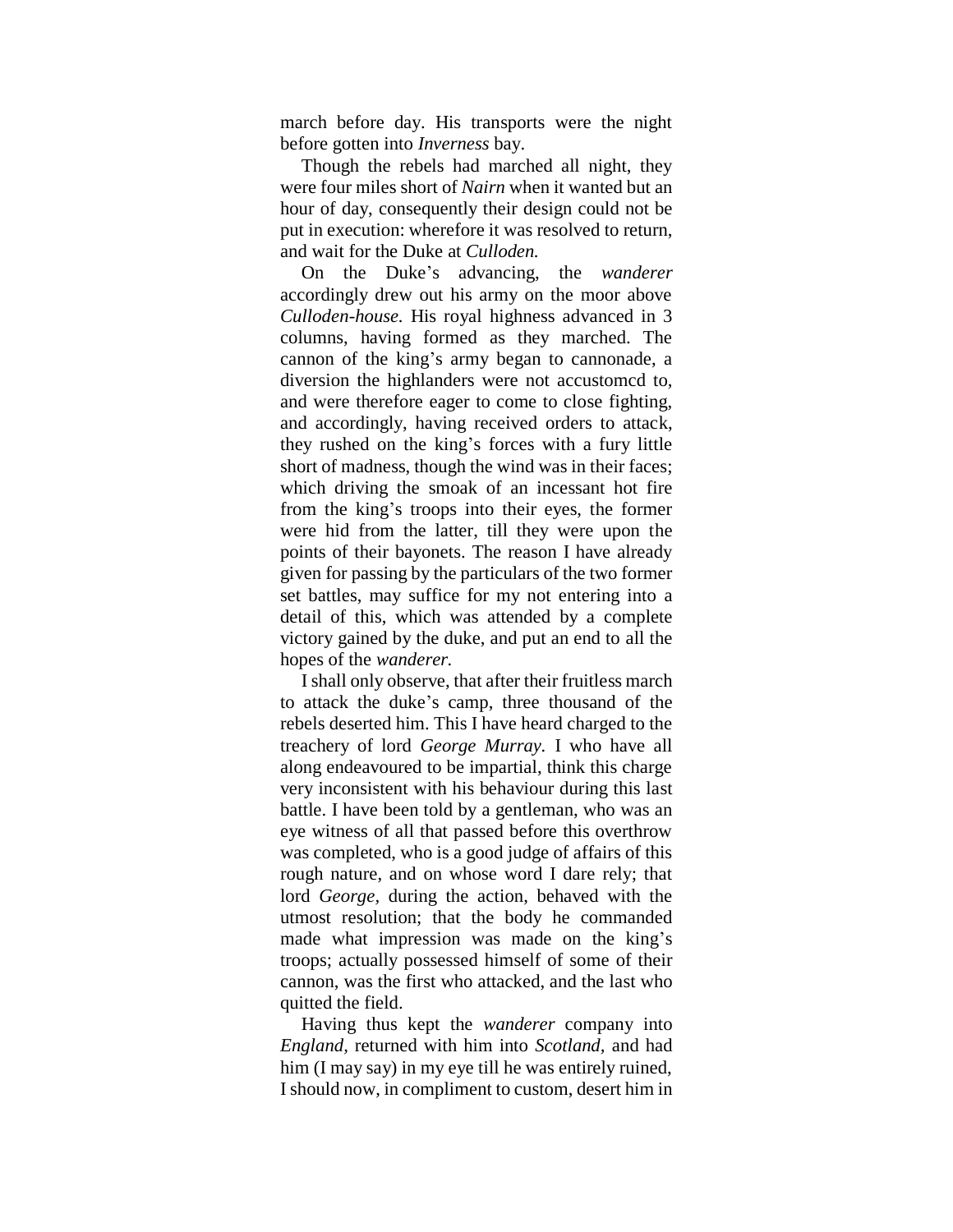his abject condition. However, I will bear him company in his adversity, though it is not altogether so modish. But before I enter upon this forlorn situation, I beg leave to return back, and take notice of some particular events, which I purposely post-poned, not to break in upon his travels, and which I flatter myself may afford some entertainment to the curious.

While the *wanderer* was in *Edinburgh,* the siege of the castle did not intirely engress his thoughts; he was busied in sending dispatches to the very northwardmost parts of the kingdom, even as far as *John-a-Groat's* house in the county of *Caithness,* the people of which, were the first, after his appearance, who had promised him a powerful assistance, but hitherto had not sent him a man; not that they forgot him; on the contrary, they were every night drinking his health, and success to his arms: possibly that they might leave none of their liquors to fall into the hands of the king's troops, should they come that length. This sort of demonstration of their loyalty, as they call it, was little agreeable to the *wanderer,* who said, *There were not braver men than his good friends of* Caithness *that nobody proposed to do him greater service, over a bottle at night, but his misfortune was, they surely forgot him the next morning.* But the sequel will shew, that however he might endeavour to rouze them by letters, it was not easily done.

The *Mac-Greggors,* whose country borders on *Argyle-shire,* to the number of about three hundred, paid a greater regard to the summons the *wanderer*  sent them. They rose with an intention to set forward for *Perth,* to have an opportunity of joining him at *Edinburgh,* but were repulsed by the *Campbells,* and obliged to return home with some loss.

The *Mac-phersons,* a clan of between three and four hundred, (whose chief was *Cluny Mac-pherson 2 ,* a captain in lord *Loudon's* regiment, who had a hundred of these in the King's pay) after some time, set forwards also for *Perth,* one and all.

The next who appeared in support of the *wanderer's* cause, were the *Macintoshes,* in the shire

 $\overline{a}$ 

<sup>2</sup> This gentleman lived in the country of *Badenochb,* 50 miles to the southward of *Inverness,* near *Riven.*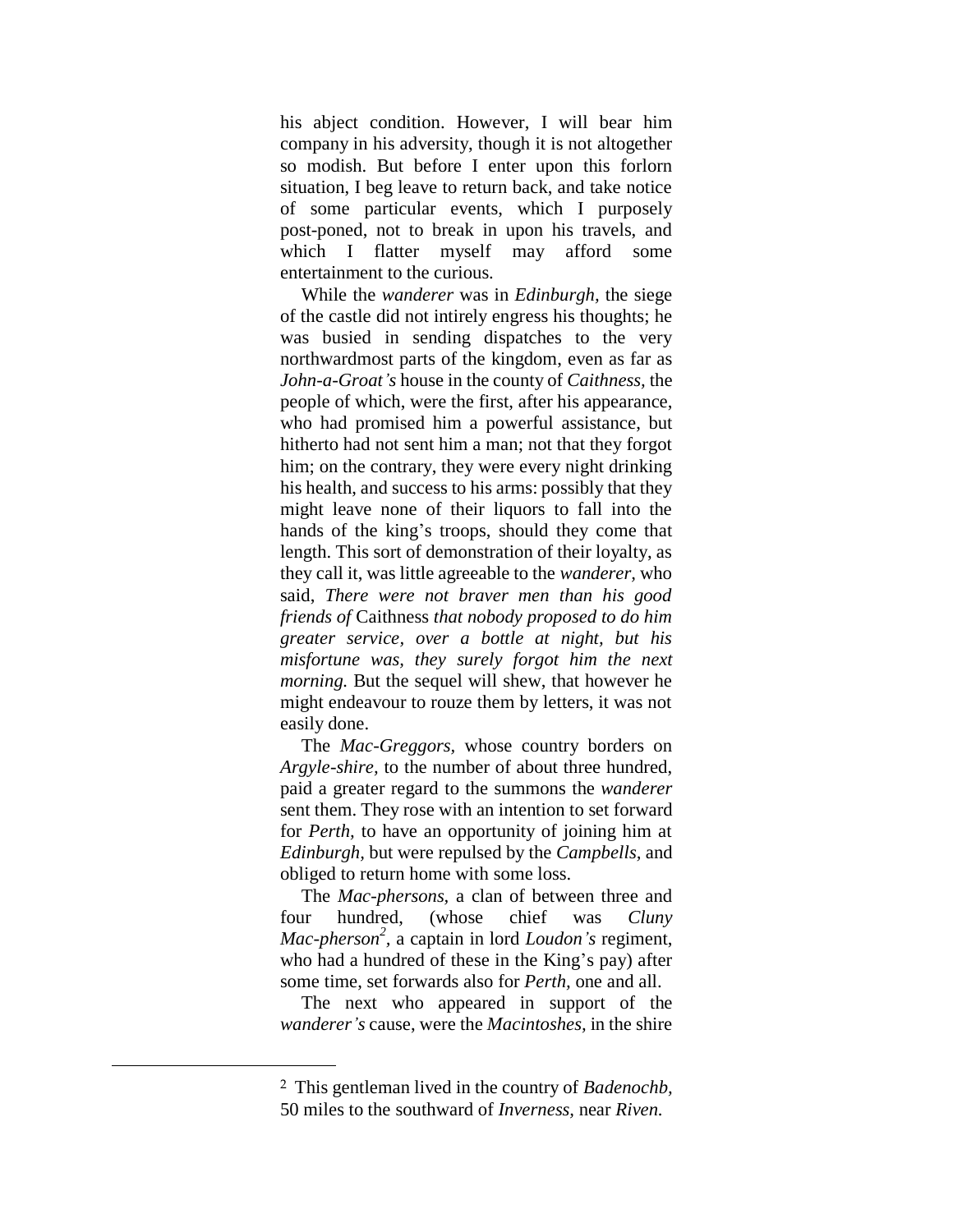of *Inverness,* near the town of that name, The chief of this clan, which consists of about six hundred men, is called the laird of *Macintosh,* and with a hundred of his men was also a captain in the king's service in lord *Loudon's* regiment. The lady of this chief not only raised all the clan about her, but also inveigled away the company her husband commanded in the royal service, as above said, three men excepted; in a man"s habit headed the whole body, and traversing the country, for some time, to augment her number, sent them forward for *Perth,* under the command of a merchant of *Inverness,* of the same name and clan.

All the other northern clans, who as yet had not publickly declared for the *wanderer,* were irresolute, whether they should join him, or stand neuter. These were sir *Alexander Mac-donnald* of the isles, who could raise eight hundred stout fellows; the *Frasers,* whose chief was the unhappy (though wily) lord *Lovat,* who could raise about eight hundred men; the *Mac-kenzies,* who are about four thousand robust fighting men, well known to be generally disaffected, the chief excepted, who once bore the title of earl of *Seaforth,* but since the year 1715, the title only of lord *Fortrose,* a member of the *British*  parliament, who (with great difficulty,) kept his clan within the bounds of their duty to his majesty; another branch cf this clan, about one hundred and fifty in number, are vassals to the earl of *Cromarty,* also a *Mac-kenzy* took up arms under their chief, and his son *lord Mac-leod,* in favour of the *wanderer,* as is too well known, for that unhappy family. This nobleman was drawn in by the too powerful persuasions of lord *Lovat,* and *Mac-donnald* of *Barasdale*; and though on his way to *Perth* he. repented this rash step, yet, by a wrong notion of honour, having engaged his word, he, however reluctant, proceeded to that city.

A part of the clan of the *St. Claires* in *Caithness,* (under *St.Claire* of *Scots-calder,* now attainted) also designed to take arms for our *wanderer;* but were prevented, by lord *Loudon's* regiment lying in their road. This clan consists of near three hundred men, but the greater-part of them well affected to his majesty, and had offered their service to the king, by sir *William St. Clair,* of *Danbeath* in the said county, who came to *London* solely for that purpose.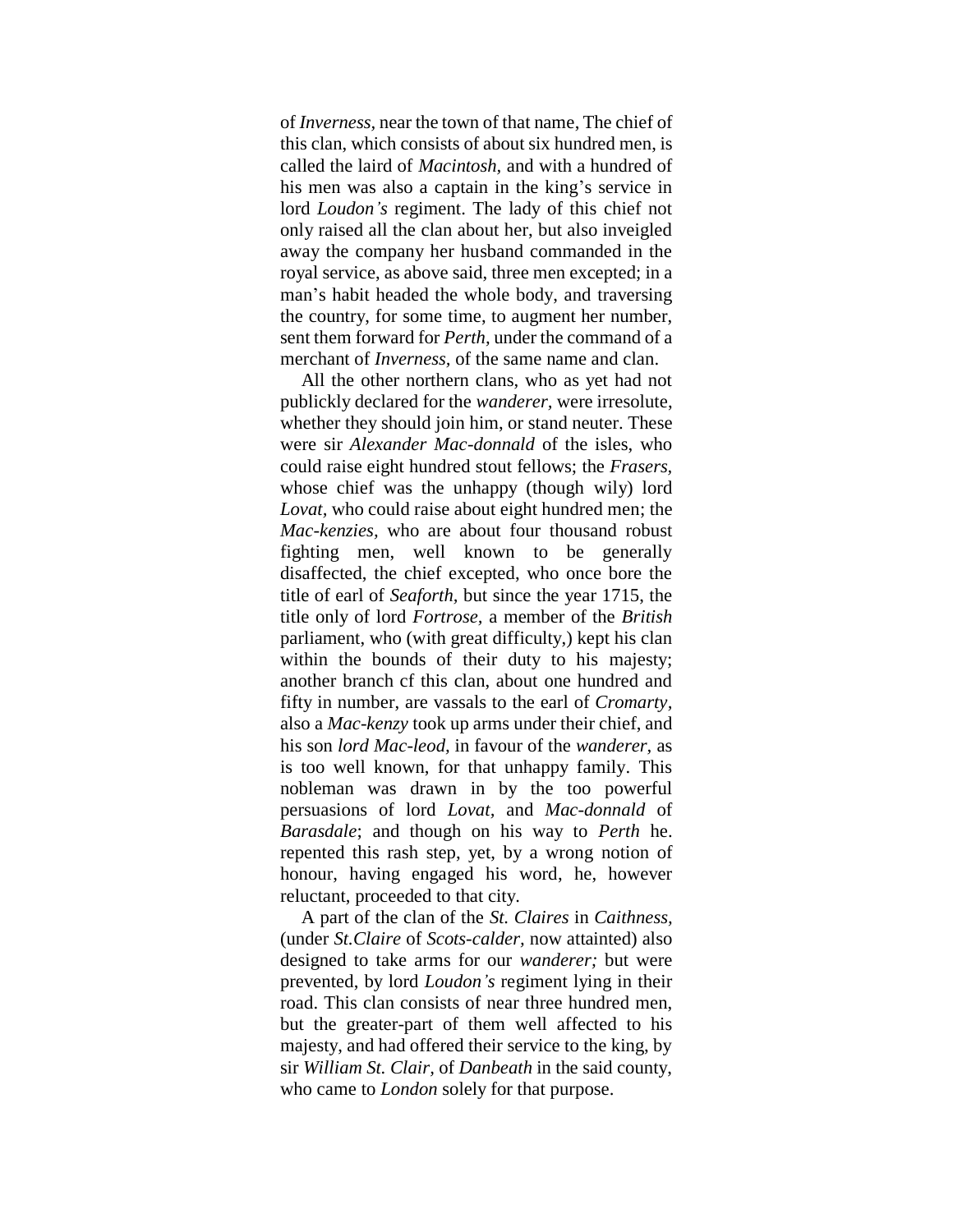The *Frasers* were all this time in arms, under the command of lord *Lovat's* son, but not yet determined on setting forward for *Perth,* the place of rendezvous for the northern rebels.

In the interim lord *Loudon* arrived from *London* at *Inverness,* sent by the government, in a man of war, and to be assisted with the advice and interest of the lord *President* of *Scotland,* who, we shall find, did great service both to his majesty, and to that northern part of the country, to the no small hazard of his life. He employed himself in writing, and dictating to his clerks, letters to the several clans, without intermission night or day, and by his arguments not only determined some wavering people to remain quiet, but others, before irresolute, to bring over their clans to his majesty"s service, among which latter was sir *Alexander Macdonnald* of the isles, and the *Rosses,* beside raising his own people, the *Sutherlands, Mac-keys,* and *Guns,* whose zeal for the royal service was yet more strengthened by his lordship"s setting before their eyes their duty to his majesty, and the danger threatening their country, in the strongest point of light; by which means he gathered, to *Inverness,* a body of between two and three thousand, whom he furnished with money, from his own pocket and credit, for their pay, till the government could remit the sums necessary.

It is also well known, that the lord *President* by daily expresses, used his utmost endeavours to dissuade lord *Lovat* from entering on the desperate enterprize he has since paid for with his head; in the most earnest manner entreating him to send his men, and join his majesty"s forces, the only method by which he could efface the remembrance of his late conduct. In return to these salutary admonitions, the lord *Lovat* sent a party of the *Frasers* to his lordship"s house at *Culloden,* which they attacked in the night, but the lord *President* having fortified it with cannon, and a party both within and without, they were repulsed, lost some men, killed on the spot, and left their wounded, to whom his lordship's charity gave money to be cured, and sent them to *Inverness.*

The lord *President's* resolute and prudent conduct, kept up the spirits of all the royal party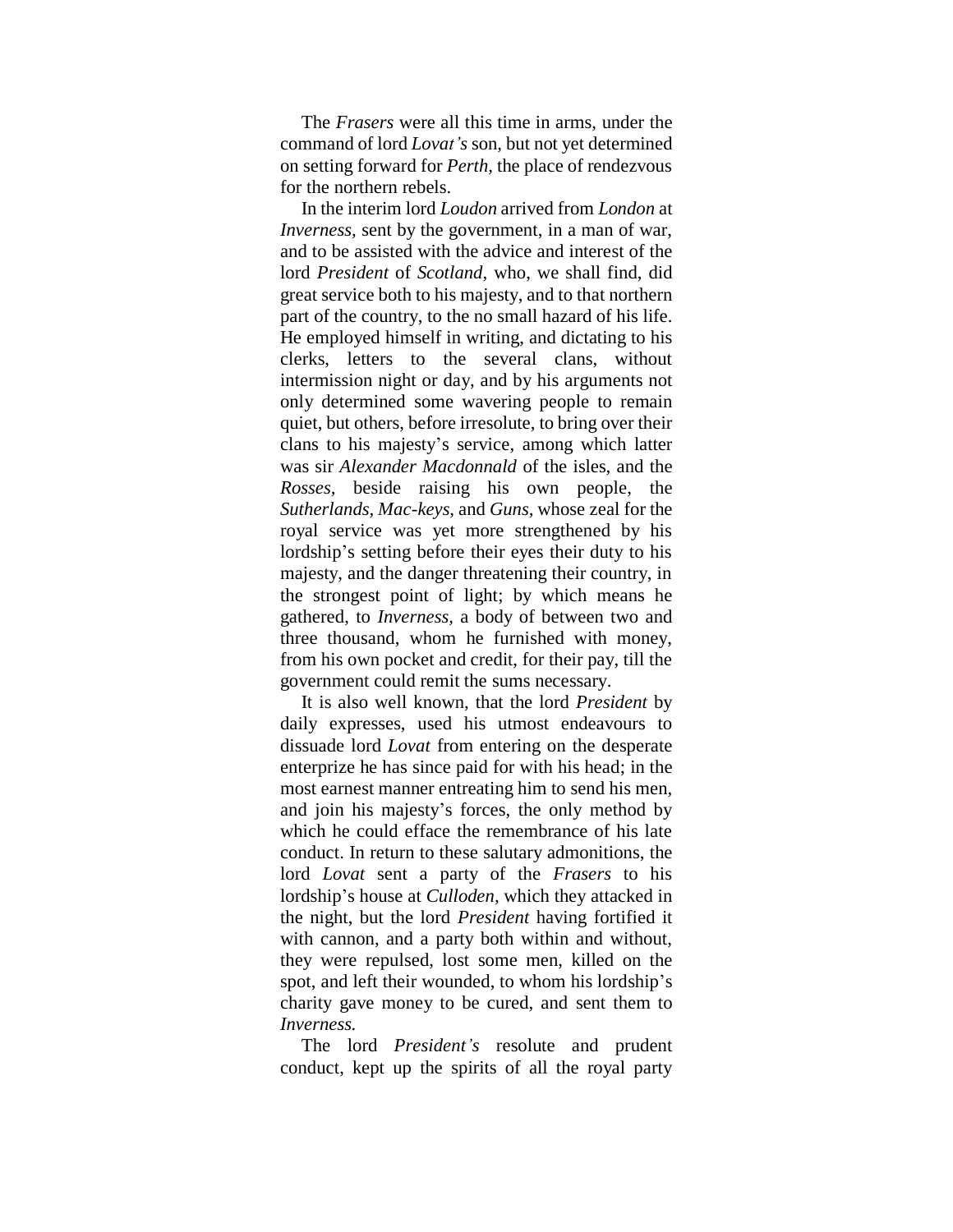eighty miles to the south eastward, and as many to the north-east and north-west.

At length the lord *Lovat,* who had lifted the mask, threw it quite off, and sent his men to *Perth,* which determined lord *President* and lord *Loudon,* to send a party of eight hundred men to apprehend, and bring, him prisoner to *lnverness,* which they performed without loss. He was confined in Mrs. *Mac-lean's*  house, with his own servants to attend him, and centinels placed at the door; where having remained some weeks in confinement, he was at last privately carried off, by some of his own people, to the highlands, where he was concealed till the *wanderer*  returned from *England.* What more regards this nobleman"s conduct, is so well known, that it would be impertinent to relate it.

During this time, six hundred of the *Grants* were under arms; but, it was thought, they were for waiting to see on which side the scale would turn, before they declared; wherefore the lord *Presidents*  letters to their chief (was it so) could have no effect: he was probably refolved to save his estate, whatever side prevailed; for he was as vainly solicited by the *wanderer.* After the battle of *Culloden,* however he tendered his service to the Duke, nay, some say sooner, as his royal highness marched from *Aberdeen* northward, when every one had reason to deem the affairs to the *wanderer* in a desperate situation.

In the interval, lord *Lewis Gordon* was very active in spiriting up his his brother, the duke of *Gordon's*  clan, in favour of the *wanderer,* and with about six or eight hundred, whom he had decoyed out of between four and five thousand, of which the clan consists, being joined by *Glen-becket* with three hundred men took possession of, and laid, *Aberdeen* under contribution, beside obliging them to raise him five hundred men or to pay him 5*l*. for each man wanting of that number. Here they proclaimed the *wanderer's* father and the *wanderer* himself \*\*\*, with great solemnity. Provost *Meurison,* and the aldermen, who kept a constant correspondence with the lord *President,* fled the city, and strongly solicited succours from him and the earl of *Loudon* who sent a detachment of eight hundred men to recover *Aberdeen* out of the hands of the rebels: but they, in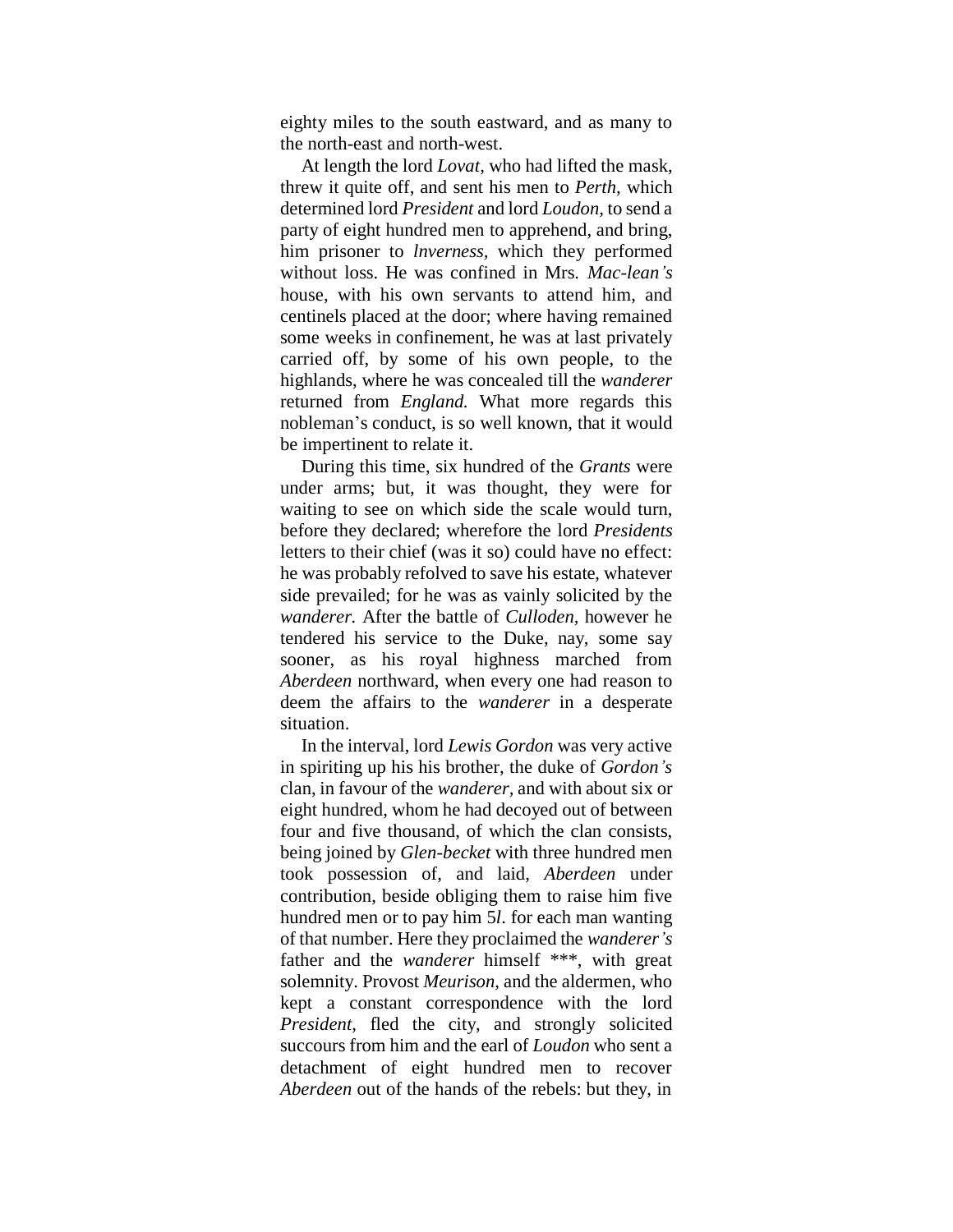the interim, had quitted that city, to go and meet lord *John Drummond,* who was landed at *Montrose,* with three piquets of the *Irish* brigade, which made a hundred and fifty men, and lord *John's* own regiment, which consisted of five hundred men, two hundred more set out with the unfortunate *Ratcliff,*  but were taken in their pasage, so that only six hundred and fifty arrived, which being joined with lord *Lewis Gordon's* forces, they amounted to about seventeen or eighteen hundred men; who hearing of the lord *Loudon's* detachment on the road towards *Aberdeen,* marched with the greatest expedition to get thither before it, which they did while the other were twelve miles short of the city at *Invurury,*  where they intended to lodge all night; and having no intelligence of this forced march of the rebels back from *Montrose,* thinking themselves in security, their men were disposed in the neighbouring village and farm-houses, except one company, which staid at *Invurury,* with captain *Monroe* of *Culcairn,* who commanded the detachment which, the evening before, had passed through *Strathobogie,* near which place the six hundred *Grants* were under arms, having faithfully promised the lord *President* to join captain *Monroe;* but they let him set forward, and, on second thoughts, concluded it best to sleep in a whole skin; which they took care to do.

The night captain *Monroe* came to *Invurury,*  where he quartered with one company, they were fallen upon (between eight and nine at night, when it was very dark) by the whole force of the rebels under lord *John Drummwd,* and lord *Lewis Gordon.*

They immediately assaulted the house, in which were captain *Monroe,* and some other officers, some of whom were undressed, and going to bed. Notwithstanding this surprize in the dark, the rebels met with a very resolute, sharp, and obstinate resistance, at this assault; in which, on both sides there fell a hundred men; of this number, some say the loyalists, some again the rebels, lost forty: however it is certain that the captain, the officers, and other men, who were quartered in *Invurury,* behaved in so gallant a manner, that the particulars deserve to be recorded in brass, as a monument of *Scots* bravery, which must strike dumb, and cover with confusion, their calumniators. I am sorry I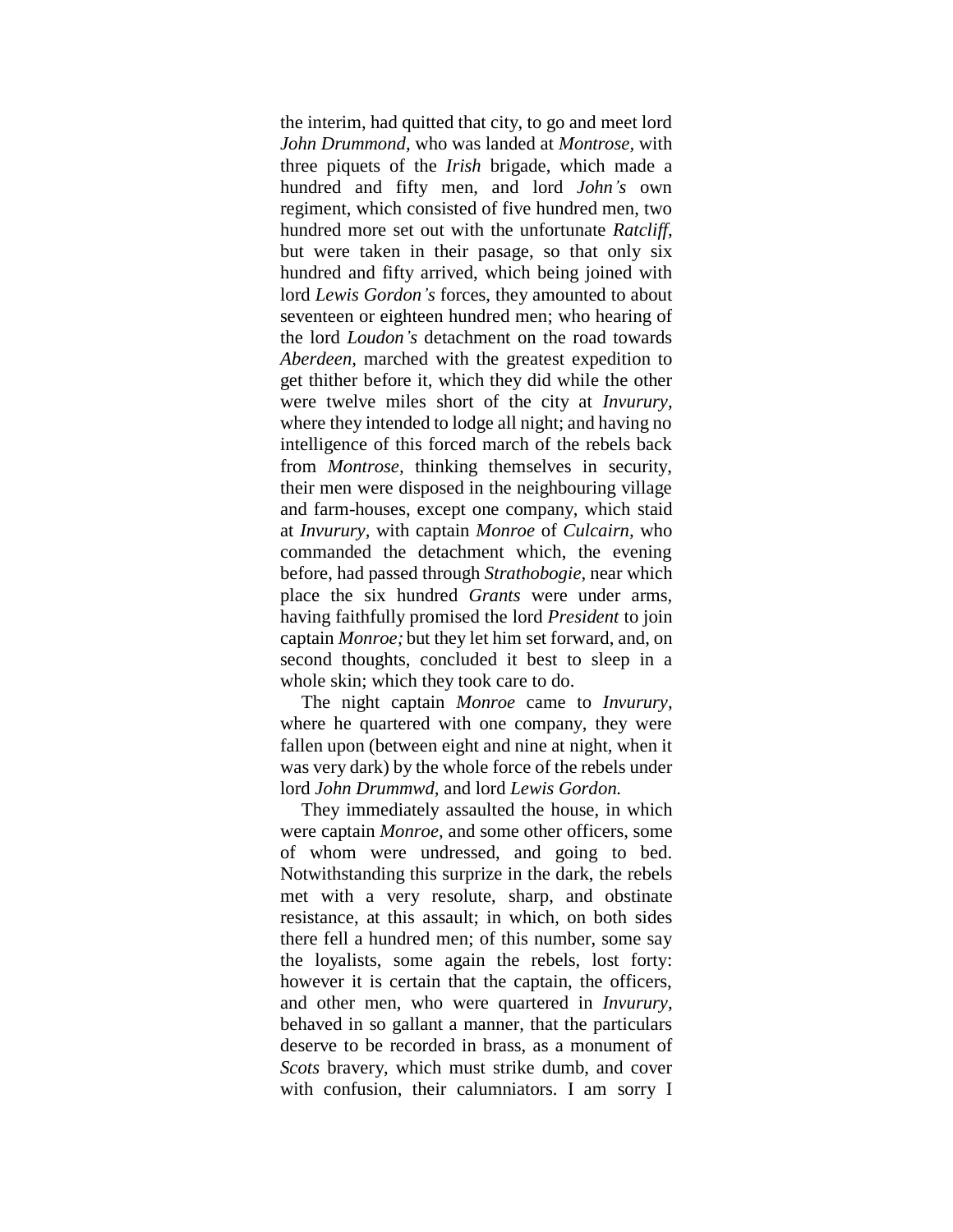cannot (from the brevity I propose to myfelf ) do them the justice I wish; however, I will do the clans that of letting my readers know they were the *Monroes,* the *Macleods,* (of the clan of the laird of the *Macleods* of the isles, member of the *British*  parliament, which suffered most) and the *Rosses.*

Captain *Monroe* and captain *Macleod* (the chief just mentioned, now in town attending the business of the house) got off; *Adam Gordon* the younger, of *Ardoch,* with several other officers and men, were carried prisoners to *Aberdeen,* and thence removed to *Perth.*

The two captains above named, who made their way through their enemies with their swords, endeavoured (next morning) to gather their scattered forces together, join the *Grants,* and seek the rebels; but they could not assemble a body of above two or three hundred men the rest, who were dispersed in the other village near *Invurury* and the neighbouring farm-houses, had returned, every man to his own home; wherefore they were obliged to retire to the town of *Strathbogie,* designing (if joined by the *Grants)* to march back, and give the rebels battle, notwithstanding the inequality of their numbers: but finding the *Grants* not willing to engage at such odds, captain *Monroe* returned to *Elgin,* within six miles of the river *Spey,* and about twenty-eight miles from *Invurury,* Here he resolved to stay for a reinforcement, which he sent for to *Inverness,* and till he had again assembled those which were dispersed at *Invurury,* to whose habitations he sent. These not only returned to him, but all the *Monroes,* who had before staid with their families, now left their homes, on the news of his defeat, and voluntarily joined him, determined to march back to *Aberdeen:* but the lord *President* thought it imprudent to risque so brave an officer, at so great a disadvantage; wherefore the brave *Monroe* receiving dissuasive reasons instead of resolute succours, quartered his men in *Elgin, Forress,* and *Nairn;* and would not return to *Inveness* till his assistance was there wanted.

When the rebels were forced, by the Duke's advancing, to retreat from *Stirling* to the north, they divided into two bodies, as I have said in the foregoing itinerary, and a detachment, which made a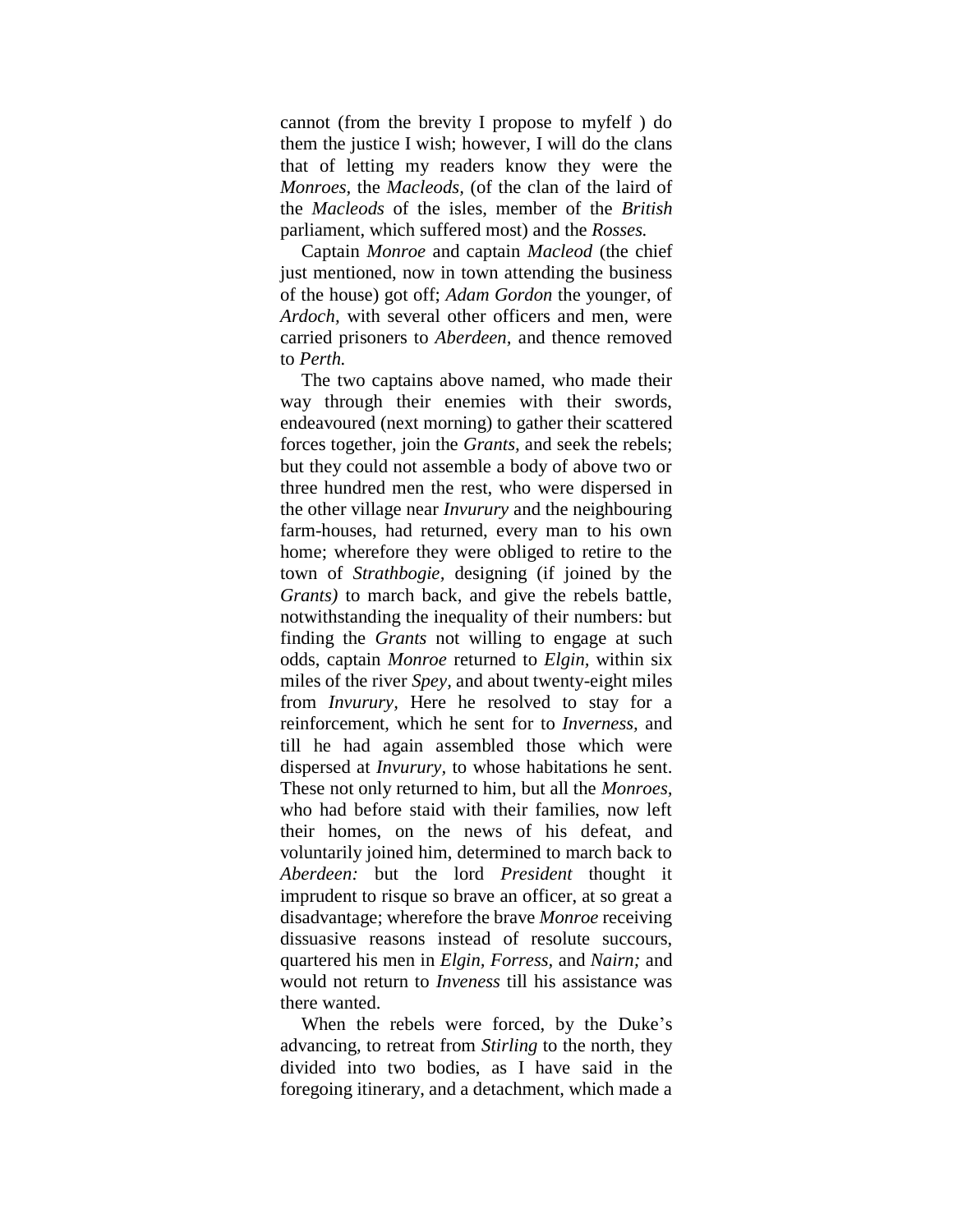small body, under the command of *Cameron* of *Lochiel,* and *Macdonnald* of *Barrasdale,* struck off at *Crief* for *Lochaber,* in order to raise all the men they could, with the greatest expedition, to meet the *wanderer* at, and take in, *Inverness*; The rout of the two larger bodies I have already mentioned.

On the near approach of the rebels to *Inverness,*  the lords *Loudon* and *President* were under a necessity of sending to the gallant *Monroe* of *Culcairn* for assistance, who immediately flew to succour them; and soon after having had intelligence that the *wanderer* was at the lady *Mackintosh's,* in the isle of *Moyie,* six miles from *Inverness,* he set out in the night, with a party, to surprize and take him, but had not the success he flattered himself with; but returning to the city, assisted in making it tenable, as time and circumstances would permit, strengthening (at the same time) the garrison of the fort, for a vigorous defence: but having received intelligence, that the two bodies of rebels were upon joining, and would make a corps of near eight thousand men, the lords *Loudon* and *President* thought proper to retire on the rebels appearing near the city, and leave its defence to the courage and conduct of the governor of the fort, the laird of *Grant,* who has been since broke. The prudent lord *President,* lord *Loudon,* and their men, were full late to make a safe retreat; for the musket-shot, *&c.* fell thick among them in crossing the ferry of *Kissack,* within a mile of *Inverness.* I must here observe the lord *President's* regard for captain *Monroe's* merit, for he would not provide for his own safety, till he had (however unwillingly) obliged that brave officer to cross the ferry first to *Killmoor,* well knowing the inveteracy of the rebels against him and his clan.

The boats at the ferry not being a sufficient number to carry over all the men, the lord *President*  ordered a part of them to take a round of about six or eight miles, where (near lord *Lovat's* house) they could ford the river.

The retreat was thus made in three bodies, and all got safe on the other side the water, designing to reassemble, and encamp in the most convenient part of low *Ross-shire.* The last party that forded, went about by the town of *Dingwall,* and thorough *Ferindonald,* (the country of the *Monroes)* and got to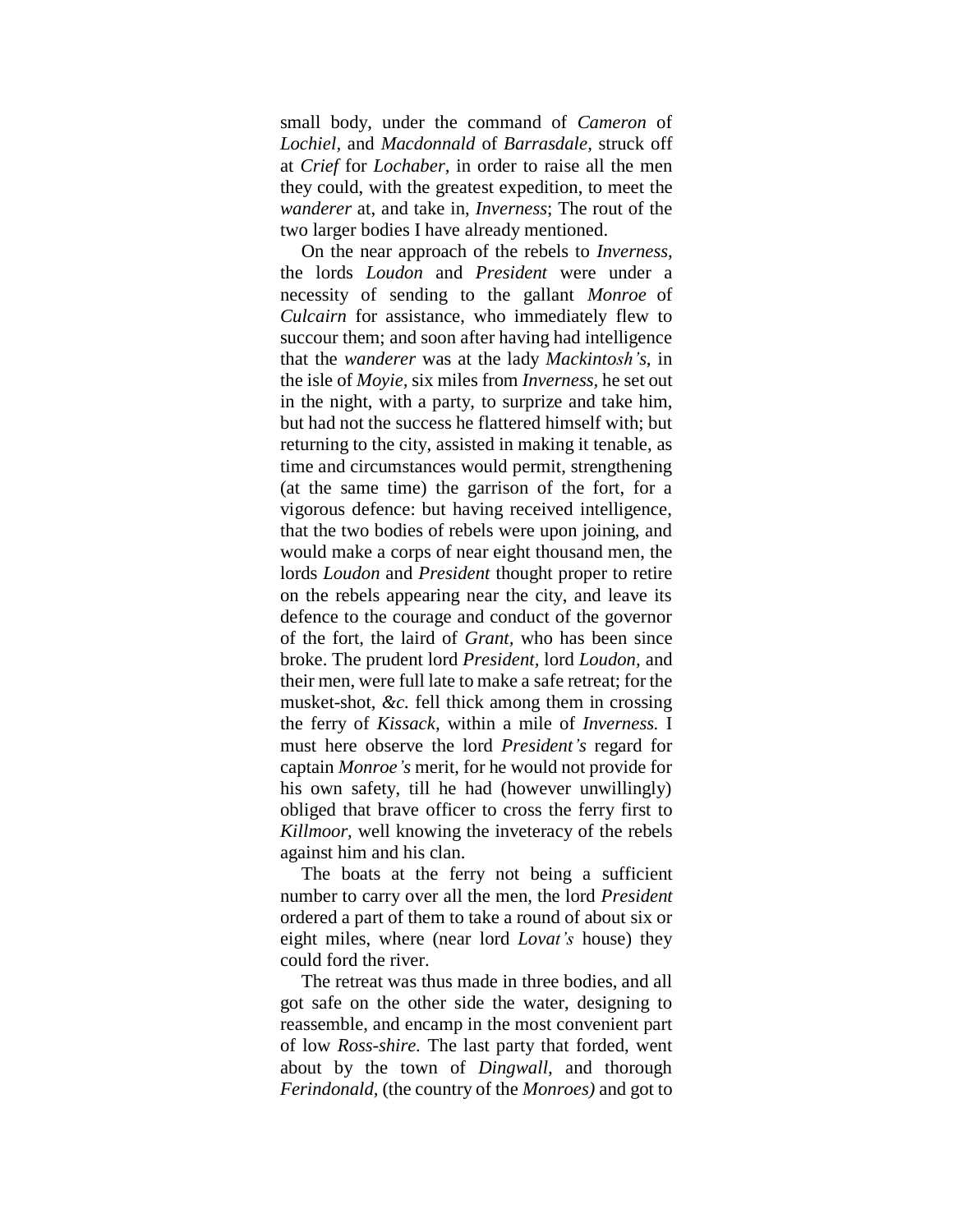*New Tarbout,* or *Milltoun,* opposite to the town of *Cromarty,* where there lay three men of war. The other two parties came next day to that town, where they met six or eight hundred of the *Sutherland's* and *Mackeys,* but without arms, intending for *Inverness,*  to assist in the defence of that city. These people had often before required arms of lord *Loudon,* by their chiefs the earl of *Sutherland* and lord *Rae;* but there was no opportunity to furnish them at a time requisite.

The naked men first crossed at *Cromarty-ferry,*  and were followed by lord *Loudon's* people that night and the next morning, in very stormy weather, and under a reasonable apprehension of the rebels being at their backs. In their pasage over they were covered by the men of war, gained the *Ross* side, and went to the parish of *Negg,* where they were hospitably received by the minister, Mr. *Bulfouhr.*  Being (hereabout) assembled in a body, they found the rebels closely pursuing them, which compelled them to retreat to *Tain,* the metropolis of *Ross,*  where, after a short consultation, some of them crossed the *Muckle* ferry, three miles higher than *Tain,* and others, by a march of twenty-four miles, gained the head of the ferry at *Castle-Nigore,* where they crossed the river of *Strathoukkell,* and all safely arrived in the shire of *Sutherland,* where they were met by lord *President,* whom they justly looked upon as their oracle to direct them. Their first precaution was to guard all the passes (from the river to the town of *Dornoch)* along the sea side. The nominal duke of *Perth, &c.* with a detachment of about 3000 rebels were very soon at their heels. A part of these staid at *Tain,* and others marched towards the head of *Muckle* ferry, in pursuit of lord *Loudon's* people, the said lord having burnt all the boats at *Cromarty,* and secured all, on the *Sutherland* side.

The situation of the lords, *President* and *Loudon,* was here very melancholly; in want of provisions, a party of the rebels pursuing them on the one side, and the *Caithness* rebels coming upon them on the other.

The nominal duke of *Perth,* finding it impracticable to reach the loyalists, wrote to the *wanderer,* who found means to procure boats from the shire of *Murray;* but the *Firth* of that name, and the *Sutherland* coast being well guarded by captain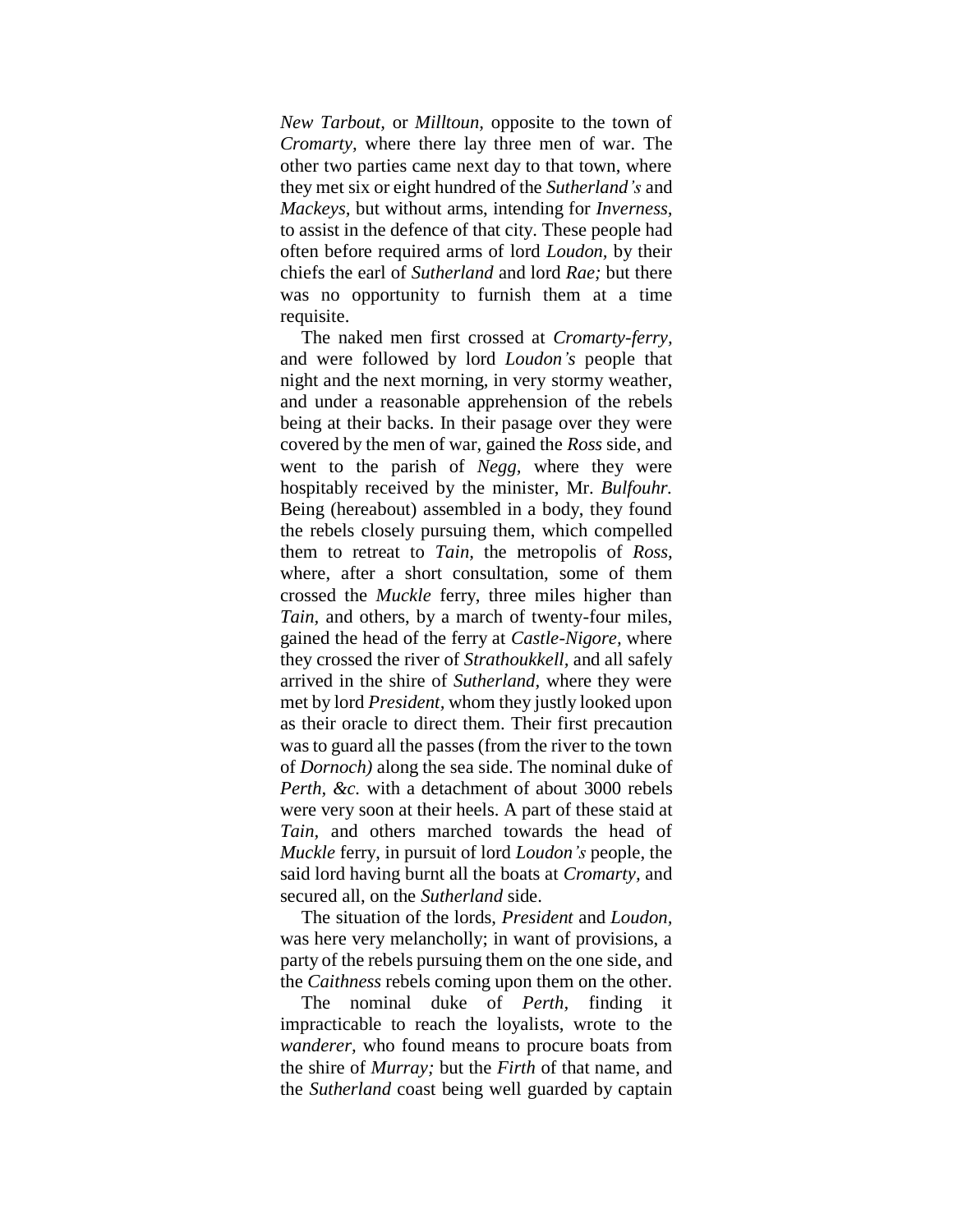*Middleton*, with three of the king's sloops, these boats would have been of no use had they not been favoured by a mist, of which they took the opportunity to send over a party, that landed near the town of *Dornoch,* and in the night surprized the few men who were with lord *Loudon,* the greater part being sent (as said) to guard the passes, the length of thirty miles, nay, even the length of *Lough-skin*, a fresh water lake, twenty-four miles long.

Lord *Loudon's* men near *Dornoch,* after some resistance, were made prisoners, which obliged the others, far and near, to fly to the barren mountains. The rebels, after this success, marched to the *Little-ferry,* where they seized two ships, richly laden, one with the plate and effects of the inhabitants and merchants, and the other with arms and ammunition, and about 12000*l*. of the government"s, designed for lord *Loudon;* but the captain of the ship, by means of a fishing-boat, carried off this money, and lord. *Sutherland* with him, to *Cromarty,* in quest of the men of war; but being there disappointed, in a mist, put to sea, and meeting his majesty"s sloops, saved the cash, lord *Sutherland,* and himself, from falling into their hands.

Lord *Loudon* and lord *President,* after a council held, left a detachment in these mountains, and another in the *Mackays* country, and with a third marched through the most sterile and mountainous parts of the country, through *Assign, Louchbroom, Garloch,* and *Kintaile,* to the north west islands; where in small boats, like canoes, with great hazard, landed in *Macdonald.* and *Macleods* friendly country. The hardships they suffered in this march of 100 miles, without bed or bread for a fortnight, may easier be imagined than described. They were not however yet out of danger of the party under *Lochiel*  and *Barasdale,* sent (as before said) from *Crief* to *Lochaber,* after the retreat from *Stirling,* to raise men.

The lords *Loudon* and *President* were (in the islands) joined by the clans, with whom they had taken refuge, but were still under great straits for want of necessaries, till the entire defeat of the rebels at *Culloden,* and for some time after.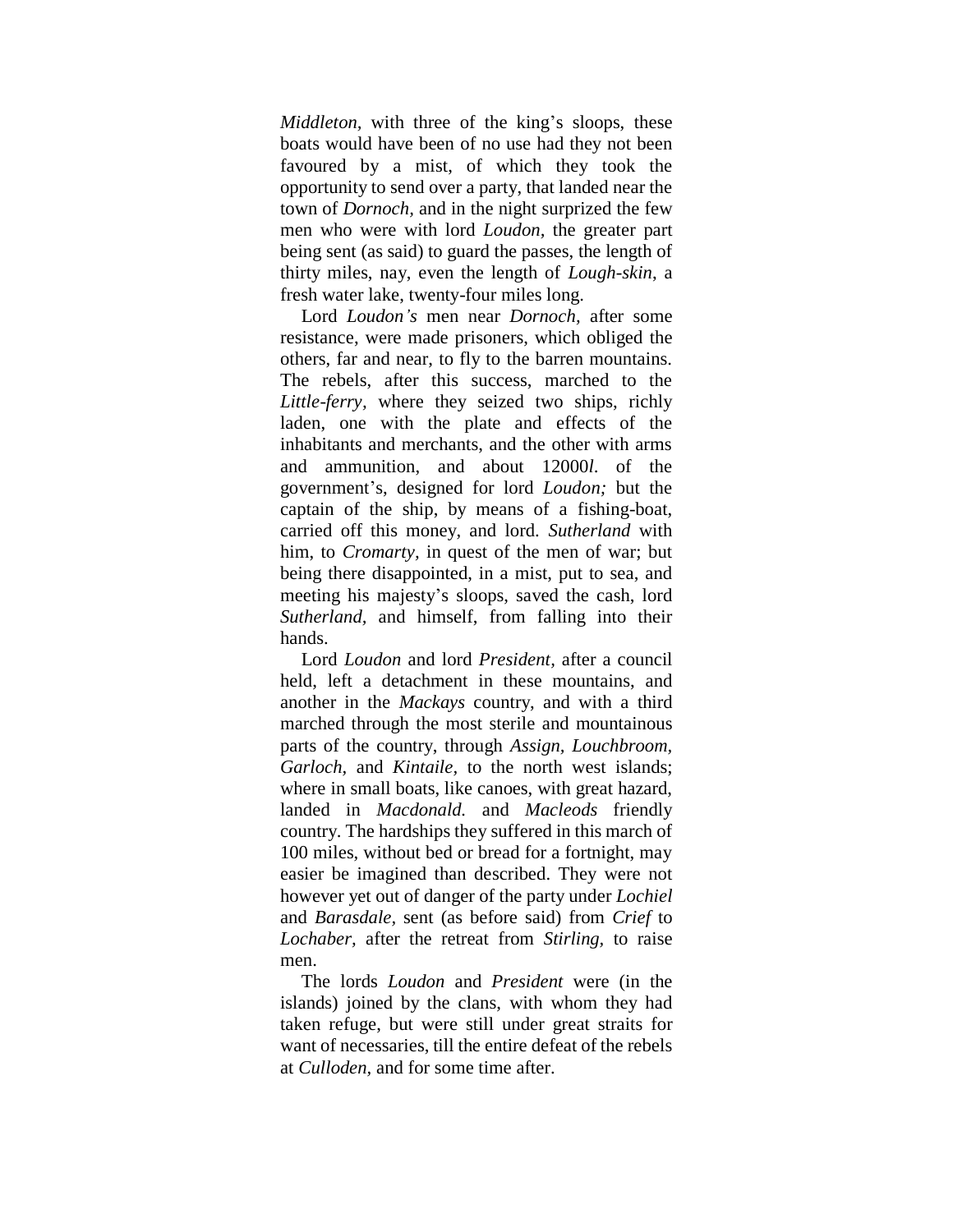In the interval, the fort of *Inverness* surrendered to the *wanderer,* and the garrison (the *Rosses,* &c.) taken prisoners: but his design upon the *Speedwell*  man of war (which lay before the town) miscarried, by the vigilance of captain *Middleton,* commander of the *Shark.*

I must now mention the *Caithness* men, of whom we have given a character in the foregoing pages. The *wanderer* sending these people a detachment, some few of them set forward to join *Barasdale,* who had five hundred men, at *Dunrobin;* where being joined with the said *Barasdale,* were attacked by *John Mackay,* merchant, at *Coxtown,* with seventeen men, who enraged to see their houses fired, fell upon them, seconded by the women, which giving the alarm to the detachment left in the mountains, they immediately flew to their assistance: the action grew so warm, that *Barasdale* (with about 300 *Macgreggers)* retreated pretty hastily, leaving the earl of *Cromarty* and his men, with the *Caithness* rebels, many of whom were killed, others drowned, with the earl taken and secured on board a man of war.

The other detachment (left by the lords *President* and *Loudon)* were not less active and useful, as they were the men who assisted to seize the money, and secure the officers which came on board the *Hazard*  sloop, as already said.

The *wanderer* being in possession of *Inverness,* and the adjacent countries, sent his prisoners (the *Campbells,* &c.) to *France*; favoured by fogs, and at leisure recruited his forces; in which business the lady *Mackintosh* was very active, (though her husband was then a prisoner with the rebels) and acted as an officer of distinction. The *wanderer* here remained quiet, till he went to meet the Duke on *Culloden-moor.*

As I was at the expence both of time and labour to get informations, I thought I might securely depend upon; and as these were at different times, and from different persons, I could not be so methodical as I wished; and as I would advance nothing of which I had the least doubt, I passed by the behaviour of the rebels at *Glasgow,* and the particulars of the siege of *Stirling-castle.* As to the former, I have since found, the accounts given me by an eye-witness, agrees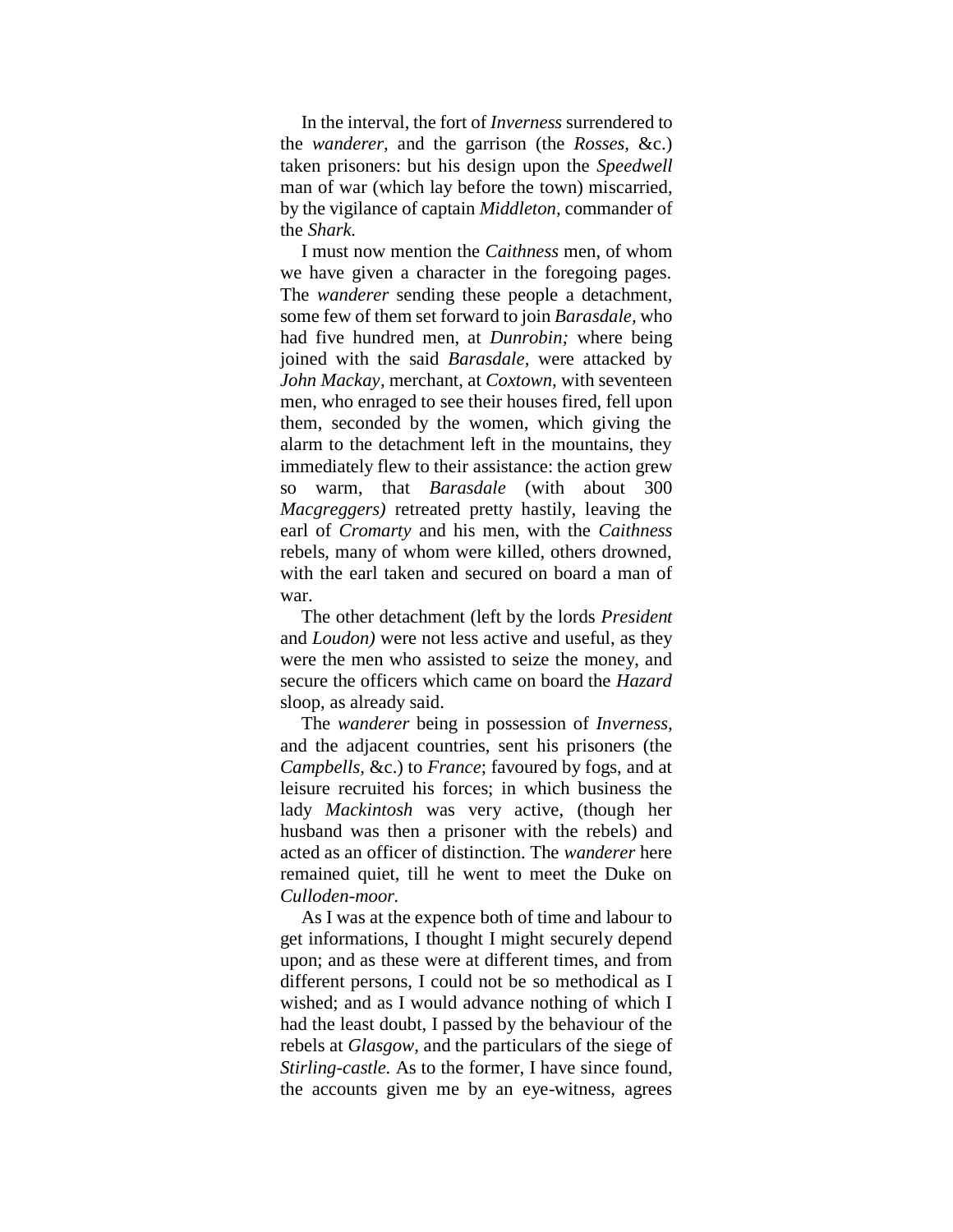with that in our public papers; and that their visit cost the inhabitants of that city about 30,000*l*. sterling, which has given them an aversion (however great the honour, and their own hospitality) to the receiving any more such guests, as their entertainment they think a little too expensive. As to the siege of *Stirling-castle,* the particulars I got too late to insert, and can therefore only tell my reader in general, that the rebels lost a great number of men, the sloops of war several, (from their batteries) and the garrison not one.

We will now turn our eyes to the *wanderer*, deprived of all hopes of making another effort, and with small grounds (if any) to escape the vigilance of his pursuers; from whom, especially from the enraged clans, he could expert no mercy.

After so compleat a victory gained by the intrepid Duke, the adventurous *wanderer* (we may suppose,) was convinced of the impossibility of again collecting, or recruiting, the scattered remains of his rebellious army, and were that even feasible, sensible that so terrible and total an overthrow must rather sink than raise their spirits, to a desire of revenging the death of their friends, and retrieving the honour they had before gained, and now lost; while, on the other hand, the royal army, incensed by the hardships and fatigues of their long chace, with conquest on their swords, would, every man, exert himself to reap fresh lawrels for their glorious chief, and to put an entire end to all their toils. We may therefore rationally conclude, as if was impossible to redress, or even alleviate, the woes he had (by his unhappy enterprise) brought on a people too confident in their own courage, for which, few nations, if any, (the *English* excepted,) bear a greater character, he turned his whole thoughts on the means of his own safety.

Having (followed by two faithful adherents *Sulluvius* and *Tyronius)* escaped from the battle, he found no difficulty to get to the small island *Lugubra,* and from thence to *Carkeuria,* where he was received with open arms, and a mixture of grief, joy, fears, by *Sempronia,* a .lady who only wanted loyalty to entitle her to the esteem of all who knew her. She had too good sense not to foresee that the conquerors would be diligent in their search after the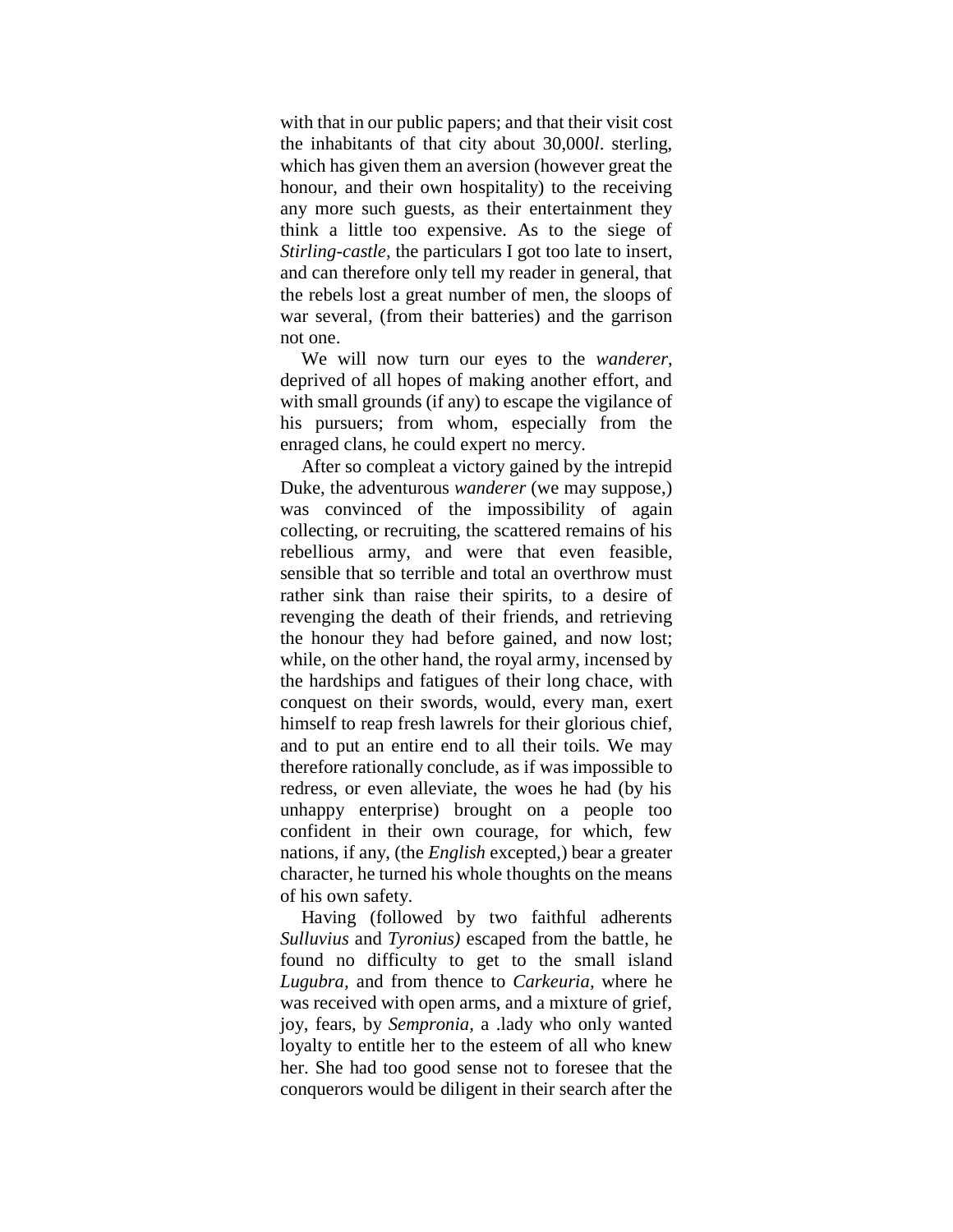undone *wanderer,* consequently would soon visit this isle, where it was impossible he should escape falling into their hands. No doubt they consulted on the method the most proper to be taken for his safety; but whether the sending for *Porcia,* was the lady"s own particular thought, or the result of such consultation, or whether she came accidentally on a visit, I know not, neither is it material; it is certain she came to thern, and proposed the carrying off the adventurous youth in women"s cloaths, as her fervant. This was unanimously agreed to, and instantly, as no time was to be lost, put in practice. The *wanderer,* with great reluctance, and visible grief, parted from his two faithful followers, and under the conduct: of *Porcia,* went on board a small-boat, with one attendant only, and directed his-course, favoured by a thick mist which preceded a heavy shower of rain, to *Aurea.* As they drew near the shore, they heard a volley of shot discharged by those who guarded it, who must have directed their aim by the sound of the oars, as they could not discover the boat. They, however, got safe on shore. *Porcia* left the *wanderer* and the servant, and went strait to the house of a loyal gentleman, who was then attending on the *British Hercules,* but whose lady was infected: to her she imparted the news of the *wanderer's* arrival, and the place where she had left him. This account threw her into a fit of despair; she wrung her hands, and told *Porcia,* that the unhappy youth was irretrievably lost, that she had rashly led him into the very jaws of destruction, and as there were a number of the loyal party in the island, who left no place unsearched, it was impossible he could avoid being immediately taken. She let her know, that she should look upon herself as accessary to his loss, if she consented to his coming under her roof.

A relation of this lady"s, of her own unhappy way of thinking, desired she would compose herself, and he would undertake to elude the vigilance of the *wanderer's* pursuers, and taking with him some refreshments, directed by *Porcia,* he set out, and soon found him, but with what thoughts he was then amusing himself, I shall not take upon me to say, but fancy they were different from those which entertained him at his setting out in search of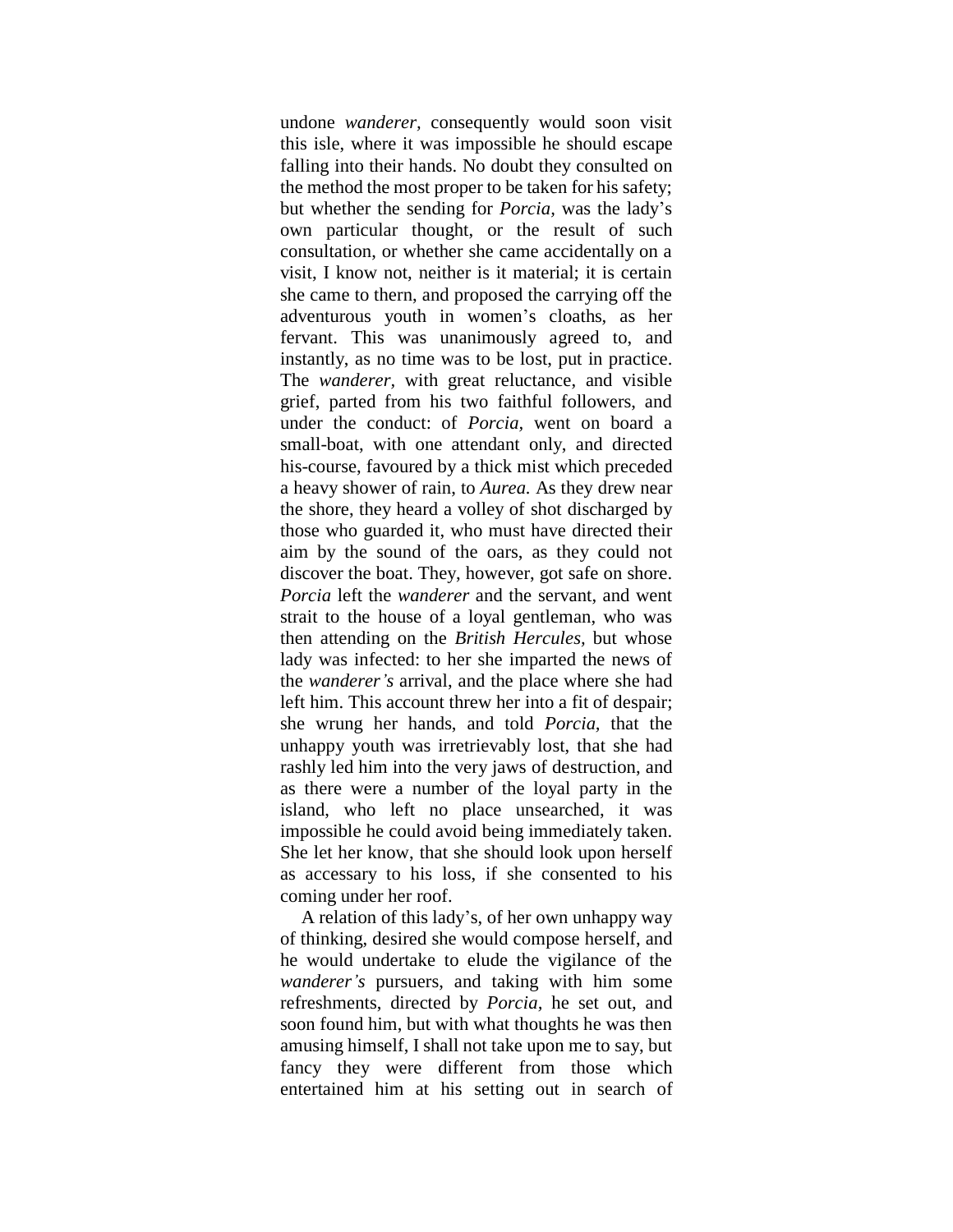adventures: whatever they were, we must do him this justice, that he endeavoured to stem the tide of his misfortunes with a becoming fortitude. How this gentleman (whose name was *Donaldo)* made himself known to him, as a friend, I cannot take upon me to relate; neither can I entertain my readers with their discourse, but undoubtedly he informed him that he was not in a place of safety; for he conducted him from that to his own house, eight miles distant, to which our *wanderer* travelled (in a manner) bare-footed, the soals of his shoes being (in some places) parted from the upper leathers. Here *Donaldo* gave him a new pair, and after he had sparingly eaten, (which he had not before done, or had any refreshment in the space of fifty-three hours) he was shewn to a chamber, and after having washed himself from head to foot, went to bed, and slept soundly, till *Donaldo* (the next morning) came into his room with a labourer's habit, and advising his departure from thence for the island of *Tresquilada,*  where dwelt *Mentor,* faithful to his interests, conducted him to a boat he had prepared. They parted in a manner (no doubt) suitable to their situation.

The *wanderer,* safely arrived at *Tresquilada,*  where he staid three days with the aged *Mentor,* who judging him in greater safety at *Aurea,* persuaded his return thither, where he would find the old *Robustus,* who had escaped from the battle, and got safe to his home. The *wanderer* (equipped by him with a wallet, in which he had put some provisions, and a couple of shirts) got to *Aurea,* and having; there found a guide, who guessed him one of his own followers, by his advice, loitered in the mountains till night, as there were many parties dispersed through the island in search of —— and his friends; and then setting forward, after a journey of 24 miles, they reached the dwelling of *Robustus.* The guide would have eased the *wanderer* of the load he carried; but finding himself more able to support it, as he was often obliged to slack his pace, that the other might keep up with him, he would not yield to it.

The *wanderer* was here received with great cordiality; and the old man (after a few days) having prepared every thing necessary, parted with him for the continent, where they met several of their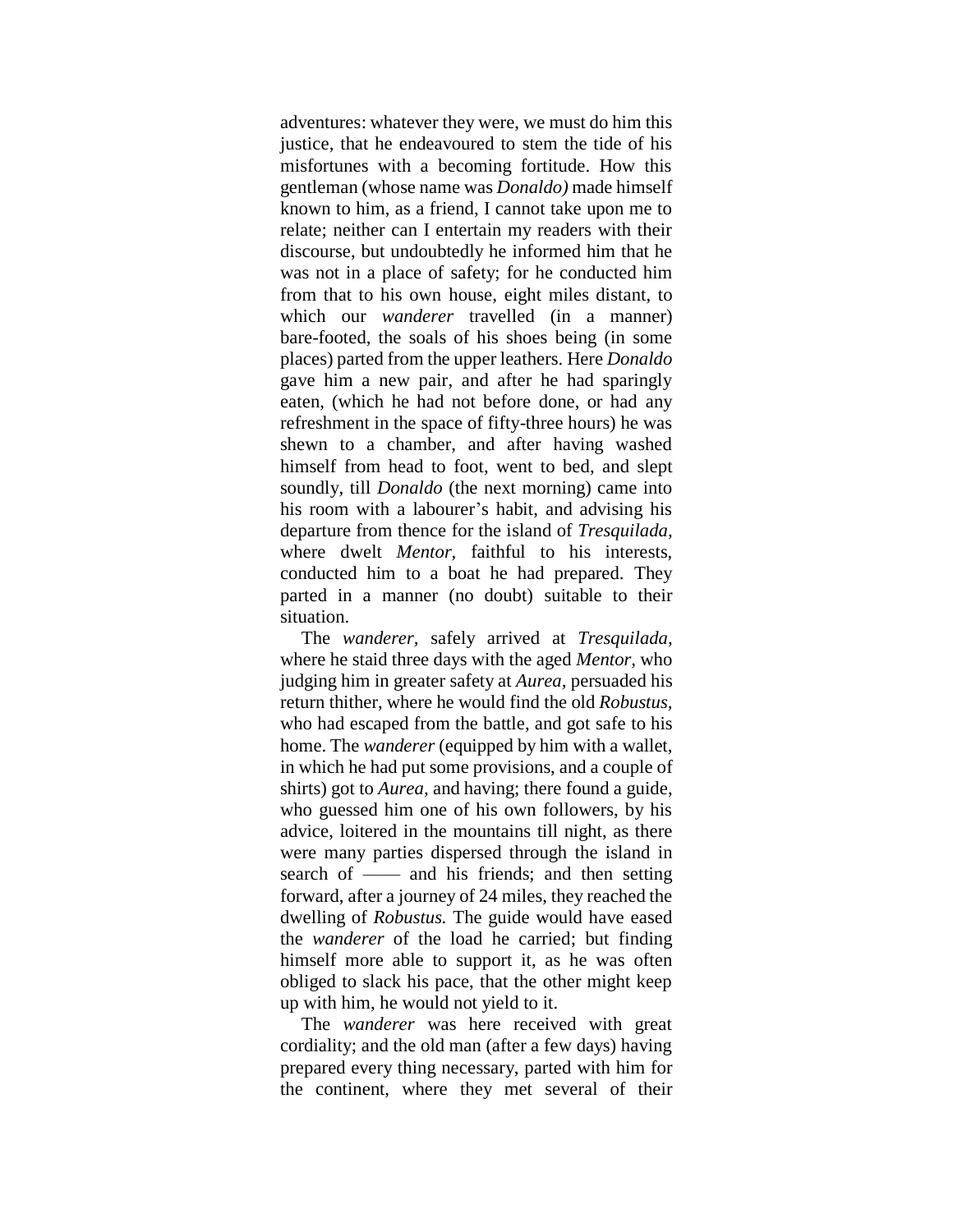friends; but it would have been dangerous for them to continue together, wherefore they dispersed, to provide each for his own safety. Three of these fell in with a party of the loyalists, and refusing to surrender, on the contrary making a desperate defence, two were killed, and the third (as he fell) said, you need not seek me longer, you have murdered your p—. He had received many wounds both pistol-shot, and from the sword, and lying senseless and without motion, they (from what he said in falling, and from his size, age, and resolution) concluded him the *wanderer.* The report being spread of his death, it soon flew to *London,* and in the north made the loyalists more remiss in their search.

Some of the rebel party finding these three bodies, and that *Curtius* (for so we call him, who was taken for the *wanderer)* had some life in him, they carried him to a hut at some distance; from whence being brought to life, he was conveyed to a place more remote, where such care was taken of him, that he recovered, and got off to *France.*

It is said, *Curtius* and his companions threw themselves purposely in the way of the loyalists, to fall a sacrifice to the *wanderer's* safety. However wrong they were in their principles, if this was so, we must acknowledge the action couragious; and that it is a great pity, that men so prodigal of life, should live in error.

Not long after this, the *wanderer* (who strayed about the mountains, almost perished with hunger and fatigue) drew towards the sea-coast, in hopes of finding some *French* ships hovering upon it. He met several of his followers drawn thither by the same hopes, which after three days longing expectation; were gratified; for two ships appeared, and making the known signals, which were answered from the shore, they sent their boats. The *wanderer* and his friends (in which number was *Curtius)* lost no time, but immediately embarked, and the wind favouring, safely landed in *France.*

The *wanderer,* probably cured of all inclination to the undertaking again such perilous adventures, and satisfied if he had any invitations or promises to induce his entering upon this, from which he so narrowly escaped out of our island, how little confidence he ought to repose in them. Nay, if